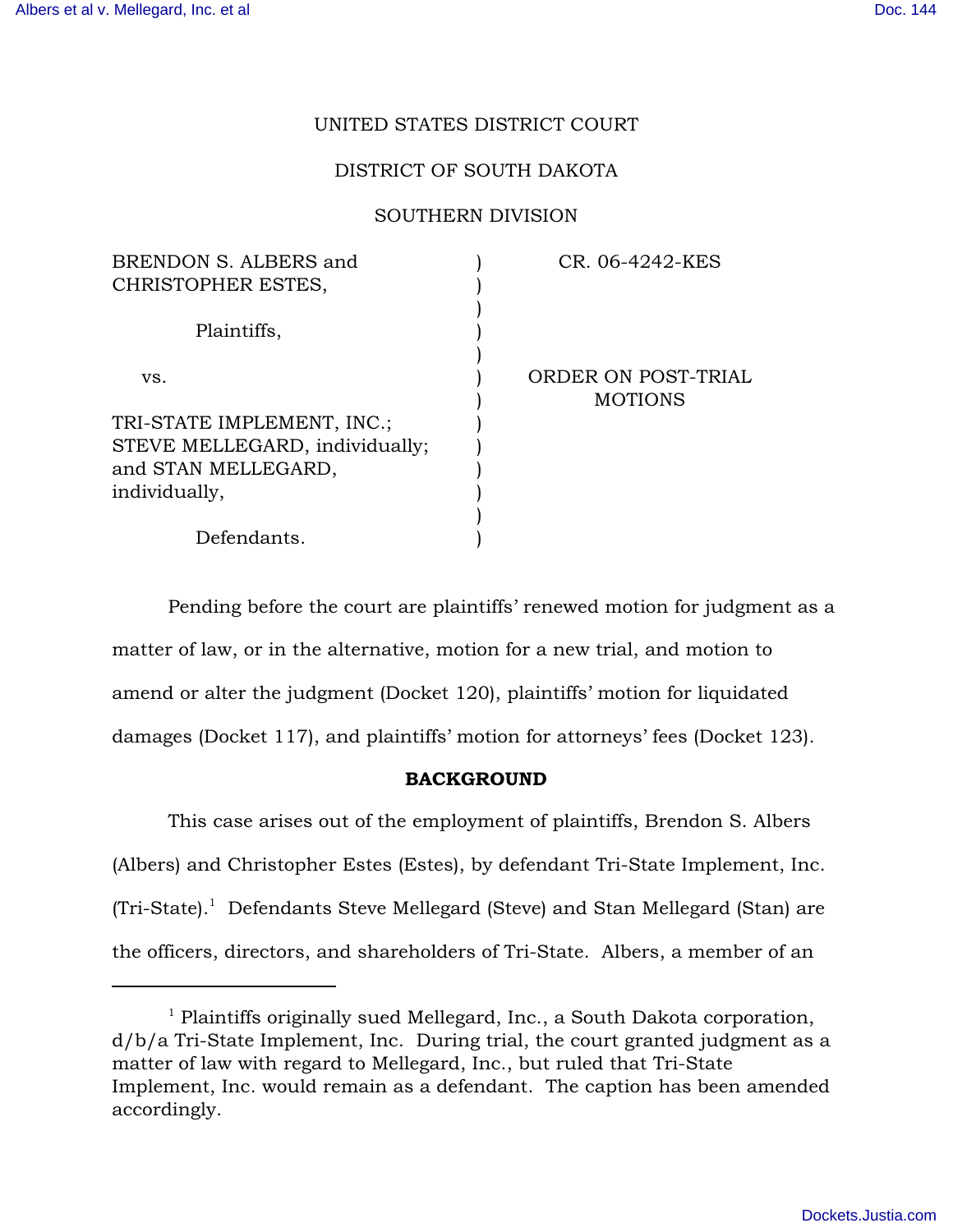American Indian tribe, began working at Tri-State as a part-time laborer in January 2002. He was promoted to the position of head painter in June 2003. Albers did not receive health insurance benefits until he was promoted to head painter. Albers never received overtime pay while working at Tri-State. Estes, also a member of an American Indian tribe, began working at Tri-State in July 2005. He held the position referred to as "assistant to the head painter." Estes never received health insurance benefits or overtime pay during his employment at Tri-State. At some point during Estes' employment, defendants allowed him to buy gas for personal use at the station across the street from Tri-State and charge the price of the gas to the Tri-State account. Albers and Estes complain that Steve and Stan made offensive race-based comments to them in the workplace.

On August 10, 2006, Estes asked Stan for health insurance, and Stan told him he was not entitled to benefits. Estes and Albers informed defendants that they were quitting. They left Tri-State together in Estes' car, and Estes drove to the gas station across the street, put gas into his car, and charged Tri-State's account for the \$42.02 purchase price. When a new employee began working at Tri-State, defendants discovered that certain tools and supplies were missing.

Plaintiffs filed suit against defendants, alleging wrongful denial of health insurance benefits on the basis of race and constructive discharge in violation of [42 U.S.C. § 1981 \(§ 1981](http://www.westlaw.com/find/default.wl?rs=ap2.0&ifm=NotSet&forceto=web2.westlaw.com&fn=_top&findtype=L&ft=L&docname=42USCAS1981&db=1000546&vr=2.0&rp=%2ffind%2fdefault.wl&wbtoolsId=42USCAS1981&HistoryType=F)), wrongful denial of access to the company health insurance plan in violation of the Employee Retirement Income Security Act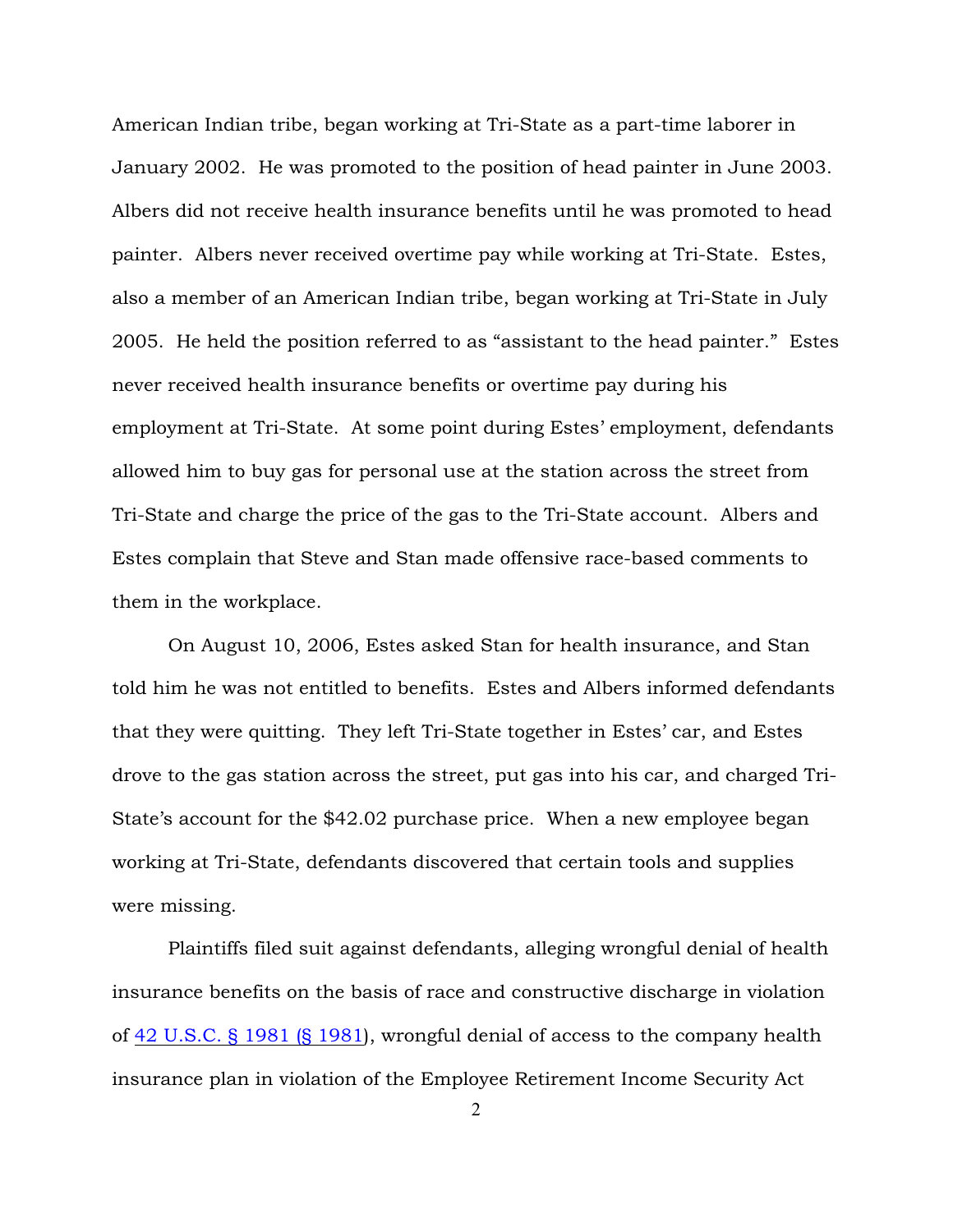(ERISA), and failure to pay overtime wages in violation of the Fair Labor Standards Act (FLSA). Defendants counterclaimed, alleging that plaintiffs unlawfully converted defendants' property and cash monies and that Albers owed money on a loan extended by Tri-State. Plaintiffs' constructive discharge and ERISA claims, as well as defendants' conversion of money claim against Albers, were dismissed at summary judgment, and Albers confessed judgment in favor of Tri-State for the loan before trial.

Plaintiffs' race discrimination claims, plaintiffs' FLSA claims, defendants' conversion of money claim against Estes, and defendants' conversion of property claim against both plaintiffs were tried to a jury on February 24, 2009, through February 27, 2009. On February 27, 2009, the jury returned a verdict in favor of Tri-State on Albers' race discrimination claim and Estes' race discrimination claim. The jury found in favor of Albers on his FLSA claim and awarded him \$1,372.25 for the period of November 22, 2004, through August 10, 2006. The jury also found that Tri-State did not willfully violate the FLSA. The jury found in favor of Estes on his FLSA claim and awarded him  $$265.72$  in damages.<sup>2</sup> With respect to defendants' counterclaims, the jury found in favor of defendants on their claim of conversion of money against Estes and awarded \$42.02 in damages, and in favor of plaintiffs on defendants' claim of conversion of tools and supplies. Docket 111.

 $2$  The jury was not instructed to determine whether defendants willfully violated the FLSA with respect to Estes.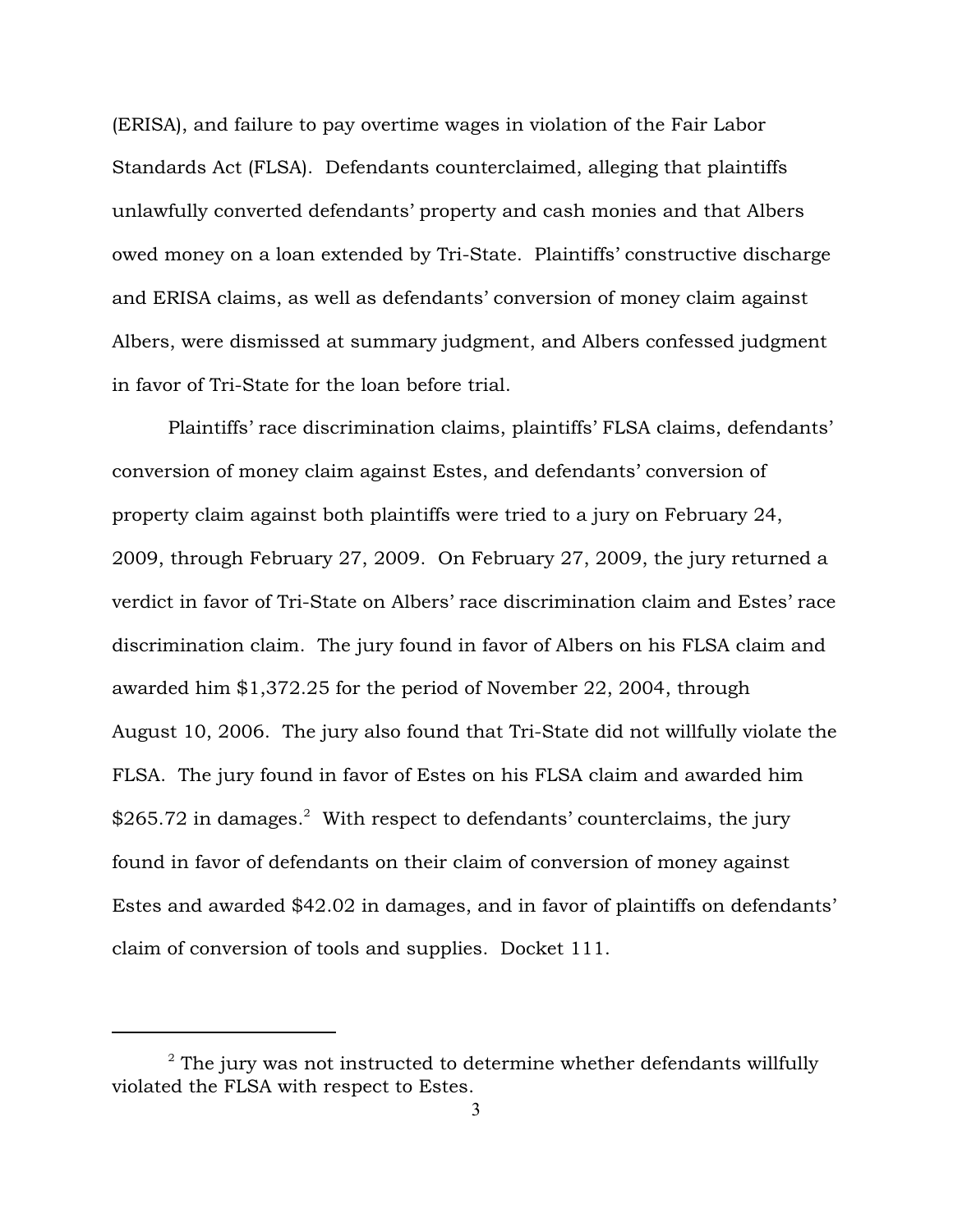On March 13, 2009, the court entered judgment in favor of defendants and against Albers on Albers' claim of race discrimination under [§ 1981](http://www.westlaw.com/find/default.wl?rs=ap2.0&ifm=NotSet&forceto=web2.westlaw.com&fn=_top&findtype=L&ft=L&docname=42USCAS1981&db=1000546&vr=2.0&rp=%2ffind%2fdefault.wl&wbtoolsId=42USCAS1981&HistoryType=F), judgment in favor of Albers and against defendants in the sum of \$1,372.25 for violation of the FLSA, judgment in favor of defendants and against Estes on Estes' claim of race discrimination under [§ 1981](http://www.westlaw.com/find/default.wl?rs=ap2.0&ifm=NotSet&forceto=web2.westlaw.com&fn=_top&findtype=L&ft=L&docname=42USCAS1981&db=1000546&vr=2.0&rp=%2ffind%2fdefault.wl&wbtoolsId=42USCAS1981&HistoryType=F), judgment in favor of Estes and against defendants in the sum of \$265.72 for violation of the FLSA, judgment in favor of defendants and against Estes in the sum of \$42.02 for conversion of money, judgment in favor of plaintiffs and against defendants on defendants' claim of conversion of tools and supplies, and judgment in favor of Tri-State and against Albers in the sum of \$3,284 plus post-judgment interest as provided by law pursuant to the confession of judgment signed by Albers on February 11, 2009. Docket 113. The court also ordered that neither party was entitled to costs.

Now plaintiffs renew their motion for judgment as a matter of law, or in the alternative, move for a new trial, and move to amend or alter the judgment (Docket 120), move for an award of liquidated damages (Docket 117), and move for an award of attorneys' fees (Docket 123).

## I. Renewed Motion for Judgment as a Matter of Law, Motion for New Trial, and Motion to Amend/Alter Judgment (Docket 120)

## A. Timeliness

Defendants argue that plaintiffs' renewed motion for judgment as a matter of law, alternative motion for a new trial, and motion to amend or alter the judgment are untimely. Rules 50(b), 59(b), and 59(e), which govern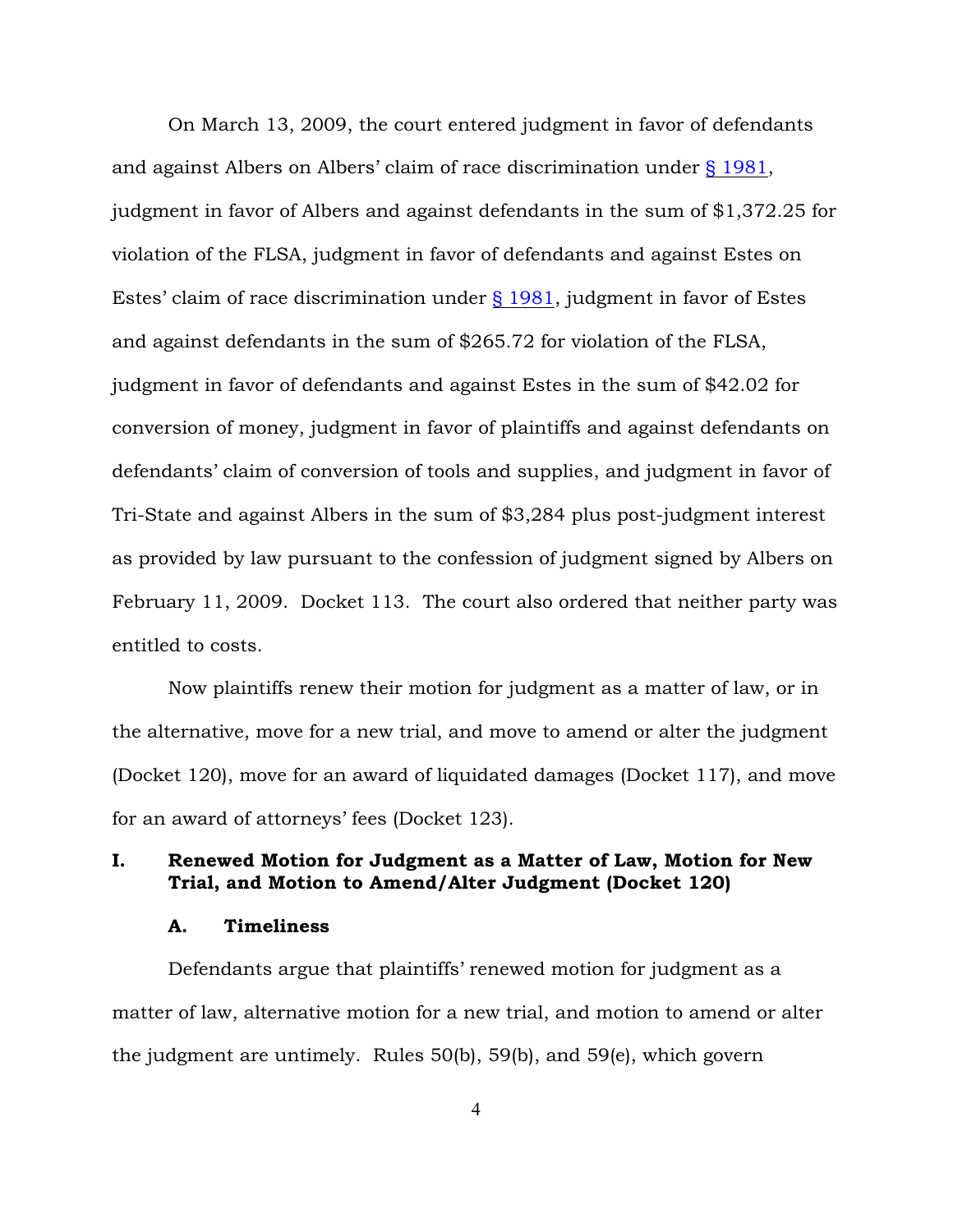plaintiffs' postjudgment motions, require that plaintiffs' motions be brought within a certain time after the entry of judgment. The court may not extend the time to act under these rules. [Fed. R. Civ. P. 6\(b\)](http://www.westlaw.com/find/default.wl?rs=ap2.0&ifm=NotSet&forceto=web2.westlaw.com&fn=_top&findtype=L&ft=L&docname=USFRCPR6&db=1000600&vr=2.0&rp=%2ffind%2fdefault.wl&wbtoolsId=USFRCPR6&HistoryType=F). Indeed, when a Rule 59 motion is untimely made, "the district court loses jurisdiction over that motion and any ruling upon it becomes a nullity." [Sanders v. Clemco Indus., 862 F.2d](http://www.westlaw.com/find/default.wl?rs=ap2.0&ifm=NotSet&forceto=web2.westlaw.com&fn=_top&serialnum=1988153172&ft=Y&findtype=Y&db=0000350&vr=2.0&rp=%2ffind%2fdefault.wl&wbtoolsId=1988153172&HistoryType=F) [161, 168 \(8th Cir. 1988\)](http://www.westlaw.com/find/default.wl?rs=ap2.0&ifm=NotSet&forceto=web2.westlaw.com&fn=_top&serialnum=1988153172&ft=Y&findtype=Y&db=0000350&vr=2.0&rp=%2ffind%2fdefault.wl&wbtoolsId=1988153172&HistoryType=F) (citing [Spinar v. South Dakota Bd. of Regents, 796](http://www.westlaw.com/find/default.wl?rs=ap2.0&ifm=NotSet&forceto=web2.westlaw.com&fn=_top&serialnum=1986138066&ft=Y&findtype=Y&db=0000350&vr=2.0&rp=%2ffind%2fdefault.wl&wbtoolsId=1986138066&HistoryType=F) [F.2d 1060, 1062 \(8th Cir. 1986\)](http://www.westlaw.com/find/default.wl?rs=ap2.0&ifm=NotSet&forceto=web2.westlaw.com&fn=_top&serialnum=1986138066&ft=Y&findtype=Y&db=0000350&vr=2.0&rp=%2ffind%2fdefault.wl&wbtoolsId=1986138066&HistoryType=F)).

### 1. Timeliness under Pre-December 1, 2009, Rules

Prior to December 1, 2009, Rule 50(b) provided that "[n]o later than 10 days after the entry of judgment . . . the movant may file a renewed motion for judgment as a matter of law and may include an alternative or joint request for a new trial under Rule 59." [Fed. R. Civ. P. 50\(b\)](http://www.westlaw.com/find/default.wl?forceto=web2.westlaw.com&ifm=NotSet&rp=%2ffind%2fdefault.wl&rs=ap2.0&db=1000600&findtype=L&fn=_top&docname=USFRCPR50&vr=2.0&ft=L&wbtoolsId=USFRCPR50&HistoryType=F). Likewise, prior to December 1, 2009, the time period in which a party had to file a motion for a new trial under Rule 59(b) or a motion to alter or amend a judgment under Rule 59(e) was no later than 10 days after the entry of judgment. [Fed. R. Civ.](http://www.westlaw.com/find/default.wl?rs=ap2.0&ifm=NotSet&forceto=web2.westlaw.com&fn=_top&findtype=L&ft=L&docname=USFRCPR59&db=1000600&vr=2.0&rp=%2ffind%2fdefault.wl&wbtoolsId=USFRCPR59&HistoryType=F) [P. 59\(b\) and \(e\)](http://www.westlaw.com/find/default.wl?rs=ap2.0&ifm=NotSet&forceto=web2.westlaw.com&fn=_top&findtype=L&ft=L&docname=USFRCPR59&db=1000600&vr=2.0&rp=%2ffind%2fdefault.wl&wbtoolsId=USFRCPR59&HistoryType=F). [Rule 6](http://www.westlaw.com/find/default.wl?rs=ap2.0&ifm=NotSet&forceto=web2.westlaw.com&fn=_top&findtype=L&ft=L&docname=USFRCPR6&db=1000600&vr=2.0&rp=%2ffind%2fdefault.wl&wbtoolsId=USFRCPR6&HistoryType=F), which was also amended effective December 1, 2009, governs the computation of time periods specified in the Federal Rules of Civil Procedure. [Fed. R. Civ. P. 6\(a\)](http://www.westlaw.com/find/default.wl?rs=ap2.0&ifm=NotSet&forceto=web2.westlaw.com&fn=_top&findtype=L&ft=L&docname=USFRCPR6&db=1000600&vr=2.0&rp=%2ffind%2fdefault.wl&wbtoolsId=USFRCPR6&HistoryType=F). Under the version of [Rule 6\(a\)](http://www.westlaw.com/find/default.wl?rs=ap2.0&ifm=NotSet&forceto=web2.westlaw.com&fn=_top&findtype=L&ft=L&docname=USFRCPR6&db=1000600&vr=2.0&rp=%2ffind%2fdefault.wl&wbtoolsId=USFRCPR6&HistoryType=F) effective prior to December 1, 2009, the day of the act that began the period was excluded and, when the period was less than 11 days, intermediate Saturdays, Sundays, and legal holidays were excluded. Fed. R. Civ. P.  $6(a)(1)-(2)$ . Under these rules, plaintiffs' motions were untimely. Judgment was entered in this case on March 13, 2009. Docket 113. Because the time period was less than 11 days,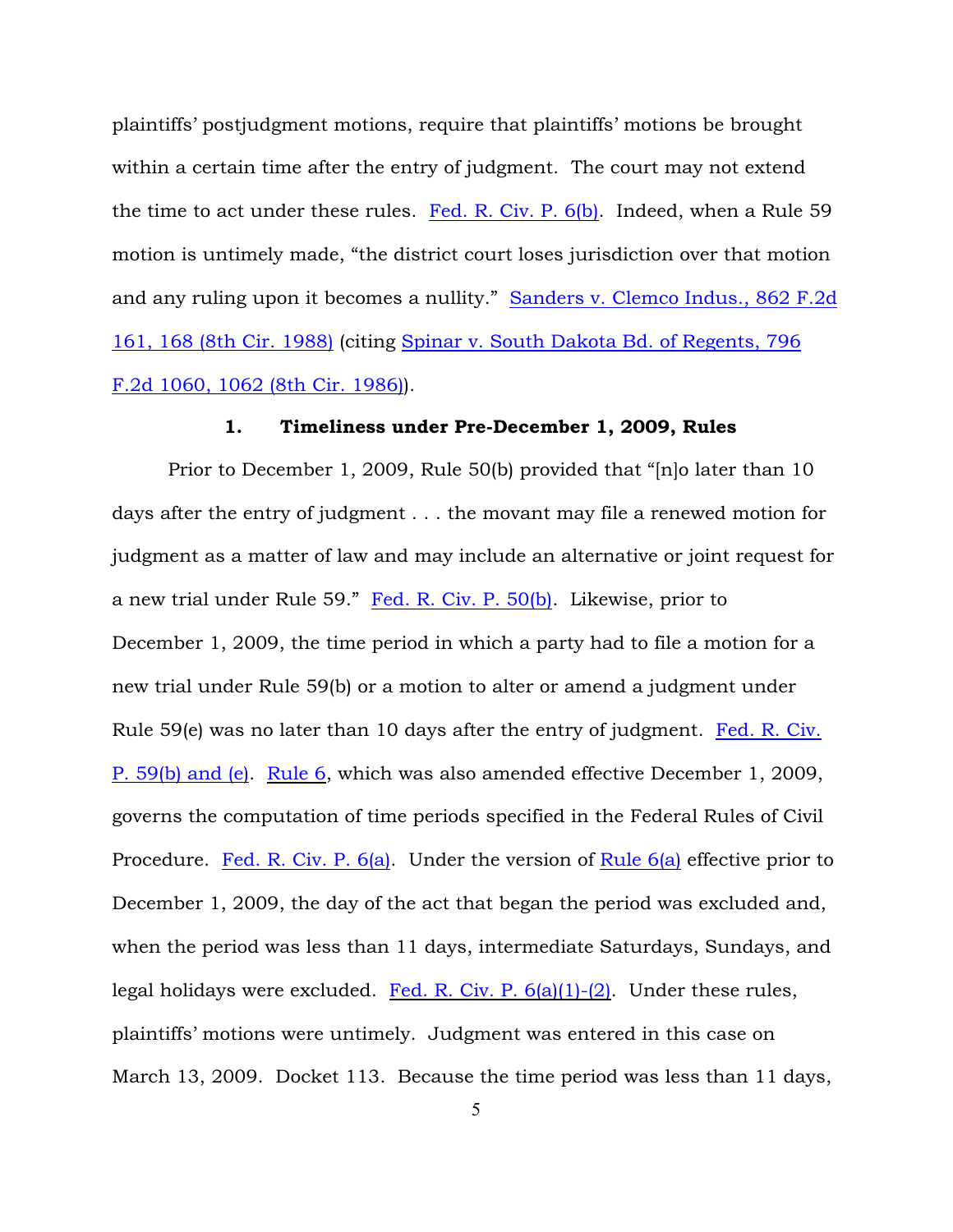the intermediate Saturdays and Sundays—March 14, 2009, March 15, 2009, March 21, 2009, and March 22, 2009—are excluded from the time period computation. Thus, 10 days after the entry of judgment was March 27, 2009. Plaintiffs filed their motions on March 31, 2009, $3$  so they were untimely.

Plaintiffs argue that they were entitled to 3 extra days for mailing under [Rule 6\(d\)](http://www.westlaw.com/find/default.wl?rs=ap2.0&ifm=NotSet&forceto=web2.westlaw.com&fn=_top&findtype=L&ft=L&docname=USFRCPR6&db=1000600&vr=2.0&rp=%2ffind%2fdefault.wl&wbtoolsId=USFRCPR6&HistoryType=F). [Rule 6\(d\)](http://www.westlaw.com/find/default.wl?rs=ap2.0&ifm=NotSet&forceto=web2.westlaw.com&fn=_top&findtype=L&ft=L&docname=USFRCPR6&db=1000600&vr=2.0&rp=%2ffind%2fdefault.wl&wbtoolsId=USFRCPR6&HistoryType=F) provides that "[w]hen a party may or must act within a specified time *after service* and service is made under Rule 5(b)(2)(C), (D), (E), or (F), 3 days are added after the period would otherwise expire under [Rule](http://www.westlaw.com/find/default.wl?rs=ap2.0&ifm=NotSet&forceto=web2.westlaw.com&fn=_top&findtype=L&ft=L&docname=USFRCPR6&db=1000600&vr=2.0&rp=%2ffind%2fdefault.wl&wbtoolsId=USFRCPR6&HistoryType=F) [6\(a\)](http://www.westlaw.com/find/default.wl?rs=ap2.0&ifm=NotSet&forceto=web2.westlaw.com&fn=_top&findtype=L&ft=L&docname=USFRCPR6&db=1000600&vr=2.0&rp=%2ffind%2fdefault.wl&wbtoolsId=USFRCPR6&HistoryType=F)." [Fed. R. Civ. P. 6\(d\)](http://www.westlaw.com/find/default.wl?rs=ap2.0&ifm=NotSet&forceto=web2.westlaw.com&fn=_top&findtype=L&ft=L&docname=USFRCPR6&db=1000600&vr=2.0&rp=%2ffind%2fdefault.wl&wbtoolsId=USFRCPR6&HistoryType=F) (emphasis added).<sup>4</sup> [Rule 6\(d\)](http://www.westlaw.com/find/default.wl?rs=ap2.0&ifm=NotSet&forceto=web2.westlaw.com&fn=_top&findtype=L&ft=L&docname=USFRCPR6&db=1000600&vr=2.0&rp=%2ffind%2fdefault.wl&wbtoolsId=USFRCPR6&HistoryType=F), however, only applies when the time period is triggered by "service." Where, as here, the entry of judgment triggers the time period, [Rule 6\(d\)](http://www.westlaw.com/find/default.wl?rs=ap2.0&ifm=NotSet&forceto=web2.westlaw.com&fn=_top&findtype=L&ft=L&docname=USFRCPR6&db=1000600&vr=2.0&rp=%2ffind%2fdefault.wl&wbtoolsId=USFRCPR6&HistoryType=F) does not provide for an additional 3 days for mailing. [Arnold v. Wood, 238 F.3d 992, 995 n.2 \(8th Cir. 2001\)](http://www.westlaw.com/find/default.wl?rs=ap2.0&ifm=NotSet&forceto=web2.westlaw.com&fn=_top&serialnum=2001093765&ft=Y&findtype=Y&db=0000506&vr=2.0&rp=%2ffind%2fdefault.wl&wbtoolsId=2001093765&HistoryType=F) ("We may not extend [plaintiff's] filing time by three days for mail service, see [Fed. R.](http://www.westlaw.com/find/default.wl?rs=ap2.0&ifm=NotSet&forceto=web2.westlaw.com&fn=_top&findtype=L&ft=L&docname=USFRCPR6&db=1000600&vr=2.0&rp=%2ffind%2fdefault.wl&wbtoolsId=USFRCPR6&HistoryType=F) [Civ. P. 6\(e\)](http://www.westlaw.com/find/default.wl?rs=ap2.0&ifm=NotSet&forceto=web2.westlaw.com&fn=_top&findtype=L&ft=L&docname=USFRCPR6&db=1000600&vr=2.0&rp=%2ffind%2fdefault.wl&wbtoolsId=USFRCPR6&HistoryType=F), because the ten-day filing period prescribed in [Rule 59\(e\)](http://www.westlaw.com/find/default.wl?rs=ap2.0&ifm=NotSet&forceto=web2.westlaw.com&fn=_top&findtype=L&ft=L&docname=USFRCPR59&db=1000600&vr=2.0&rp=%2ffind%2fdefault.wl&wbtoolsId=USFRCPR59&HistoryType=F) runs from

 $^3$  Plaintiffs originally filed their renewed motion for judgment as a matter  $\,$ of law, alternative motion for a new trial, and motion to amend or alter the judgment electronically on March 30, 2009. Docket 118. But on March 31, 2009, the Clerk's Office instructed counsel for plaintiffs to refile the motion with a more detailed docket entry description, documented by the following electronic docket entry created by the Clerk's Office: "Remark: Called Attorney Deinert to refile Doc. 118 as a three-part motion. (CMS) (Entered: 03/31/2009)." So on March 31, 2009, counsel for plaintiffs submitted a notice of filing error with respect to the motion filed at Docket 118 on March 30, 2009, and filed the renewed motion for judgment as a matter of law, alternative motion for a new trial, and motion to amend or alter the judgment at Docket 120. Regardless of whether plaintiffs filed their motion on March 30, 2009, or March 31, 2009, it was untimely under the 10-day deadline.

 $4$  [Rule 6\(d\)](http://www.westlaw.com/find/default.wl?rs=ap2.0&ifm=NotSet&forceto=web2.westlaw.com&fn=_top&findtype=L&ft=L&docname=USFRCPR6&db=1000600&vr=2.0&rp=%2ffind%2fdefault.wl&wbtoolsId=USFRCPR6&HistoryType=F) was not affected by the December 1, 2009, amendments.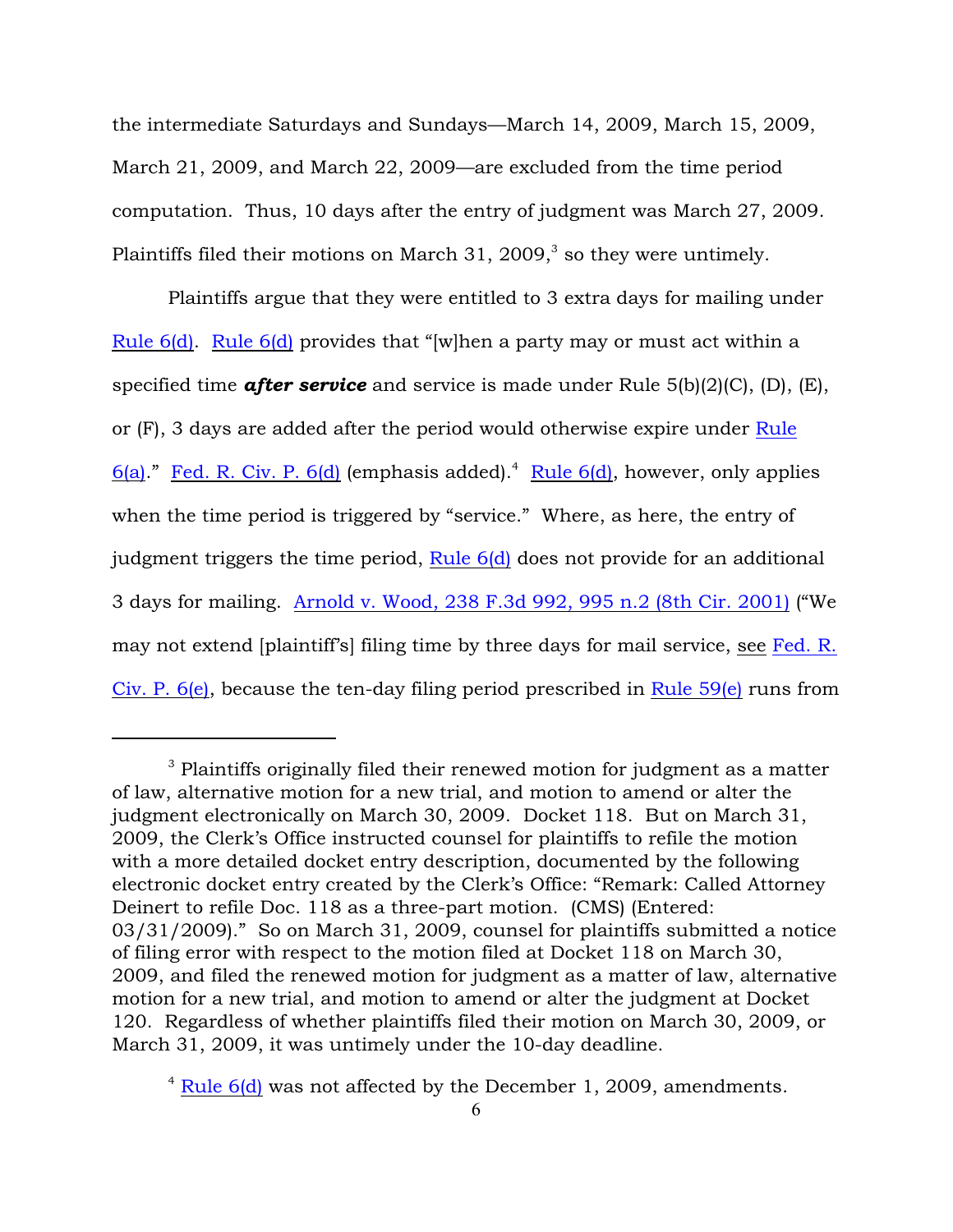the entry of judgment, rather than its service upon the parties."); see also 4B Charles Alan Wright & Arthur R. Miller, Federal Practice and Procedure § 1171 at 587-88 (3d ed. 2002) ("[T]hree days will be added under [Rule 6\(e\)](http://www.westlaw.com/find/default.wl?rs=ap2.0&ifm=NotSet&forceto=web2.westlaw.com&fn=_top&findtype=L&ft=L&docname=USFRCPR6&db=1000600&vr=2.0&rp=%2ffind%2fdefault.wl&wbtoolsId=USFRCPR6&HistoryType=F) only when the period in question is measured from the service of a notice or other paper; the subdivision is inapplicable when some other act or event commences the time period, such as the entry of judgment."). Thus, plaintiffs are not entitled to an additional 3 days under Rule  $6(d)$ , and their motions were untimely.

Plaintiffs advance a number of theories under which their renewed motion for judgment as a matter of law, alternative motion for a new trial, and motion to amend or alter the judgment were timely.

## (a) Finality of Judgment

Plaintiffs argue that their motions were not untimely because the March 13, 2009, judgment was not a final judgment that triggered the 10-day time period in [Rules 50\(b\), 59\(b\), and 59\(e\)](http://www.westlaw.com/find/default.wl?rs=ap2.0&ifm=NotSet&forceto=web2.westlaw.com&fn=_top&findtype=L&ft=L&docname=USFRCPR59&db=1000600&vr=2.0&rp=%2ffind%2fdefault.wl&wbtoolsId=USFRCPR59&HistoryType=F). Plaintiffs' argument is unavailing. The judgment filed and entered on March 13, 2009, was set out in a separate document as required by Rule 58. See [Fed. R. Civ. P. 58\(a\)](http://www.westlaw.com/find/default.wl?rs=ap2.0&ifm=NotSet&forceto=web2.westlaw.com&fn=_top&findtype=L&ft=L&docname=USFRCPR58&db=1000600&vr=2.0&rp=%2ffind%2fdefault.wl&wbtoolsId=USFRCPR58&HistoryType=F). The judgment stated that it was "ordered, adjudged, and decreed" that judgment was entered in favor of the applicable party and was signed by the court. Docket 113 at 2. And the electronic docket sheet indicates that the case was terminated on March 13, 2009. Based on these facts, the March 13, 2009, judgment was, on its face, a final judgment. See [Reyher v. Champion Int'l Corp., 975 F.2d 483,](http://www.westlaw.com/find/default.wl?rs=ap2.0&ifm=NotSet&forceto=web2.westlaw.com&fn=_top&serialnum=1992159672&ft=Y&findtype=Y&db=0000350&vr=2.0&rp=%2ffind%2fdefault.wl&wbtoolsId=1992159672&HistoryType=F) [487 \(8th Cir. 1992\)](http://www.westlaw.com/find/default.wl?rs=ap2.0&ifm=NotSet&forceto=web2.westlaw.com&fn=_top&serialnum=1992159672&ft=Y&findtype=Y&db=0000350&vr=2.0&rp=%2ffind%2fdefault.wl&wbtoolsId=1992159672&HistoryType=F) (finding that judgment signed by the district court, reflected on a separate document, and entered on docket with notation "Terminates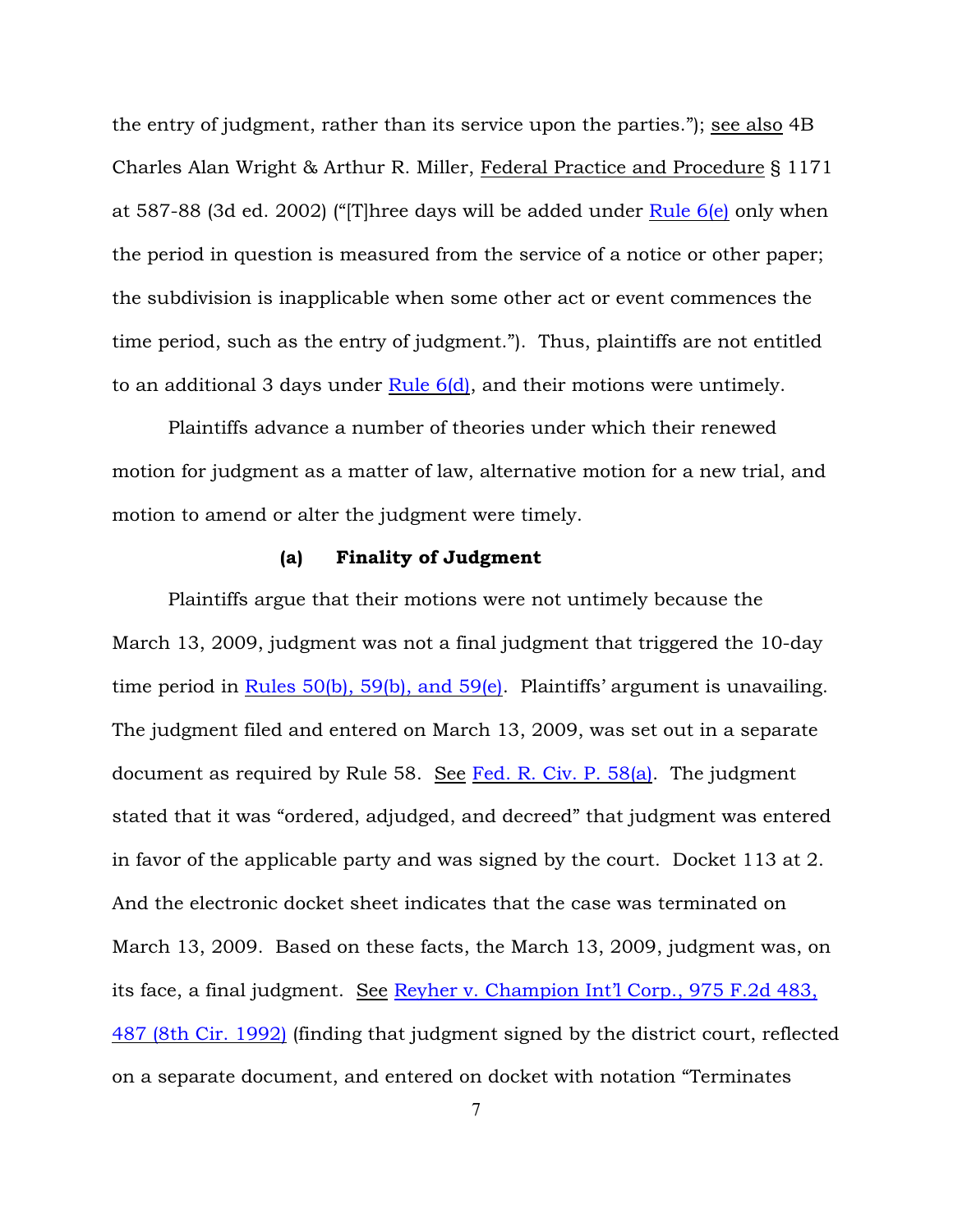Case" was a final judgment that complied with [Rule 58](http://www.westlaw.com/find/default.wl?rs=ap2.0&ifm=NotSet&forceto=web2.westlaw.com&fn=_top&findtype=L&ft=L&docname=USFRCPR58&db=1000600&vr=2.0&rp=%2ffind%2fdefault.wl&wbtoolsId=USFRCPR58&HistoryType=F)). Moreover, plaintiffs treated the March 13, 2009, judgment as a final judgment by filing a renewed motion for judgment as a matter of law under [Rule 50\(b\)](http://www.westlaw.com/find/default.wl?rs=ap2.0&ifm=NotSet&forceto=web2.westlaw.com&fn=_top&findtype=L&ft=L&docname=USFRCPR50&db=1000600&vr=2.0&rp=%2ffind%2fdefault.wl&wbtoolsId=USFRCPR50&HistoryType=F), an alternative motion for new trial under Rule  $59(a)$ , and a motion to alter or amend the judgment under Rule  $59(e)$ . See [id.](http://www.westlaw.com/find/default.wl?rs=ap2.0&ifm=NotSet&forceto=web2.westlaw.com&fn=_top&serialnum=1992159672&ft=Y&findtype=Y&db=0000350&vr=2.0&rp=%2ffind%2fdefault.wl&wbtoolsId=1992159672&HistoryType=F) (considering that parties treated judgment as final judgment in filing motions to alter or amend the judgment under [Rule 59](http://www.westlaw.com/find/default.wl?rs=ap2.0&ifm=NotSet&forceto=web2.westlaw.com&fn=_top&findtype=L&ft=L&docname=USFRCPR59&db=1000600&vr=2.0&rp=%2ffind%2fdefault.wl&wbtoolsId=USFRCPR59&HistoryType=F)). Each of these motions must be filed within a certain time after "entry of judgment." Plaintiffs did not challenge the finality of the March 13, 2009, judgment until they realized their motions may have been untimely.

Plaintiffs also argue that the March 13, 2009, judgment was not a final judgment because it did not address liquidated damages or attorneys' fees, which plaintiffs requested in their complaint and are mandatory under [29](http://www.westlaw.com/find/default.wl?rs=ap2.0&ifm=NotSet&forceto=web2.westlaw.com&fn=_top&findtype=L&ft=L&docname=29USCAS216&db=1000546&vr=2.0&rp=%2ffind%2fdefault.wl&wbtoolsId=29USCAS216&HistoryType=F) [U.S.C. § 216](http://www.westlaw.com/find/default.wl?rs=ap2.0&ifm=NotSet&forceto=web2.westlaw.com&fn=_top&findtype=L&ft=L&docname=29USCAS216&db=1000546&vr=2.0&rp=%2ffind%2fdefault.wl&wbtoolsId=29USCAS216&HistoryType=F). Plaintiffs cite several cases holding that a judgment is not final for the purposes of appellate court jurisdiction under [28 U.S.C. § 1291](http://www.westlaw.com/find/default.wl?rs=ap2.0&ifm=NotSet&forceto=web2.westlaw.com&fn=_top&findtype=L&ft=L&docname=28USCAS1291&db=1000546&vr=2.0&rp=%2ffind%2fdefault.wl&wbtoolsId=28USCAS1291&HistoryType=F) until the court determines the amount of attorneys' fees. Assuming that the standard for finality under [§ 1291](http://www.westlaw.com/find/default.wl?rs=ap2.0&ifm=NotSet&forceto=web2.westlaw.com&fn=_top&findtype=L&ft=L&docname=28USCAS1291&db=1000546&vr=2.0&rp=%2ffind%2fdefault.wl&wbtoolsId=28USCAS1291&HistoryType=F) applies to the determination of when [Rules](http://www.westlaw.com/find/default.wl?rs=ap2.0&ifm=NotSet&forceto=web2.westlaw.com&fn=_top&findtype=L&ft=L&docname=USFRCPR59&db=1000600&vr=2.0&rp=%2ffind%2fdefault.wl&wbtoolsId=USFRCPR59&HistoryType=F) [50 and 59](http://www.westlaw.com/find/default.wl?rs=ap2.0&ifm=NotSet&forceto=web2.westlaw.com&fn=_top&findtype=L&ft=L&docname=USFRCPR59&db=1000600&vr=2.0&rp=%2ffind%2fdefault.wl&wbtoolsId=USFRCPR59&HistoryType=F) apply, the cases cited by plaintiff do not compel the conclusion that the court's March 13, 2009, judgment was not final because it did not address the amount of attorneys' fees to which plaintiffs are entitled. Plaintiffs cite [Shelton v. Ervin, 830 F.2d 182, 184 \(11th Cir. 1987\)](http://www.westlaw.com/find/default.wl?rs=ap2.0&ifm=NotSet&forceto=web2.westlaw.com&fn=_top&serialnum=1987120572&ft=Y&findtype=Y&db=0000350&vr=2.0&rp=%2ffind%2fdefault.wl&wbtoolsId=1987120572&HistoryType=F) for the proposition that "attorney fees are an integral part of the merits of FLSA cases and part of the relief sought therein [so that] a final determination as to the award of attorney fees is required as part of the final appealable judgment." But Shelton's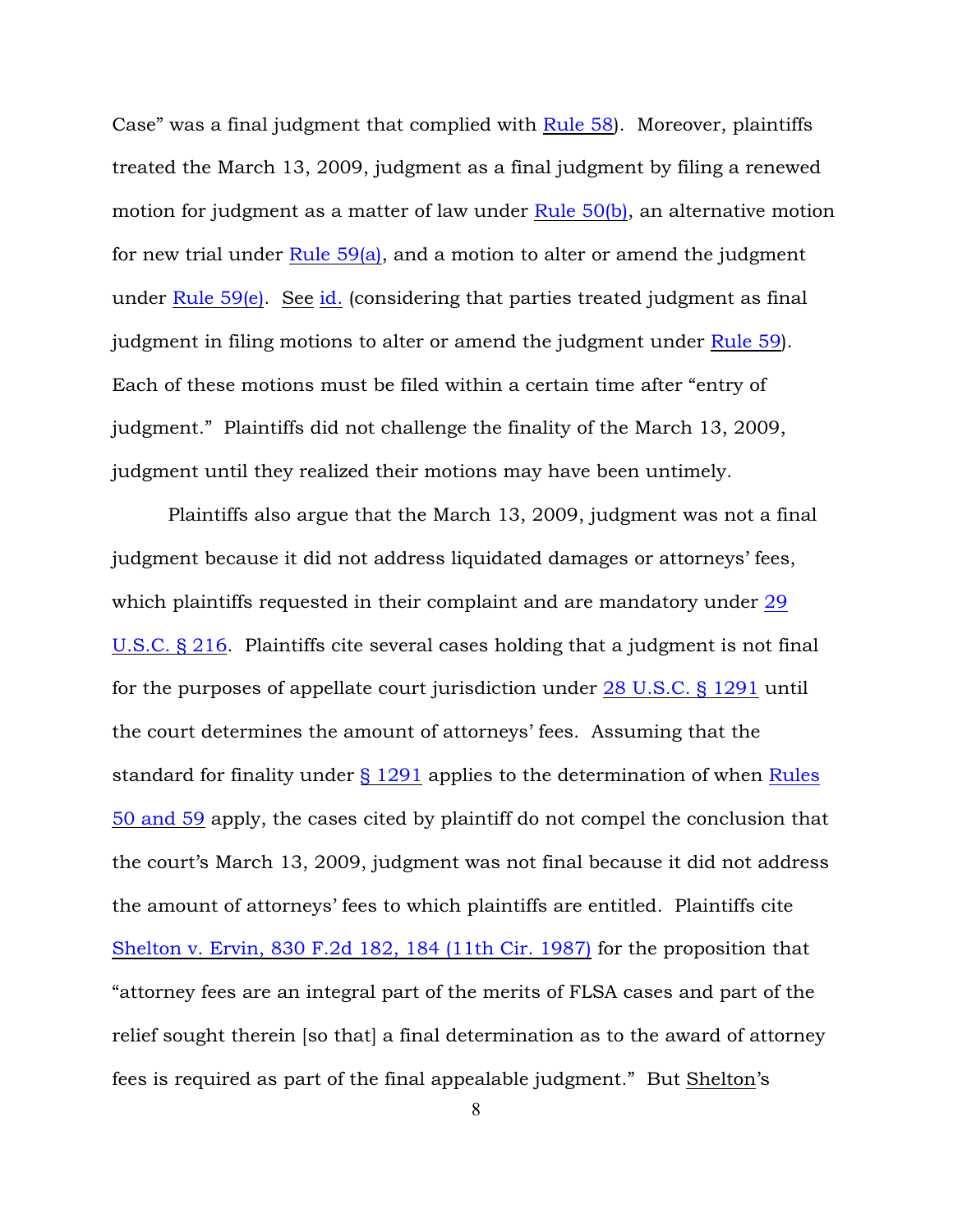reasoning is invalid in light of the Supreme Court's adoption of a "bright-line rule ... that a decision on the merits is a 'final decision' for purposes of  $\sqrt{28}$ [U.S.C.\] § 1291](http://www.westlaw.com/find/default.wl?rs=ap2.0&ifm=NotSet&forceto=web2.westlaw.com&fn=_top&findtype=L&ft=L&docname=28USCAS1291&db=1000546&vr=2.0&rp=%2ffind%2fdefault.wl&wbtoolsId=28USCAS1291&HistoryType=F) whether or not there remains for adjudication a request for attorney's fees attributable to the case." See [Budinich v. Becton Dickinson &](http://www.westlaw.com/find/default.wl?rs=ap2.0&ifm=NotSet&forceto=web2.westlaw.com&fn=_top&serialnum=1988066952&ft=Y&findtype=Y&db=0000780&vr=2.0&rp=%2ffind%2fdefault.wl&wbtoolsId=1988066952&HistoryType=F) [Co., 486 U.S. 196, 202-03 \(1988\)](http://www.westlaw.com/find/default.wl?rs=ap2.0&ifm=NotSet&forceto=web2.westlaw.com&fn=_top&serialnum=1988066952&ft=Y&findtype=Y&db=0000780&vr=2.0&rp=%2ffind%2fdefault.wl&wbtoolsId=1988066952&HistoryType=F). Plaintiffs also cite [Maristuen v. Nat'l State](http://www.westlaw.com/find/default.wl?rs=ap2.0&ifm=NotSet&forceto=web2.westlaw.com&fn=_top&serialnum=1995129607&ft=Y&findtype=Y&db=0000506&vr=2.0&rp=%2ffind%2fdefault.wl&wbtoolsId=1995129607&HistoryType=F) [Ins. Co., 57 F.3d 673, 678 \(8th Cir. 1995\)](http://www.westlaw.com/find/default.wl?rs=ap2.0&ifm=NotSet&forceto=web2.westlaw.com&fn=_top&serialnum=1995129607&ft=Y&findtype=Y&db=0000506&vr=2.0&rp=%2ffind%2fdefault.wl&wbtoolsId=1995129607&HistoryType=F), in which the Eighth Circuit held that a judgment awarding damages but not deciding the amount of damages or finding liability but not fixing the extent of the liability is not a final and appealable judgment. In [Maristuen](http://www.westlaw.com/find/default.wl?rs=ap2.0&ifm=NotSet&forceto=web2.westlaw.com&fn=_top&serialnum=1995129607&ft=Y&findtype=Y&db=0000506&vr=2.0&rp=%2ffind%2fdefault.wl&wbtoolsId=1995129607&HistoryType=F), the judgment stated, "plaintiff is entitled to bad faith damages in the form of attorney's fees, the amount of which will be determined by the court." [Id. at 677](http://www.westlaw.com/find/default.wl?rs=ap2.0&ifm=NotSet&forceto=web2.westlaw.com&fn=_top&serialnum=1995129607&ft=Y&findtype=Y&db=0000506&vr=2.0&rp=%2ffind%2fdefault.wl&wbtoolsId=1995129607&HistoryType=F). The court reasoned that Budinich did not apply because "the award of unquantified attorney fees here is set out in and is an integral part of the judgment entered . . . in accordance with the jury's verdicts." [Id.](http://www.westlaw.com/find/default.wl?rs=ap2.0&ifm=NotSet&forceto=web2.westlaw.com&fn=_top&serialnum=1995129607&ft=Y&findtype=Y&db=0000506&vr=2.0&rp=%2ffind%2fdefault.wl&wbtoolsId=1995129607&HistoryType=F) The situation in [Maristuen](http://www.westlaw.com/find/default.wl?rs=ap2.0&ifm=NotSet&forceto=web2.westlaw.com&fn=_top&serialnum=1995129607&ft=Y&findtype=Y&db=0000506&vr=2.0&rp=%2ffind%2fdefault.wl&wbtoolsId=1995129607&HistoryType=F) is not present in this case. The March 13, 2009, judgment does not include an unquantified damage award. The judgment does not order that plaintiffs are entitled to liquidated damages or attorneys' fees in an amount to be determined by the court. In the absence of such language, the March 13, 2009, judgment falls under the Budinich rule that a decision on the merits, which the March 13, 2009, judgment surely is, is a final judgment whether or not there remains for adjudication a request for attorneys' fees. Plaintiffs' argument that the time period in [Rules 50 and 59](http://www.westlaw.com/find/default.wl?rs=ap2.0&ifm=NotSet&forceto=web2.westlaw.com&fn=_top&findtype=L&ft=L&docname=USFRCPR59&db=1000600&vr=2.0&rp=%2ffind%2fdefault.wl&wbtoolsId=USFRCPR59&HistoryType=F) were not triggered by the March 13, 2009, judgment because it did not address attorneys' fees is unavailing.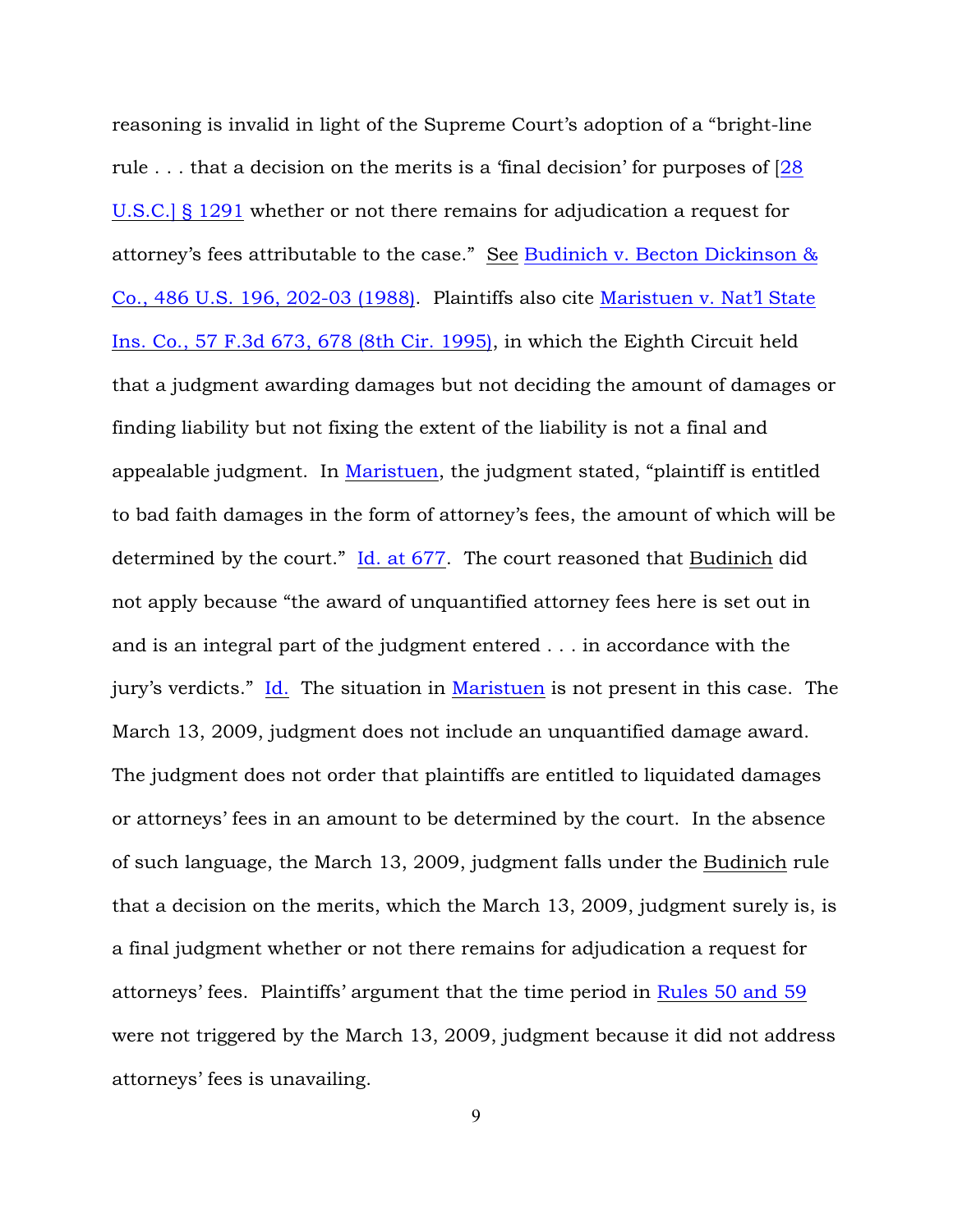Likewise, plaintiffs offer no authority for their contention that in an FLSA case, the judgment is not final until the court has addressed the issue of liquidated damages. Indeed, in [Reyher v. Champion International Corporation,](http://www.westlaw.com/find/default.wl?forceto=web2.westlaw.com&ifm=NotSet&rp=%2ffind%2fdefault.wl&rs=ap2.0&serialnum=1992159672&findtype=Y&fn=_top&vr=2.0&ft=Y&db=0000350&wbtoolsId=1992159672&HistoryType=F) [975 F.2d at 488](http://www.westlaw.com/find/default.wl?forceto=web2.westlaw.com&ifm=NotSet&rp=%2ffind%2fdefault.wl&rs=ap2.0&serialnum=1992159672&findtype=Y&fn=_top&vr=2.0&ft=Y&db=0000350&wbtoolsId=1992159672&HistoryType=F), the Eighth Circuit explained that the timeliness of a motion for liquidated damages under the Age Discrimination in Employment Act (ADEA) "must be determined under [Rule 59 and Rule 60](http://www.westlaw.com/find/default.wl?rs=ap2.0&ifm=NotSet&forceto=web2.westlaw.com&fn=_top&findtype=L&ft=L&docname=USFRCPR60&db=1000600&vr=2.0&rp=%2ffind%2fdefault.wl&wbtoolsId=USFRCPR60&HistoryType=F), the rules applicable to postjudgment motions." The Eighth Circuit explicitly rejected the argument that [Rule 59](http://www.westlaw.com/find/default.wl?forceto=web2.westlaw.com&ifm=NotSet&rp=%2ffind%2fdefault.wl&rs=ap2.0&db=1000600&findtype=L&fn=_top&docname=USFRCPR59&vr=2.0&ft=L&wbtoolsId=USFRCPR59&HistoryType=F) does not apply to a motion for liquidated damages because these damages should be automatically added by the district court. [Id.](http://www.westlaw.com/find/default.wl?forceto=web2.westlaw.com&ifm=NotSet&rp=%2ffind%2fdefault.wl&rs=ap2.0&serialnum=1992159672&findtype=Y&fn=_top&vr=2.0&ft=Y&db=0000350&wbtoolsId=1992159672&HistoryType=F) The Eighth Circuit explained that the Supreme Court has stated that a motion for prejudgment interest must be made under [Rule 59](http://www.westlaw.com/find/default.wl?forceto=web2.westlaw.com&ifm=NotSet&rp=%2ffind%2fdefault.wl&rs=ap2.0&db=1000600&findtype=L&fn=_top&docname=USFRCPR59&vr=2.0&ft=L&wbtoolsId=USFRCPR59&HistoryType=F) even if this remedy is available as a matter of right. Reyher, [975 F.3d at 488](http://www.westlaw.com/find/default.wl?forceto=web2.westlaw.com&ifm=NotSet&rp=%2ffind%2fdefault.wl&rs=ap2.0&db=0000506&cite=975+F.3dat+488&findtype=Y&fn=_top&vr=2.0&ft=Y&HistoryType=F) (citing [Osterneck v.](http://www.westlaw.com/find/default.wl?rs=ap2.0&ifm=NotSet&forceto=web2.westlaw.com&fn=_top&serialnum=1989026581&ft=Y&findtype=Y&db=0000780&vr=2.0&rp=%2ffind%2fdefault.wl&wbtoolsId=1989026581&HistoryType=F) [Ernst & Whinney, 489 U.S. 169, 176 n.3 \(1989\)](http://www.westlaw.com/find/default.wl?rs=ap2.0&ifm=NotSet&forceto=web2.westlaw.com&fn=_top&serialnum=1989026581&ft=Y&findtype=Y&db=0000780&vr=2.0&rp=%2ffind%2fdefault.wl&wbtoolsId=1989026581&HistoryType=F)). Further, the Eighth Circuit reasoned, an award of liquidated damages under the ADEA is not a "ministerial" task for the district court. [Id.](http://www.westlaw.com/find/default.wl?rs=ap2.0&ifm=NotSet&forceto=web2.westlaw.com&fn=_top&serialnum=1989026581&ft=Y&findtype=Y&db=0000780&vr=2.0&rp=%2ffind%2fdefault.wl&wbtoolsId=1989026581&HistoryType=F) Rather, the court must make a " 'painstaking study' of the plaintiff's case on the merits." [Id.](http://www.westlaw.com/find/default.wl?rs=ap2.0&ifm=NotSet&forceto=web2.westlaw.com&fn=_top&serialnum=1989026581&ft=Y&findtype=Y&db=0000780&vr=2.0&rp=%2ffind%2fdefault.wl&wbtoolsId=1989026581&HistoryType=F) (internal citation omitted). Finally, the Eighth Circuit explained that ADEA liquidated damages are punitive in nature, and [Rule 59](http://www.westlaw.com/find/default.wl?rs=ap2.0&ifm=NotSet&forceto=web2.westlaw.com&fn=_top&findtype=L&ft=L&docname=USFRCPR59&db=1000600&vr=2.0&rp=%2ffind%2fdefault.wl&wbtoolsId=USFRCPR59&HistoryType=F) applies to postjudgment motions for punitive damages. Reyher, [975 F.3d at 488](http://www.westlaw.com/find/default.wl?rs=ap2.0&ifm=NotSet&forceto=web2.westlaw.com&fn=_top&findtype=Y&ft=Y&db=0000506&vr=2.0&rp=%2ffind%2fdefault.wl&cite=975+F.3dat+488&HistoryType=F).

Although there are some differences between liquidated damages under the ADEA and under the FLSA, $5$  the court finds that the Eighth Circuit's

 $5$  The Supreme Court has explained that "the remedial provisions of the two statutes are not identical. Congress declined to incorporate into the ADEA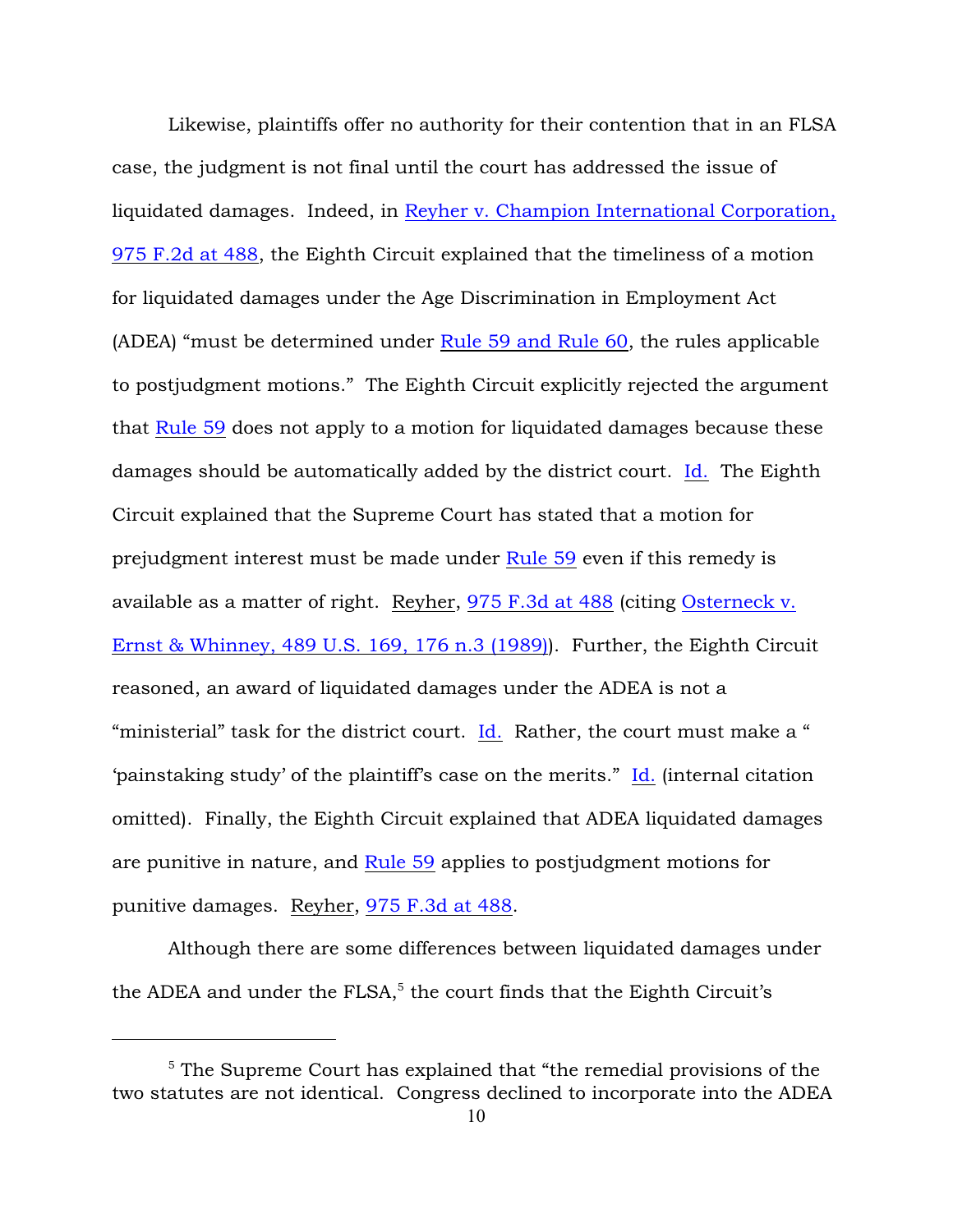reasoning in [Reyher](http://www.westlaw.com/find/default.wl?rs=ap2.0&ifm=NotSet&forceto=web2.westlaw.com&fn=_top&serialnum=1992159672&ft=Y&findtype=Y&db=0000350&vr=2.0&rp=%2ffind%2fdefault.wl&wbtoolsId=1992159672&HistoryType=F) compels the conclusion that a motion for liquidated damages under the FLSA must be brought under [Rule 59 or Rule 60](http://www.westlaw.com/find/default.wl?rs=ap2.0&ifm=NotSet&forceto=web2.westlaw.com&fn=_top&findtype=L&ft=L&docname=USFRCPR60&db=1000600&vr=2.0&rp=%2ffind%2fdefault.wl&wbtoolsId=USFRCPR60&HistoryType=F). Just as a motion for liquidated damages under the ADEA requires the court to examine the case on the merits, a request for liquidated damages under the FLSA may require the court to consider the evidence and determine if the defendant employer's FLSA violation was in good faith and reasonable. See [29 U.S.C.](http://www.westlaw.com/find/default.wl?rs=ap2.0&ifm=NotSet&forceto=web2.westlaw.com&fn=_top&findtype=L&ft=L&docname=29USCAS260&db=1000546&vr=2.0&rp=%2ffind%2fdefault.wl&wbtoolsId=29USCAS260&HistoryType=F) [§ 260](http://www.westlaw.com/find/default.wl?rs=ap2.0&ifm=NotSet&forceto=web2.westlaw.com&fn=_top&findtype=L&ft=L&docname=29USCAS260&db=1000546&vr=2.0&rp=%2ffind%2fdefault.wl&wbtoolsId=29USCAS260&HistoryType=F). And even if liquidated damages are available as a matter of right, they should not be considered a "collateral" matter to which [Rule 59\(e\)](http://www.westlaw.com/find/default.wl?rs=ap2.0&ifm=NotSet&forceto=web2.westlaw.com&fn=_top&findtype=L&ft=L&docname=USFRCPR59&db=1000600&vr=2.0&rp=%2ffind%2fdefault.wl&wbtoolsId=USFRCPR59&HistoryType=F) does not apply. See [Osterneck, 489 U.S. at 169, 175](http://www.westlaw.com/find/default.wl?rs=ap2.0&ifm=NotSet&forceto=web2.westlaw.com&fn=_top&serialnum=1989026581&ft=Y&findtype=Y&db=0000780&vr=2.0&rp=%2ffind%2fdefault.wl&wbtoolsId=1989026581&HistoryType=F) (explaining that motion for prejudgment interest does not raise issues wholly collateral to the judgment in the main cause of action). The rule that a motion for liquidated damages must be made pursuant to [Rule 59 or Rule 60](http://www.westlaw.com/find/default.wl?rs=ap2.0&ifm=NotSet&forceto=web2.westlaw.com&fn=_top&findtype=L&ft=L&docname=USFRCPR60&db=1000600&vr=2.0&rp=%2ffind%2fdefault.wl&wbtoolsId=USFRCPR60&HistoryType=F), both of which are postjudgment motions, belies plaintiffs' argument that a judgment in a FLSA case is not final for the purposes of triggering the time period in the postjudgment motions until the court has determined the issue of liquidated damages. Plaintiffs' argument

several FLSA sections. Moreover, § 16(b) of the FLSA, which makes the award of liquidated damages mandatory, is significantly qualified in ADEA § 7(b) by a proviso that a prevailing plaintiff is entitled to double damages 'only in cases of willful violations.'" [Trans World Airlines, Inc. v. Thurston, 469 U.S. 111, 125,](http://www.westlaw.com/find/default.wl?rs=ap2.0&ifm=NotSet&forceto=web2.westlaw.com&fn=_top&serialnum=1985101283&ft=Y&findtype=Y&db=0000471&vr=2.0&rp=%2ffind%2fdefault.wl&wbtoolsId=1985101283&HistoryType=F) [105 S. Ct. 613, 83 L. Ed. 2d 523 \(1985\)](http://www.westlaw.com/find/default.wl?rs=ap2.0&ifm=NotSet&forceto=web2.westlaw.com&fn=_top&serialnum=1985101283&ft=Y&findtype=Y&db=0000471&vr=2.0&rp=%2ffind%2fdefault.wl&wbtoolsId=1985101283&HistoryType=F). Unlike the punitive nature of liquidated damages under the ADEA, liquidated damages under the FLSA "are not considered punitive, but are intended in part to compensate employees for the delay in payment of wages owed under the FLSA." [Chao v. Barbeque](http://www.westlaw.com/find/default.wl?rs=ap2.0&ifm=NotSet&forceto=web2.westlaw.com&fn=_top&serialnum=2017556790&ft=Y&findtype=Y&db=0000506&vr=2.0&rp=%2ffind%2fdefault.wl&wbtoolsId=2017556790&HistoryType=F) [Ventures, LLC, 547 F.3d 938, 941 \(8th Cir. 2008\)](http://www.westlaw.com/find/default.wl?rs=ap2.0&ifm=NotSet&forceto=web2.westlaw.com&fn=_top&serialnum=2017556790&ft=Y&findtype=Y&db=0000506&vr=2.0&rp=%2ffind%2fdefault.wl&wbtoolsId=2017556790&HistoryType=F) (internal quotation omitted). But there is no indication in [Reyher](http://www.westlaw.com/find/default.wl?rs=ap2.0&ifm=NotSet&forceto=web2.westlaw.com&fn=_top&serialnum=1992159672&ft=Y&findtype=Y&db=0000350&vr=2.0&rp=%2ffind%2fdefault.wl&wbtoolsId=1992159672&HistoryType=F) that the punitive nature of liquidated damages under the ADEA was key to its ruling that [Rule 59\(e\)](http://www.westlaw.com/find/default.wl?rs=ap2.0&ifm=NotSet&forceto=web2.westlaw.com&fn=_top&findtype=L&ft=L&docname=USFRCPR59&db=1000600&vr=2.0&rp=%2ffind%2fdefault.wl&wbtoolsId=USFRCPR59&HistoryType=F) applies to a motion for liquidated damages.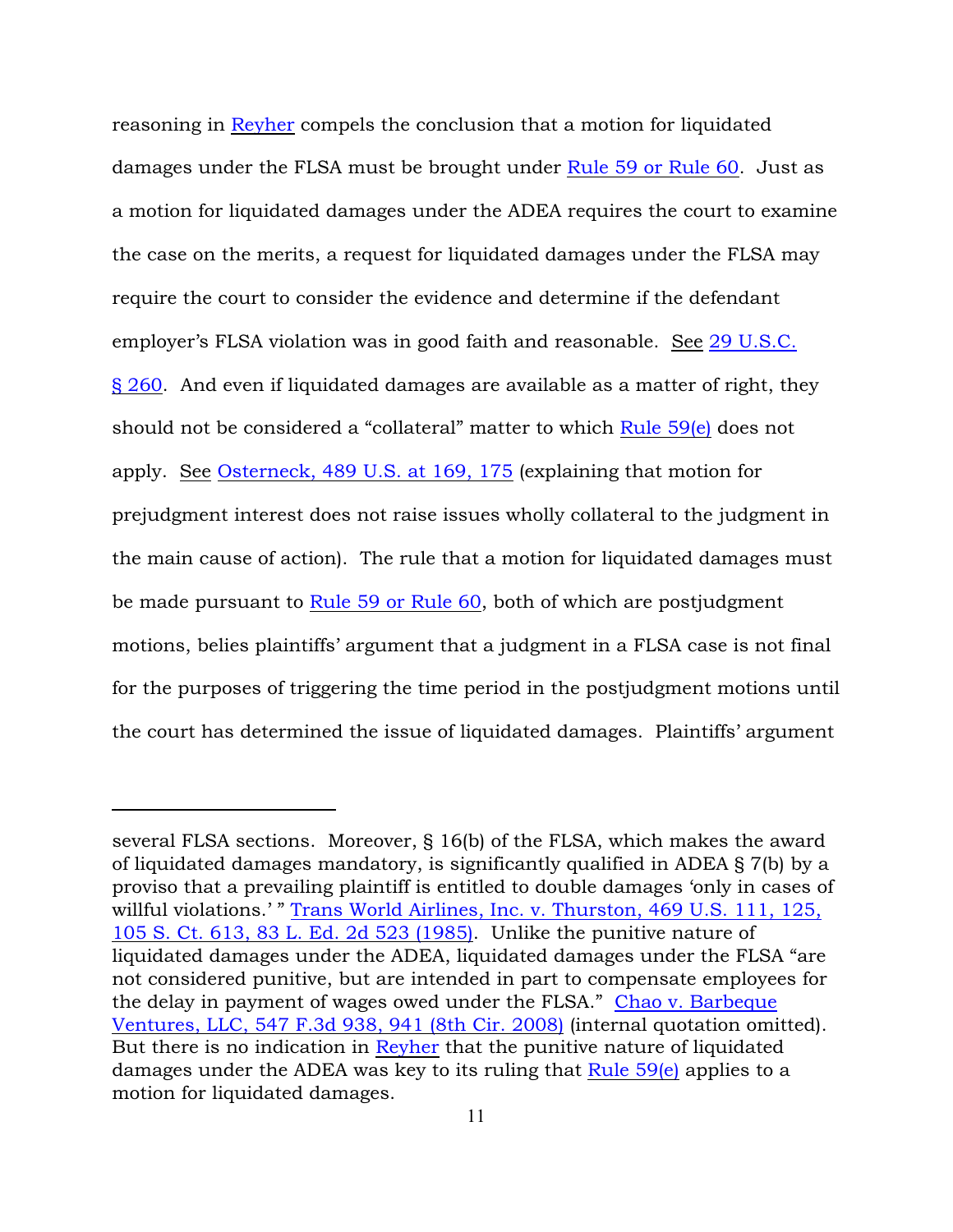that the 10-day time periods in Rules  $50(b)$ ,  $59(a)$ -(b), and  $59(e)$  have not begun is unavailing.

#### (b) Construction of Motions under [Rule 60](http://www.westlaw.com/find/default.wl?rs=ap2.0&ifm=NotSet&forceto=web2.westlaw.com&fn=_top&findtype=L&ft=L&docname=USFRCPR60&db=1000600&vr=2.0&rp=%2ffind%2fdefault.wl&wbtoolsId=USFRCPR60&HistoryType=F)

Next plaintiffs argue that their motions should be construed as [Rule 60](http://www.westlaw.com/find/default.wl?rs=ap2.0&ifm=NotSet&forceto=web2.westlaw.com&fn=_top&findtype=L&ft=L&docname=USFRCPR60&db=1000600&vr=2.0&rp=%2ffind%2fdefault.wl&wbtoolsId=USFRCPR60&HistoryType=F) motions and as a result, be considered timely. As relevant to plaintiffs' argument, [Rule 60\(b\)](http://www.westlaw.com/find/default.wl?rs=ap2.0&ifm=NotSet&forceto=web2.westlaw.com&fn=_top&findtype=L&ft=L&docname=USFRCPR60&db=1000600&vr=2.0&rp=%2ffind%2fdefault.wl&wbtoolsId=USFRCPR60&HistoryType=F) permits the court, upon a party's motion made within a reasonable time—and for reasons (1), (2), and (3), no more than one year after the entry of judgment—to grant relief from a final judgment on grounds of "(1) mistake, inadvertence, surprise, or excusable neglect; (2) newly discovered evidence that, with reasonable diligence, could not have been discovered in time to move for a new trial under [Rule 59\(b\); \(3\)](http://www.westlaw.com/find/default.wl?rs=ap2.0&ifm=NotSet&forceto=web2.westlaw.com&fn=_top&findtype=L&ft=L&docname=USFRCPR59&db=1000600&vr=2.0&rp=%2ffind%2fdefault.wl&wbtoolsId=USFRCPR59&HistoryType=F) fraud (whether previously called intrinsic or extrinsic), misrepresentation, or misconduct by an opposing party; . . . or (6) any other reason that justifies relief." [Fed. R. Civ. P. 60\(b\)](http://www.westlaw.com/find/default.wl?rs=ap2.0&ifm=NotSet&forceto=web2.westlaw.com&fn=_top&findtype=L&ft=L&docname=USFRCPR60&db=1000600&vr=2.0&rp=%2ffind%2fdefault.wl&wbtoolsId=USFRCPR60&HistoryType=F).<sup>6</sup> ["Rule 60\(b\)](http://www.westlaw.com/find/default.wl?rs=ap2.0&ifm=NotSet&forceto=web2.westlaw.com&fn=_top&findtype=L&ft=L&docname=USFRCPR60&db=1000600&vr=2.0&rp=%2ffind%2fdefault.wl&wbtoolsId=USFRCPR60&HistoryType=F) provides for extraordinary relief which may be granted only upon an adequate showing of exceptional circumstances." [Reyher, 975 F.2d at 488](http://www.westlaw.com/find/default.wl?rs=ap2.0&ifm=NotSet&forceto=web2.westlaw.com&fn=_top&serialnum=1992159672&ft=Y&findtype=Y&db=0000350&vr=2.0&rp=%2ffind%2fdefault.wl&wbtoolsId=1992159672&HistoryType=F) (internal quotation omitted). "It does not provide a 'safe harbor' for all who exceed the time limits of [Rule 59](http://www.westlaw.com/find/default.wl?rs=ap2.0&ifm=NotSet&forceto=web2.westlaw.com&fn=_top&findtype=L&ft=L&docname=USFRCPR59&db=1000600&vr=2.0&rp=%2ffind%2fdefault.wl&wbtoolsId=USFRCPR59&HistoryType=F)." [Wilson v. Runyon, 981 F.2d 987, 989 \(8th](http://www.westlaw.com/find/default.wl?rs=ap2.0&ifm=NotSet&forceto=web2.westlaw.com&fn=_top&serialnum=1992215224&ft=Y&findtype=Y&db=0000350&vr=2.0&rp=%2ffind%2fdefault.wl&wbtoolsId=1992215224&HistoryType=F) [Cir. 1992\) \(per curiam](http://www.westlaw.com/find/default.wl?rs=ap2.0&ifm=NotSet&forceto=web2.westlaw.com&fn=_top&serialnum=1992215224&ft=Y&findtype=Y&db=0000350&vr=2.0&rp=%2ffind%2fdefault.wl&wbtoolsId=1992215224&HistoryType=F)). "[B]efore treating a post-trial motion filed more than ten days after a final judgment as a Rule  $60(b)$  motion, the district court [must]

 $6$  Plaintiffs also assert that their motions should be construed under [Rule](http://www.westlaw.com/find/default.wl?rs=ap2.0&ifm=NotSet&forceto=web2.westlaw.com&fn=_top&findtype=L&ft=L&docname=USFRCPR60&db=1000600&vr=2.0&rp=%2ffind%2fdefault.wl&wbtoolsId=USFRCPR60&HistoryType=F) [60\(d\)](http://www.westlaw.com/find/default.wl?rs=ap2.0&ifm=NotSet&forceto=web2.westlaw.com&fn=_top&findtype=L&ft=L&docname=USFRCPR60&db=1000600&vr=2.0&rp=%2ffind%2fdefault.wl&wbtoolsId=USFRCPR60&HistoryType=F), which merely states that [Rule 60](http://www.westlaw.com/find/default.wl?rs=ap2.0&ifm=NotSet&forceto=web2.westlaw.com&fn=_top&findtype=L&ft=L&docname=USFRCPR60&db=1000600&vr=2.0&rp=%2ffind%2fdefault.wl&wbtoolsId=USFRCPR60&HistoryType=F) does not limit the court's power to entertain an independent action to relieve a party from a judgment, order, or proceeding; grant relief under [28 U.S.C. § 1655](http://www.westlaw.com/find/default.wl?rs=ap2.0&ifm=NotSet&forceto=web2.westlaw.com&fn=_top&findtype=L&ft=L&docname=28USCAS1655&db=1000546&vr=2.0&rp=%2ffind%2fdefault.wl&wbtoolsId=28USCAS1655&HistoryType=F) to a defendant who was not personally notified of the action; or set aside a judgment for fraud on the court. There is no allegation that any of these circumstances apply in this case.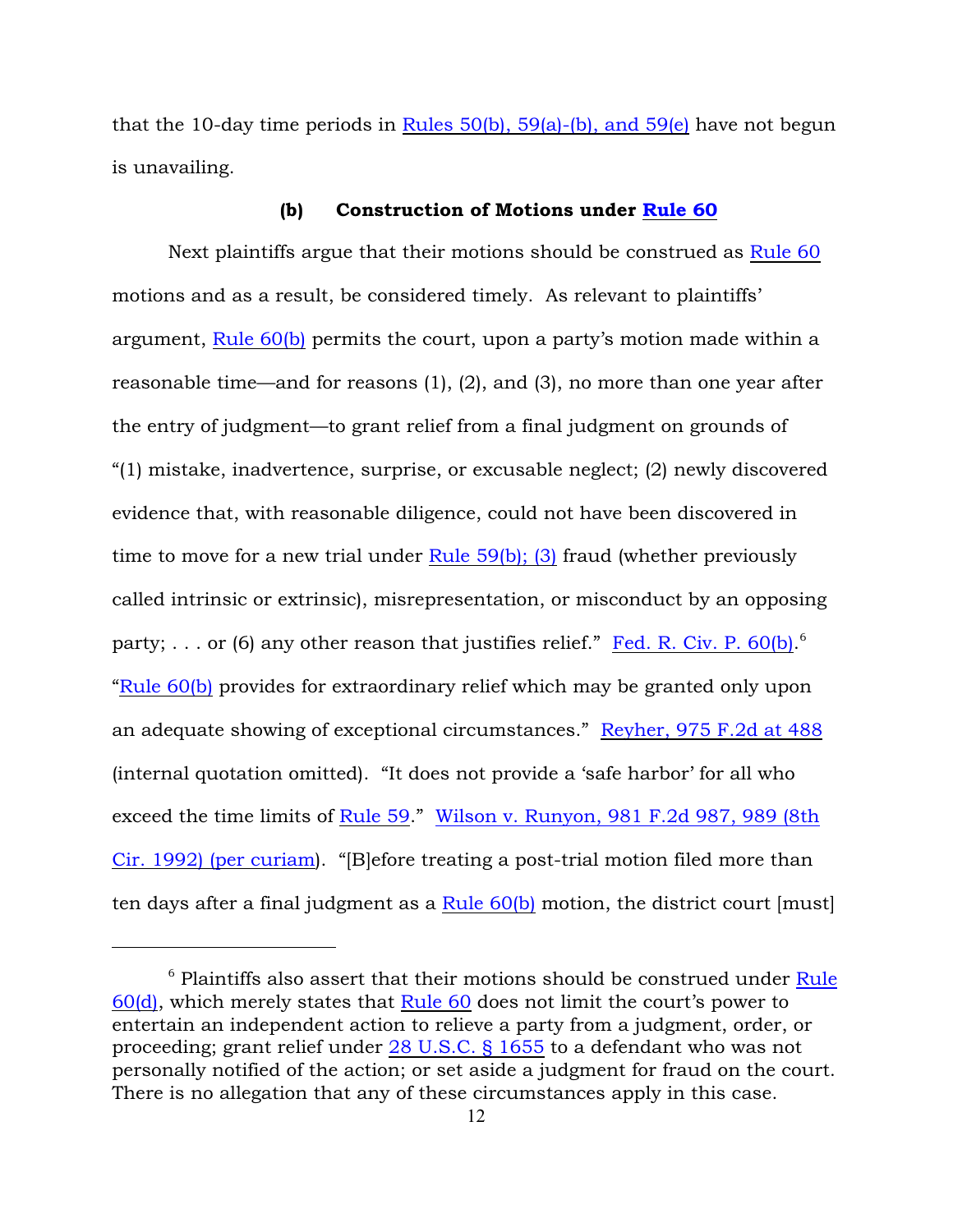determine that the motion on its face *alleges* grounds for relief available under [Rule 60](http://www.westlaw.com/find/default.wl?rs=ap2.0&ifm=NotSet&forceto=web2.westlaw.com&fn=_top&findtype=L&ft=L&docname=USFRCPR60&db=1000600&vr=2.0&rp=%2ffind%2fdefault.wl&wbtoolsId=USFRCPR60&HistoryType=F)." [Id.](http://www.westlaw.com/find/default.wl?rs=ap2.0&ifm=NotSet&forceto=web2.westlaw.com&fn=_top&serialnum=1992215224&ft=Y&findtype=Y&db=0000350&vr=2.0&rp=%2ffind%2fdefault.wl&wbtoolsId=1992215224&HistoryType=F)

Here, plaintiffs' renewed motion for judgment as a matter of law, alternative motion for a new trial, and motion to amend or alter the judgment do not allege grounds for relief available under [Rule 60](http://www.westlaw.com/find/default.wl?rs=ap2.0&ifm=NotSet&forceto=web2.westlaw.com&fn=_top&findtype=L&ft=L&docname=USFRCPR60&db=1000600&vr=2.0&rp=%2ffind%2fdefault.wl&wbtoolsId=USFRCPR60&HistoryType=F). Plaintiffs do not allege any mistake, inadvertence, surprise, excusable neglect, newly discovered evidence, or fraud, misrepresentation, or misconduct by defendants. Plaintiffs have made no showing of "exceptional circumstances," as required to construe their motions as [Rule 60](http://www.westlaw.com/find/default.wl?rs=ap2.0&ifm=NotSet&forceto=web2.westlaw.com&fn=_top&findtype=L&ft=L&docname=USFRCPR60&db=1000600&vr=2.0&rp=%2ffind%2fdefault.wl&wbtoolsId=USFRCPR60&HistoryType=F) motions. "[W]hen a motion can fairly be characterized as one under [Rule 59\(e\)](http://www.westlaw.com/find/default.wl?rs=ap2.0&ifm=NotSet&forceto=web2.westlaw.com&fn=_top&findtype=L&ft=L&docname=USFRCPR59&db=1000600&vr=2.0&rp=%2ffind%2fdefault.wl&wbtoolsId=USFRCPR59&HistoryType=F) (*i.e.*, lacking any special circumstances justifying relief under [Rule 60\(b\)](http://www.westlaw.com/find/default.wl?rs=ap2.0&ifm=NotSet&forceto=web2.westlaw.com&fn=_top&findtype=L&ft=L&docname=USFRCPR60&db=1000600&vr=2.0&rp=%2ffind%2fdefault.wl&wbtoolsId=USFRCPR60&HistoryType=F)) it must be filed within the 10-day period and will not be treated under [Rule 60\(b\)\(1\)](http://www.westlaw.com/find/default.wl?rs=ap2.0&ifm=NotSet&forceto=web2.westlaw.com&fn=_top&findtype=L&ft=L&docname=USFRCPR60&db=1000600&vr=2.0&rp=%2ffind%2fdefault.wl&wbtoolsId=USFRCPR60&HistoryType=F)." [Reyher, 975 F.2d at 488](http://www.westlaw.com/find/default.wl?rs=ap2.0&ifm=NotSet&forceto=web2.westlaw.com&fn=_top&serialnum=1992159672&ft=Y&findtype=Y&db=0000350&vr=2.0&rp=%2ffind%2fdefault.wl&wbtoolsId=1992159672&HistoryType=F) (internal quotation omitted). Plaintiffs' argument that their motions should be construed under [Rule 60](http://www.westlaw.com/find/default.wl?rs=ap2.0&ifm=NotSet&forceto=web2.westlaw.com&fn=_top&findtype=L&ft=L&docname=USFRCPR60&db=1000600&vr=2.0&rp=%2ffind%2fdefault.wl&wbtoolsId=USFRCPR60&HistoryType=F) is unavailing.

# 2. Application of Amended Rules

Finally, plaintiffs argue that the December 1, 2009, amendments to [Rules 50 and 59](http://www.westlaw.com/find/default.wl?rs=ap2.0&ifm=NotSet&forceto=web2.westlaw.com&fn=_top&findtype=L&ft=L&docname=USFRCPR59&db=1000600&vr=2.0&rp=%2ffind%2fdefault.wl&wbtoolsId=USFRCPR59&HistoryType=F) apply to their renewed motion for judgment as a matter of law, alternative motion for a new trial, and motion to amend or alter the judgment. Under the amended version of Rule  $50(b)$ , a party may file a renewed motion for judgment as a matter of law "[n]o later than 28 days after the entry of judgment." [Fed. R. Civ. P. 50\(b\)](http://www.westlaw.com/find/default.wl?rs=ap2.0&ifm=NotSet&forceto=web2.westlaw.com&fn=_top&findtype=L&ft=L&docname=USFRCPR50&db=1000600&vr=2.0&rp=%2ffind%2fdefault.wl&wbtoolsId=USFRCPR50&HistoryType=F). Likewise, under the amended versions of [Rule 59\(b\) and 59\(e\)](http://www.westlaw.com/find/default.wl?rs=ap2.0&ifm=NotSet&forceto=web2.westlaw.com&fn=_top&findtype=L&ft=L&docname=USFRCPR59&db=1000600&vr=2.0&rp=%2ffind%2fdefault.wl&wbtoolsId=USFRCPR59&HistoryType=F), motions for a new trial and to alter or amend the judgment must be filed no later than 28 days after the entry of judgment. [Fed.](http://www.westlaw.com/find/default.wl?rs=ap2.0&ifm=NotSet&forceto=web2.westlaw.com&fn=_top&findtype=L&ft=L&docname=USFRCPR59&db=1000600&vr=2.0&rp=%2ffind%2fdefault.wl&wbtoolsId=USFRCPR59&HistoryType=F)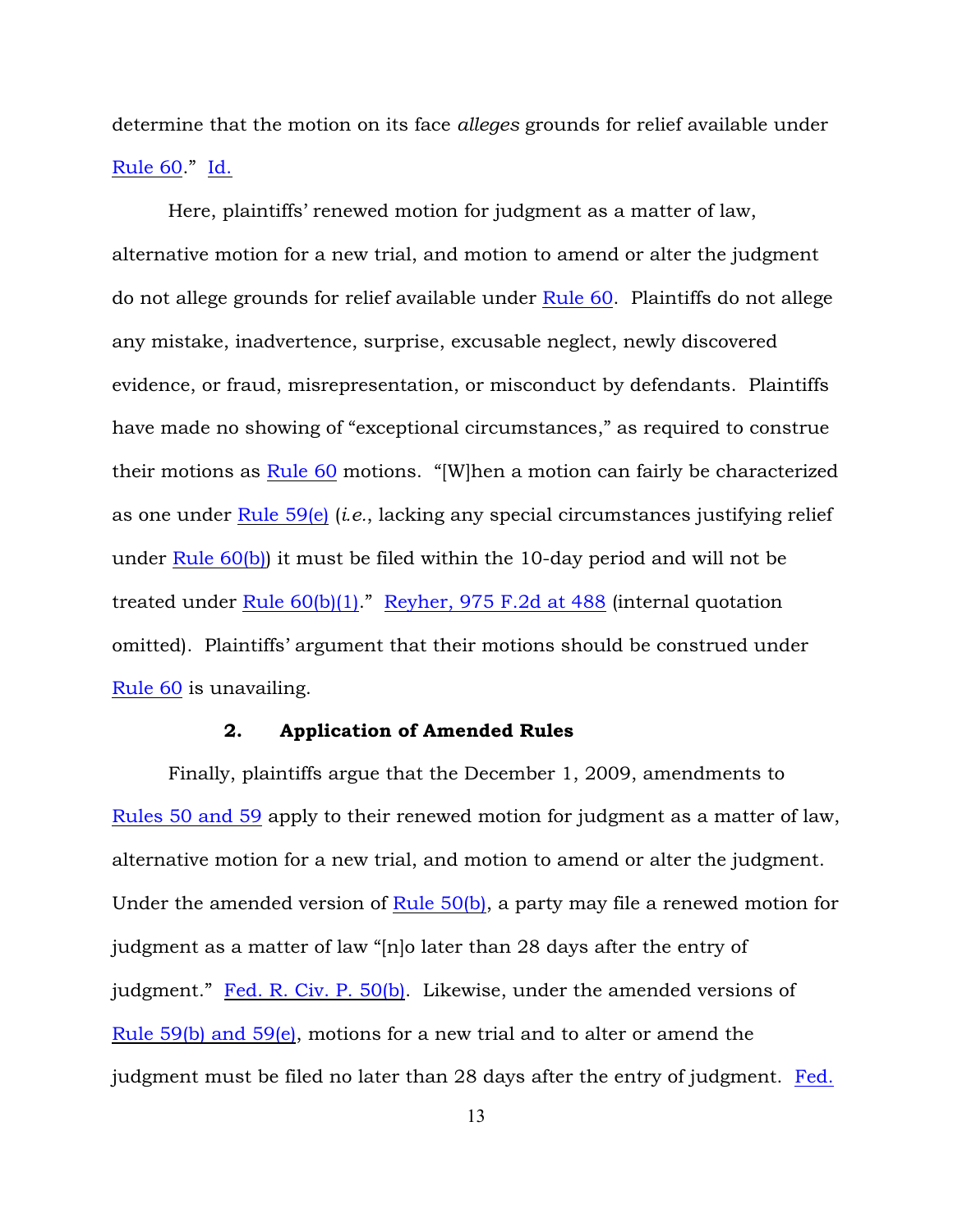R. Civ. P. 59(b), 59(e). In amending the Federal Rules of Civil Procedure, the Supreme Court ordered that the amended rules "shall take effect on December 1, 2009, and shall govern in all proceedings thereafter commenced and, insofar as just and practicable, all proceedings then pending." Order, Mar. 26, 2009, available at

[http://www.supremecourtus.gov/orders/courtorders/frcv09.pdf.](www.supremecourtus.gov/orders/courtorders/frcv09.pdf.) The present case was pending on December 1, 2009, because the court had not ruled on plaintiffs' postjudgment motions. Thus, the amended rules must govern plaintiffs' motions if "just and practicable." Id.

Amended rules should be given retroactive application "to the maximum extent possible" and should apply unless their application "would work injustice." [Burt v. Ware, 14 F.3d 256, 258-59 \(5th Cir. 1994\)](http://www.westlaw.com/find/default.wl?rs=ap2.0&ifm=NotSet&forceto=web2.westlaw.com&fn=_top&serialnum=1994038773&ft=Y&findtype=Y&db=0000506&vr=2.0&rp=%2ffind%2fdefault.wl&wbtoolsId=1994038773&HistoryType=F) (internal quotations omitted). The Eighth Circuit has explained that "the determination of when it is 'just and practicable' to retroactively apply [an amended version of a rule] is necessarily a case-by-case consideration." [United States v. Duke, 50](http://www.westlaw.com/find/default.wl?rs=ap2.0&ifm=NotSet&forceto=web2.westlaw.com&fn=_top&serialnum=1995068423&ft=Y&findtype=Y&db=0000506&vr=2.0&rp=%2ffind%2fdefault.wl&wbtoolsId=1995068423&HistoryType=F) [F.3d 571, 575 \(8th Cir. 1995\)](http://www.westlaw.com/find/default.wl?rs=ap2.0&ifm=NotSet&forceto=web2.westlaw.com&fn=_top&serialnum=1995068423&ft=Y&findtype=Y&db=0000506&vr=2.0&rp=%2ffind%2fdefault.wl&wbtoolsId=1995068423&HistoryType=F) (considering amendment to [Rule 4\(a\)\(4\) of the](http://www.westlaw.com/find/default.wl?rs=ap2.0&ifm=NotSet&forceto=web2.westlaw.com&fn=_top&findtype=L&ft=L&docname=USFRAPR4&db=1000599&vr=2.0&rp=%2ffind%2fdefault.wl&wbtoolsId=USFRAPR4&HistoryType=F) [Federal Rules of Appellate Procedure](http://www.westlaw.com/find/default.wl?rs=ap2.0&ifm=NotSet&forceto=web2.westlaw.com&fn=_top&findtype=L&ft=L&docname=USFRAPR4&db=1000599&vr=2.0&rp=%2ffind%2fdefault.wl&wbtoolsId=USFRAPR4&HistoryType=F)).

The court finds that it would be just and practicable to apply the amended versions of [Rules 50\(b\), 59\(b\), and 59\(e\)](http://www.westlaw.com/find/default.wl?rs=ap2.0&ifm=NotSet&forceto=web2.westlaw.com&fn=_top&findtype=L&ft=L&docname=USFRCPR59&db=1000600&vr=2.0&rp=%2ffind%2fdefault.wl&wbtoolsId=USFRCPR59&HistoryType=F) to plaintiffs' pending motions. The Supreme Court announced the proposed amended rules on March 26, 2009, one day before plaintiffs' motions were due under the thenapplicable version of the rules. Thus, both parties had notice that the time periods would likely be expanded. Defendants have had ample opportunity to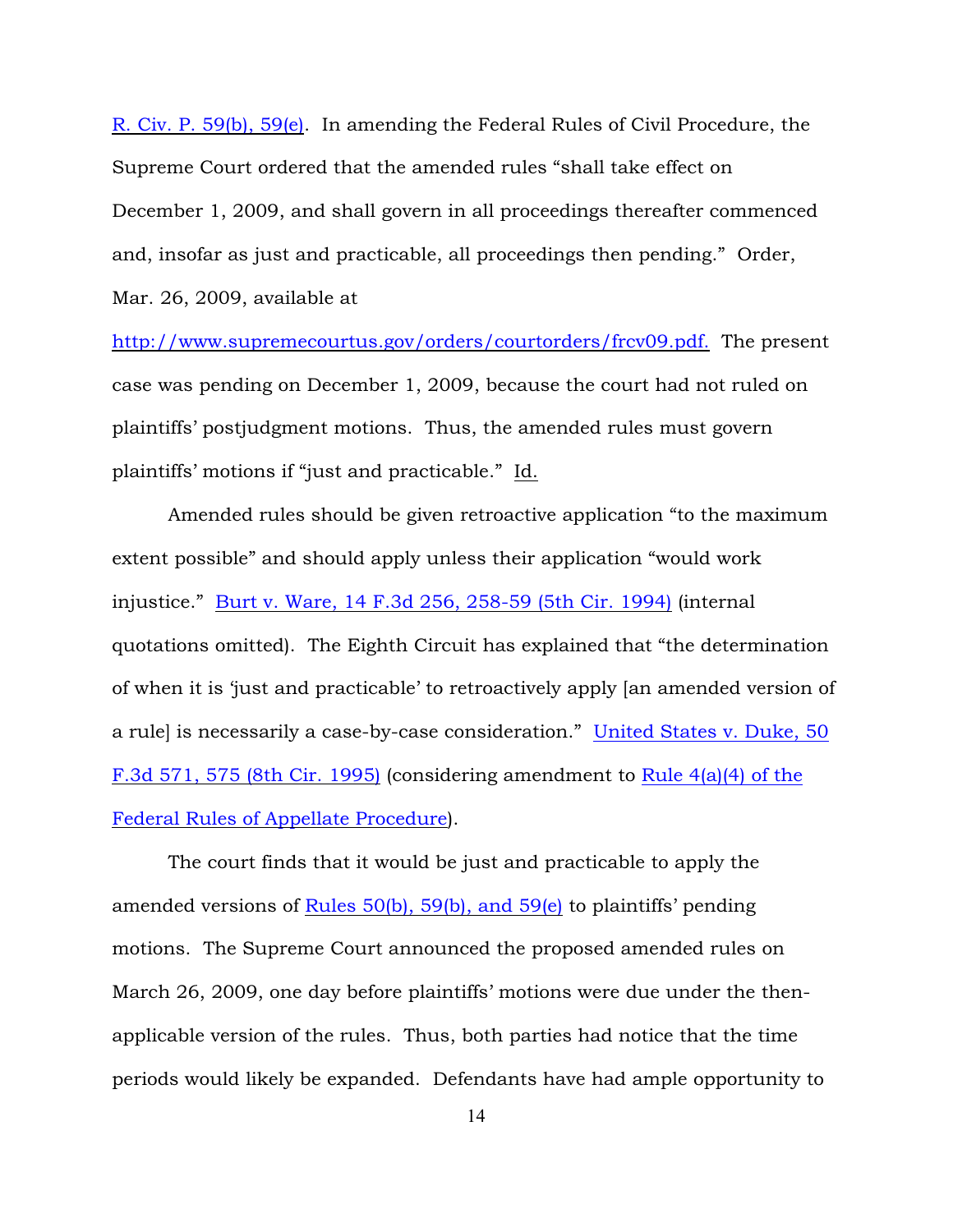brief the timeliness issue and respond to plaintiffs' request that the court apply the amended version of the rules. The parties have also fully briefed the motions on their merits, so there is no indication that defendants relied on the pre-December 1, 2009, rules to their detriment. Defendants may lose the "potential 'windfall' " of having plaintiffs' motions dismissed on the timing issue, but this loss does not equate to prejudice to defendants. See [Burt, 14](http://www.westlaw.com/find/default.wl?rs=ap2.0&ifm=NotSet&forceto=web2.westlaw.com&fn=_top&serialnum=1994038773&ft=Y&findtype=Y&db=0000506&vr=2.0&rp=%2ffind%2fdefault.wl&wbtoolsId=1994038773&HistoryType=F) [F.3d at 260](http://www.westlaw.com/find/default.wl?rs=ap2.0&ifm=NotSet&forceto=web2.westlaw.com&fn=_top&serialnum=1994038773&ft=Y&findtype=Y&db=0000506&vr=2.0&rp=%2ffind%2fdefault.wl&wbtoolsId=1994038773&HistoryType=F) ("The appellees will not be prejudiced by employment of the new rules; rather, they will have simply lost a potential 'windfall' of having the appeal dismissed." (internal citation omitted)). And, application of the amended rules is practicable in this case because it does not require any additional briefing or argument.

The court's conclusion that application of the amended rules would be just and practicable in this case is bolstered by the decision of other courts to apply or not apply previous amendments to [Rule 59](http://www.westlaw.com/find/default.wl?rs=ap2.0&ifm=NotSet&forceto=web2.westlaw.com&fn=_top&findtype=L&ft=L&docname=USFRCPR59&db=1000600&vr=2.0&rp=%2ffind%2fdefault.wl&wbtoolsId=USFRCPR59&HistoryType=F) in favor of consideration on the merits. In [Long v. Simmons, 77 F.3d 878, 879 \(5th Cir. 1996\)](http://www.westlaw.com/find/default.wl?rs=ap2.0&ifm=NotSet&forceto=web2.westlaw.com&fn=_top&serialnum=1996064109&ft=Y&findtype=Y&db=0000506&vr=2.0&rp=%2ffind%2fdefault.wl&wbtoolsId=1996064109&HistoryType=F), the Fifth Circuit found that the December 1, 1995, amendment to Rule  $59(e)$  should be given retroactive application so that the plaintiff's motion was timely. Under the previous version of  $Rule 59(e)$ , which was in effect when the plaintiff filed his motion in February of 2005, a motion to alter or amend a judgment had to be *served* within 10 days of the entry of judgment. [Id.](http://www.westlaw.com/find/default.wl?rs=ap2.0&ifm=NotSet&forceto=web2.westlaw.com&fn=_top&serialnum=1996064109&ft=Y&findtype=Y&db=0000506&vr=2.0&rp=%2ffind%2fdefault.wl&wbtoolsId=1996064109&HistoryType=F) The plaintiff's motion was untimely under that version of Rule  $59(e)$ . Under the amended version of [Rule 59\(e\)](http://www.westlaw.com/find/default.wl?rs=ap2.0&ifm=NotSet&forceto=web2.westlaw.com&fn=_top&findtype=L&ft=L&docname=USFRCPR59&db=1000600&vr=2.0&rp=%2ffind%2fdefault.wl&wbtoolsId=USFRCPR59&HistoryType=F), which went into effect over 9 months after the plaintiff filed his motion, a motion to alter or amend a judgment had to be *filed* within 10 days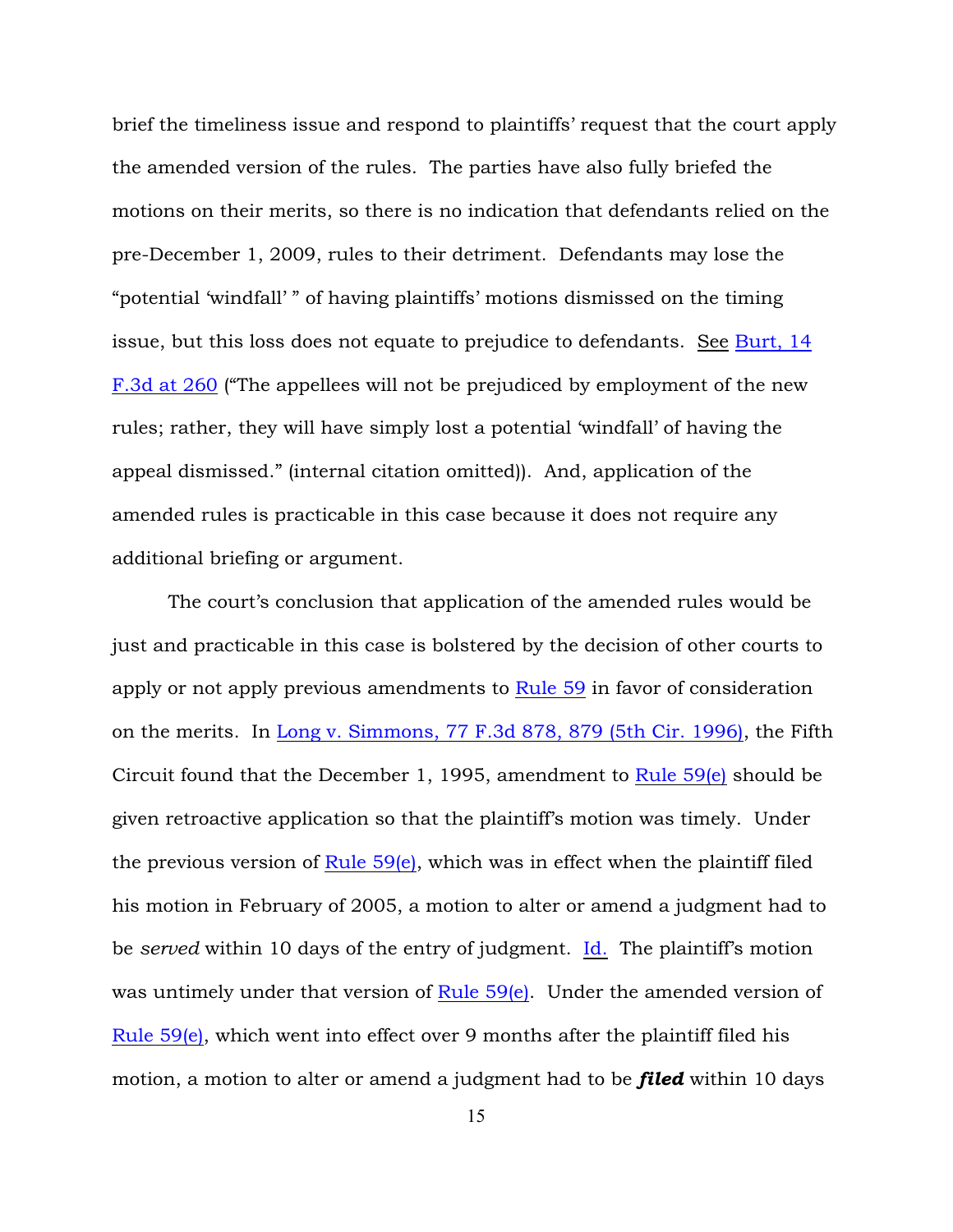of the entry of judgment. [Id.](http://www.westlaw.com/find/default.wl?rs=ap2.0&ifm=NotSet&forceto=web2.westlaw.com&fn=_top&serialnum=1996064109&ft=Y&findtype=Y&db=0000506&vr=2.0&rp=%2ffind%2fdefault.wl&wbtoolsId=1996064109&HistoryType=F) The plaintiff's motion was timely under the amended rule, and the court concluded that the amended rule should be applied in that case. [Id](http://www.westlaw.com/find/default.wl?rs=ap2.0&ifm=NotSet&forceto=web2.westlaw.com&fn=_top&serialnum=1996064109&ft=Y&findtype=Y&db=0000506&vr=2.0&rp=%2ffind%2fdefault.wl&wbtoolsId=1996064109&HistoryType=F). In [Alvarez v. City of Westmorland, No. 96-55431, 119](http://www.westlaw.com/find/default.wl?rs=ap2.0&ifm=NotSet&forceto=web2.westlaw.com&fn=_top&serialnum=1997154506&ft=Y&findtype=Y&db=0000506&vr=2.0&rp=%2ffind%2fdefault.wl&wbtoolsId=1997154506&HistoryType=F) [F.3d 5](http://www.westlaw.com/find/default.wl?rs=ap2.0&ifm=NotSet&forceto=web2.westlaw.com&fn=_top&serialnum=1997154506&ft=Y&findtype=Y&db=0000506&vr=2.0&rp=%2ffind%2fdefault.wl&wbtoolsId=1997154506&HistoryType=F) (table decision), [1997 WL 407872, at \\*1 \(9th Cir. July 21, 1997\)](http://www.westlaw.com/find/default.wl?rs=ap2.0&ifm=NotSet&forceto=web2.westlaw.com&fn=_top&serialnum=1997154506&ft=Y&findtype=Y&db=0000999&vr=2.0&rp=%2ffind%2fdefault.wl&wbtoolsId=1997154506&HistoryType=F), the Ninth Circuit declined to apply the 1995 amendment to [Rule 59\(b\)](http://www.westlaw.com/find/default.wl?rs=ap2.0&ifm=NotSet&forceto=web2.westlaw.com&fn=_top&findtype=L&ft=L&docname=USFRCPR59&db=1000600&vr=2.0&rp=%2ffind%2fdefault.wl&wbtoolsId=USFRCPR59&HistoryType=F) which would have made the plaintiff's motion untimely because it would be "unjust and impracticable for this court not to address the merits."

There is little guidance on the question of whether the December 1, 2009, amendments to Rules  $50(b)$ ,  $59(b)$ , and  $59(e)$ , should be applied retroactively. Compare [Kalos v. Law Offices of Eugene A. Seidel, P.A., No.](http://www.westlaw.com/find/default.wl?rs=ap2.0&ifm=NotSet&forceto=web2.westlaw.com&fn=_top&serialnum=2020677798&ft=Y&findtype=Y&db=0000999&vr=2.0&rp=%2ffind%2fdefault.wl&wbtoolsId=2020677798&HistoryType=F) [1:09cv833 \(JCC\), 2009 WL 4683551, at \\*2 \(E.D. Va. Dec. 3, 2009\)](http://www.westlaw.com/find/default.wl?rs=ap2.0&ifm=NotSet&forceto=web2.westlaw.com&fn=_top&serialnum=2020677798&ft=Y&findtype=Y&db=0000999&vr=2.0&rp=%2ffind%2fdefault.wl&wbtoolsId=2020677798&HistoryType=F) (applying without discussion 28-day deadline to [Rule 59\(e\)](http://www.westlaw.com/find/default.wl?rs=ap2.0&ifm=NotSet&forceto=web2.westlaw.com&fn=_top&findtype=L&ft=L&docname=USFRCPR59&db=1000600&vr=2.0&rp=%2ffind%2fdefault.wl&wbtoolsId=USFRCPR59&HistoryType=F) motion filed on November 5, 2009) with [Trepanier v. City of Blue Island, No. 08-4070, 2010 WL 411109, at](http://www.westlaw.com/find/default.wl?forceto=web2.westlaw.com&ifm=NotSet&rp=%2ffind%2fdefault.wl&rs=ap2.0&serialnum=2021292016&findtype=Y&fn=_top&vr=2.0&ft=Y&db=0000999&wbtoolsId=2021292016&HistoryType=F)  $*1$  (7th Cir. Feb. 3, 2010) (finding [Rule 59\(e\)](http://www.westlaw.com/find/default.wl?rs=ap2.0&ifm=NotSet&forceto=web2.westlaw.com&fn=_top&findtype=L&ft=L&docname=USFRCPR59&db=1000600&vr=2.0&rp=%2ffind%2fdefault.wl&wbtoolsId=USFRCPR59&HistoryType=F) motion filed October 17, 2009, untimely under 10-day time limit without discussing whether application of amended rule would be just and practicable). But Long and Alvarez suggest that application of the amended rules in a way that allows the court to consider the merits of the postjudgment motions is just and practicable.

Defendants' only argument against application of the amended rules is that there is a presumption against retroactive application of legislation that would alter jurisdiction. Defendants' argument, and their reliance on [Landgraf](http://www.westlaw.com/find/default.wl?forceto=web2.westlaw.com&ifm=NotSet&rp=%2ffind%2fdefault.wl&rs=ap2.0&db=0000780&cite=Landgraf+v.+USI+Film+Prods.+511+U.S.+244+(1994)&findtype=Y&fn=_top&vr=2.0&ft=Y&HistoryType=F) [v. USI Film Prods. 511 U.S. 244 \(1994\)](http://www.westlaw.com/find/default.wl?forceto=web2.westlaw.com&ifm=NotSet&rp=%2ffind%2fdefault.wl&rs=ap2.0&db=0000780&cite=Landgraf+v.+USI+Film+Prods.+511+U.S.+244+(1994)&findtype=Y&fn=_top&vr=2.0&ft=Y&HistoryType=F), is unavailing. Landgraf does not support defendants' argument that there is a presumption against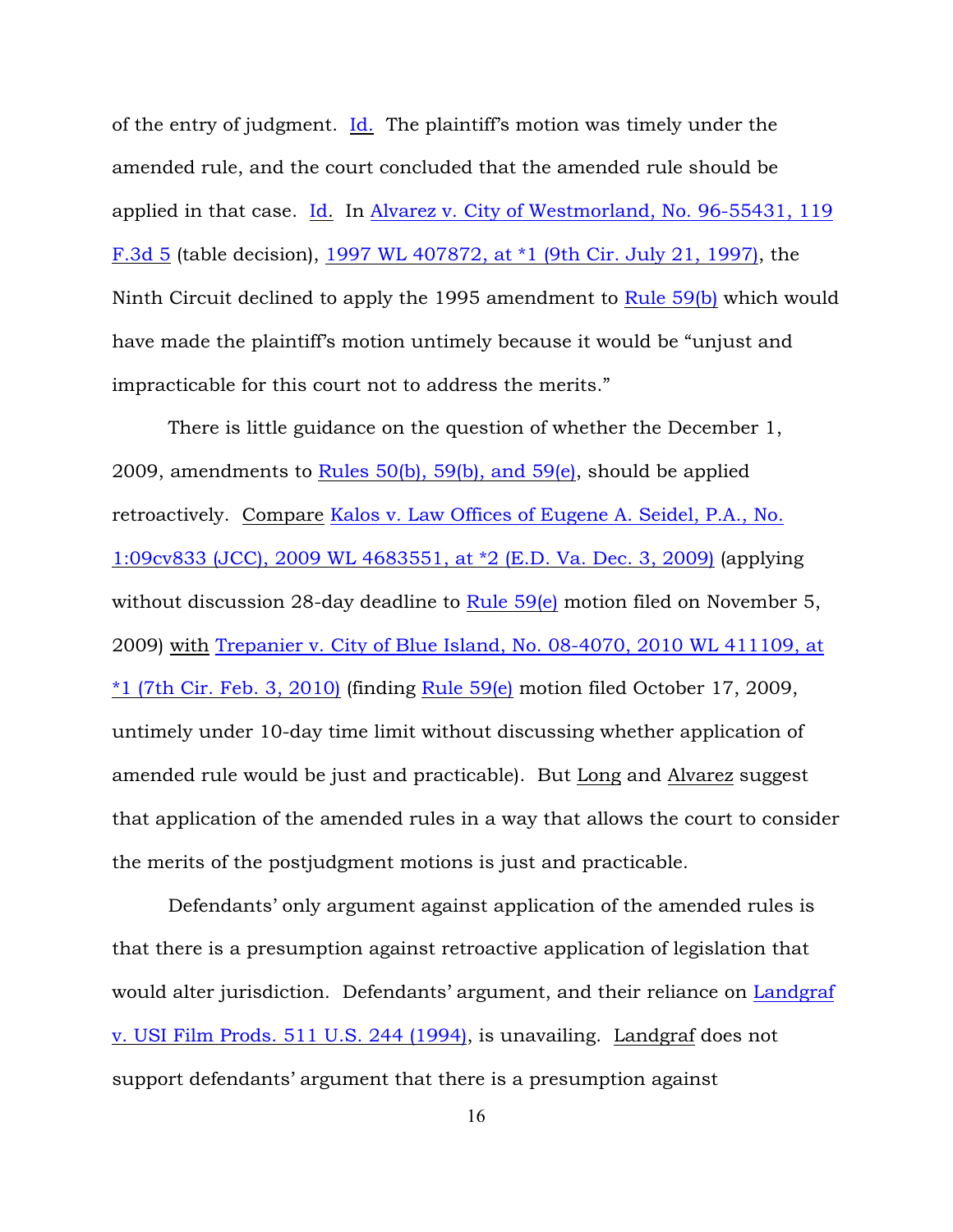retrospective application of legislation altering jurisdiction. As the Supreme Court noted in [Landgraf, 511 U.S. at 274](http://www.westlaw.com/find/default.wl?rs=ap2.0&ifm=NotSet&forceto=web2.westlaw.com&fn=_top&findtype=Y&ft=Y&db=0000780&vr=2.0&rp=%2ffind%2fdefault.wl&cite=511+U.S.at+274&HistoryType=F), the court has retroactively applied "statutes conferring or ousting jurisdiction, whether or not jurisdiction lay when the underlying conduct occurred or when the suit was filed." And, defendants ignore the distinction the Supreme Court drew between changes in procedural rules and changes in substantive law: "[c]hanges in procedural rules may often be applied in suits arising before their enactment without raising concerns about retroactivity." Id. at 275.

But most importantly, defendants' argument ignores Landgraf's pronouncement that when faced with a retroactivity question, "the court's first task is to determine whether Congress has expressly prescribed the statute's proper reach. If Congress has done so, of course, there is no need to resort to judicial default rules." Id. at 280. In the context of the Federal Rules of Civil Procedure, the enabling statute authorizing the Supreme Court to prescribe rules and amendments provides,

[t]he Supreme Court may fix the extent such rule shall apply to proceedings then pending, except that the Supreme Court shall not require the application of such rule to further proceedings then pending to the extent that, in the opinion of the court in which such proceedings are pending, the application of such rule in such proceedings would not be feasible or would work injustice, in which event the former rule applies.

[28 U.S.C. § 2074](http://www.westlaw.com/find/default.wl?rs=ap2.0&ifm=NotSet&forceto=web2.westlaw.com&fn=_top&findtype=L&ft=L&docname=28USCAS2074&db=1000546&vr=2.0&rp=%2ffind%2fdefault.wl&wbtoolsId=28USCAS2074&HistoryType=F). Consistent with Congress's authorization, the Supreme Court has ordered that the December 1, 2009, amendments shall govern all proceedings pending on December 1, 2009, "insofar as just and practicable." Order, March 26, 2009. Thus, to the extent there is a presumption against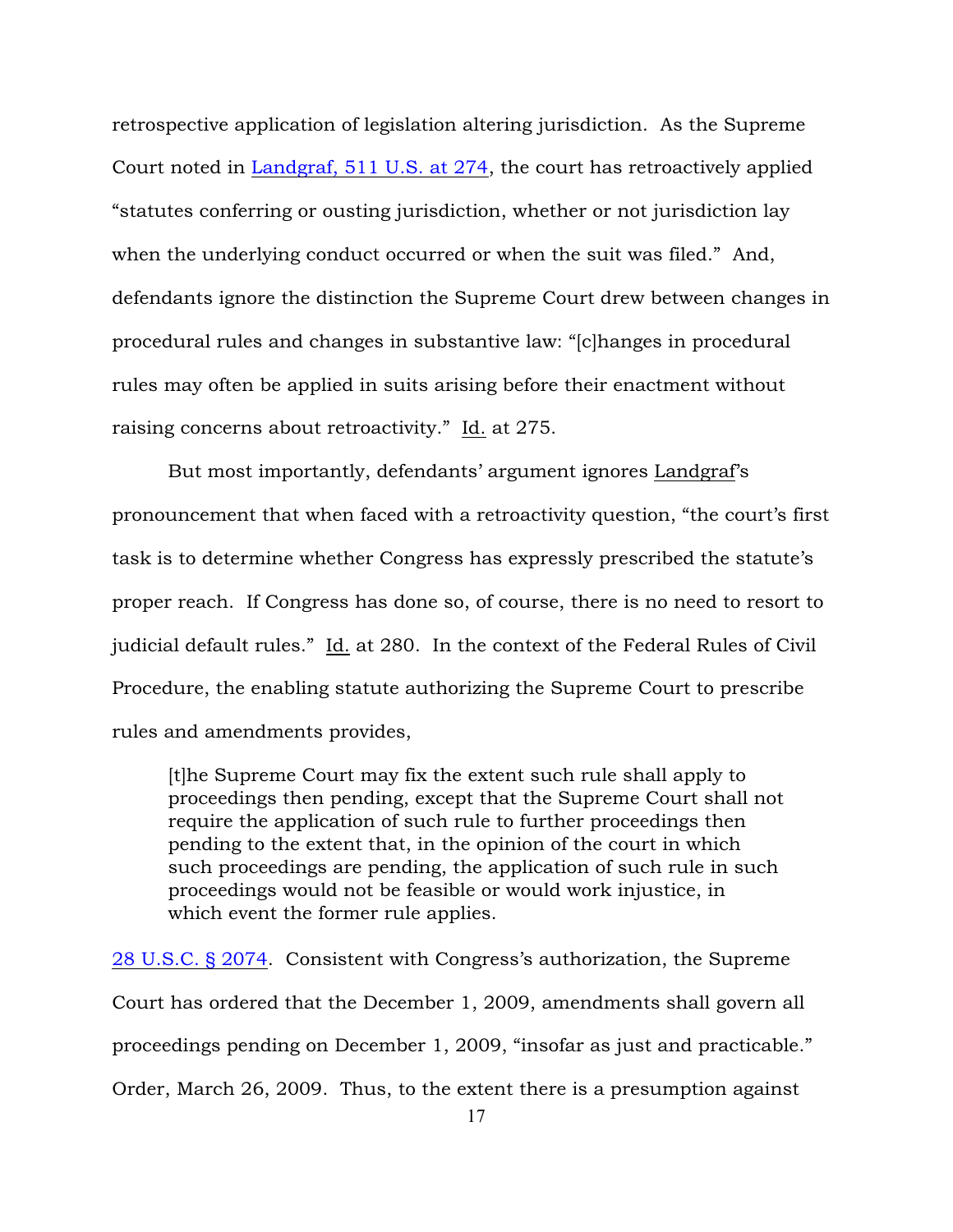retroactive application of legislation affecting jurisdiction, this presumption does not apply in light of Congress's authorization of application of amendments to the Federal Rules of Civil Procedure in certain cases pending when the amendments took effect.

Further, defendants' argument that application of the amended rules in this case would impermissibly expand the court's jurisdiction is belied by several cases applying amended rules in a manner that allowed the court to address the merits of a matter it would not have had jurisdiction to address under the previous rules. For example, in [Long](http://www.westlaw.com/find/default.wl?rs=ap2.0&ifm=NotSet&forceto=web2.westlaw.com&fn=_top&serialnum=1996064109&ft=Y&findtype=Y&db=0000506&vr=2.0&rp=%2ffind%2fdefault.wl&wbtoolsId=1996064109&HistoryType=F), the court applied the amended version of [Rule 59\(e\)](http://www.westlaw.com/find/default.wl?rs=ap2.0&ifm=NotSet&forceto=web2.westlaw.com&fn=_top&findtype=L&ft=L&docname=USFRCPR59&db=1000600&vr=2.0&rp=%2ffind%2fdefault.wl&wbtoolsId=USFRCPR59&HistoryType=F) so that a motion that would have been untimely under the old rule (and therefore outside of the court's jurisdiction) was timely. Similarly, many courts, including the Eighth Circuit, have applied the amended version of [Rule 4\(a\)\(4\) of the Federal Rules of Appellate Procedure](http://www.westlaw.com/find/default.wl?rs=ap2.0&ifm=NotSet&forceto=web2.westlaw.com&fn=_top&findtype=L&ft=L&docname=USFRAPR4&db=1000599&vr=2.0&rp=%2ffind%2fdefault.wl&wbtoolsId=USFRAPR4&HistoryType=F) to determine the validity of a notice of appeal filed before the effective date of the amendment. In these cases, application of the amended version of Rule  $4(a)(4)$  resulted in the court having jurisdiction to hear the appeal when it would not have had jurisdiction under the previous version of the rule.<sup>7</sup> See, e.g., [Duke, 50 F.3d at](http://www.westlaw.com/find/default.wl?rs=ap2.0&ifm=NotSet&forceto=web2.westlaw.com&fn=_top&serialnum=1995068423&ft=Y&findtype=Y&db=0000506&vr=2.0&rp=%2ffind%2fdefault.wl&wbtoolsId=1995068423&HistoryType=F)

<sup>&</sup>lt;sup>7</sup> The amendment to Rule  $4(a)(4)$  relates to the validity of a notice of appeal filed during the pendency of a motion to alter or amend the judgment under Rule  $59(e)$ . In these cases, at the time the appellant filed his notice of appeal, ["Rule 4\(a\)\(4\)](http://www.westlaw.com/find/default.wl?rs=ap2.0&ifm=NotSet&forceto=web2.westlaw.com&fn=_top&findtype=L&ft=L&docname=USFRAPR4&db=1000599&vr=2.0&rp=%2ffind%2fdefault.wl&wbtoolsId=USFRAPR4&HistoryType=F) plainly stated that a notice of appeal filed during the pendency of a motion to alter or amend the judgment 'shall have no effect.' " [Wallis v. J.R. Simplot Co., 26 F.3d 885, 887-88 \(9th Cir. 1994\)](http://www.westlaw.com/find/default.wl?rs=ap2.0&ifm=NotSet&forceto=web2.westlaw.com&fn=_top&serialnum=1994116913&ft=Y&findtype=Y&db=0000506&vr=2.0&rp=%2ffind%2fdefault.wl&wbtoolsId=1994116913&HistoryType=F). Under the amended version of Rule  $4(a)(4)$ , effective after the notice of appeal was filed, "when a notice is prematurely filed, it 'shall be in abeyance, and shall become effective upon the date of entry of an order that disposes of the last of all such motions.'" [Id.](http://www.westlaw.com/find/default.wl?rs=ap2.0&ifm=NotSet&forceto=web2.westlaw.com&fn=_top&serialnum=1994116913&ft=Y&findtype=Y&db=0000506&vr=2.0&rp=%2ffind%2fdefault.wl&wbtoolsId=1994116913&HistoryType=F) (quoting Fed. R. App. P.  $4(a)(4)$ ). Under the old rule, the notice of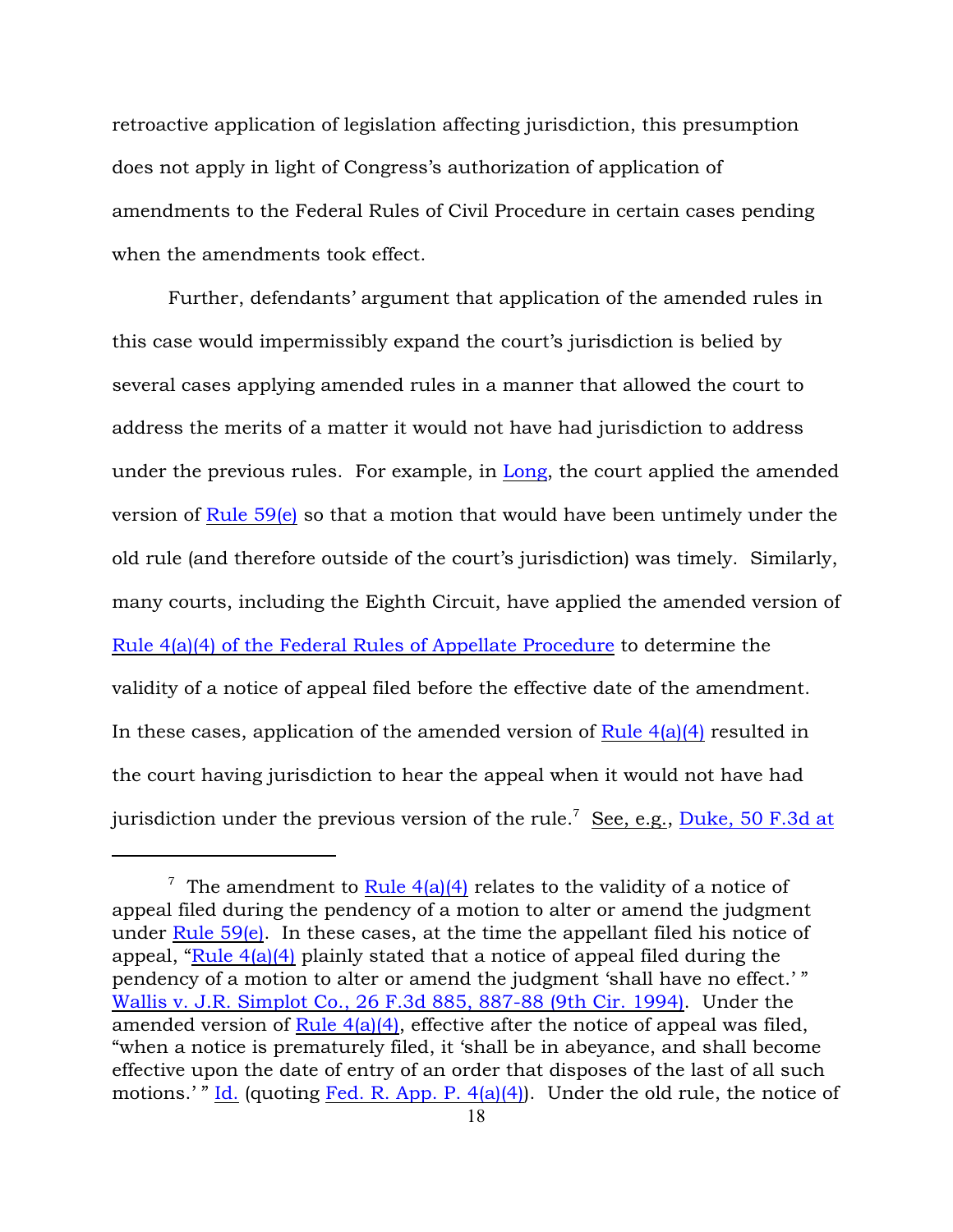575-77; [Wallis v. J.R. Simplot Co., 26 F.3d 885, 887-88 \(9th Cir. 1994\)](http://www.westlaw.com/find/default.wl?rs=ap2.0&ifm=NotSet&forceto=web2.westlaw.com&fn=_top&serialnum=1994116913&ft=Y&findtype=Y&db=0000506&vr=2.0&rp=%2ffind%2fdefault.wl&wbtoolsId=1994116913&HistoryType=F); [Burt,](http://www.westlaw.com/find/default.wl?rs=ap2.0&ifm=NotSet&forceto=web2.westlaw.com&fn=_top&serialnum=1994038773&ft=Y&findtype=Y&db=0000506&vr=2.0&rp=%2ffind%2fdefault.wl&wbtoolsId=1994038773&HistoryType=F) [14 F.3d at 257-60](http://www.westlaw.com/find/default.wl?rs=ap2.0&ifm=NotSet&forceto=web2.westlaw.com&fn=_top&serialnum=1994038773&ft=Y&findtype=Y&db=0000506&vr=2.0&rp=%2ffind%2fdefault.wl&wbtoolsId=1994038773&HistoryType=F) (finding that appellate court would have jurisdiction after district court ruled on pending postjudgment motions). These cases suggest that application of the amended version of a rule may be "just and practicable" even where it would alter the determination of the court's jurisdiction to address the motion to the detriment of the nonmoving party. But see [Portley-](http://www.westlaw.com/find/default.wl?rs=ap2.0&ifm=NotSet&forceto=web2.westlaw.com&fn=_top&serialnum=2021272491&ft=Y&findtype=Y&db=0000999&vr=2.0&rp=%2ffind%2fdefault.wl&wbtoolsId=2021272491&HistoryType=F)[El v. Milyard, No. 09-1327, 2010 WL 369378 at \\*3 n.8 \(10th Cir. Feb. 3, 2010\)](http://www.westlaw.com/find/default.wl?rs=ap2.0&ifm=NotSet&forceto=web2.westlaw.com&fn=_top&serialnum=2021272491&ft=Y&findtype=Y&db=0000999&vr=2.0&rp=%2ffind%2fdefault.wl&wbtoolsId=2021272491&HistoryType=F) [\(declining to apply amended](http://www.westlaw.com/find/default.wl?rs=ap2.0&ifm=NotSet&forceto=web2.westlaw.com&fn=_top&serialnum=2021272491&ft=Y&findtype=Y&db=0000999&vr=2.0&rp=%2ffind%2fdefault.wl&wbtoolsId=2021272491&HistoryType=F) version of [Rule 4\(a\)\(6\) of Federal Rules of Appellate](http://www.westlaw.com/find/default.wl?rs=ap2.0&ifm=NotSet&forceto=web2.westlaw.com&fn=_top&findtype=L&ft=L&docname=USFRAPR4&db=1000599&vr=2.0&rp=%2ffind%2fdefault.wl&wbtoolsId=USFRAPR4&HistoryType=F) [Procedure](http://www.westlaw.com/find/default.wl?rs=ap2.0&ifm=NotSet&forceto=web2.westlaw.com&fn=_top&findtype=L&ft=L&docname=USFRAPR4&db=1000599&vr=2.0&rp=%2ffind%2fdefault.wl&wbtoolsId=USFRAPR4&HistoryType=F) because district court applied then-current version of rule and the amended rule would give the plaintiff the "unexpected benefit of more time to file the appeal, which would alter the outcome of the jurisdictional issue to the prejudice of the non-moving party").

Taking into account all of the circumstances of this case, the court finds that application of the amended versions of Rules  $50(b)$ ,  $59(b)$ , and  $59(e)$  to plaintiffs' pending motions would be just and practicable. Thus, the deadline for plaintiffs' to file their motions was 28 days after the entry of judgment. Under the amended version of Rule  $6(a)$ , when the time period is stated in days or a longer unit of time, the court must exclude the day of the event that triggers the period and then count every day, including intermediate Saturdays, Sundays, and legal holidays. [Fed. R. Civ. P. 6\(a\)](http://www.westlaw.com/find/default.wl?rs=ap2.0&ifm=NotSet&forceto=web2.westlaw.com&fn=_top&findtype=L&ft=L&docname=USFRCPR6&db=1000600&vr=2.0&rp=%2ffind%2fdefault.wl&wbtoolsId=USFRCPR6&HistoryType=F). Under these

appeal in the case was a nullity, so the court did not have jurisdiction to hear the appeal. But under the amended rule, the notice of appeal was effective, and the court had jurisdiction to address the appeal.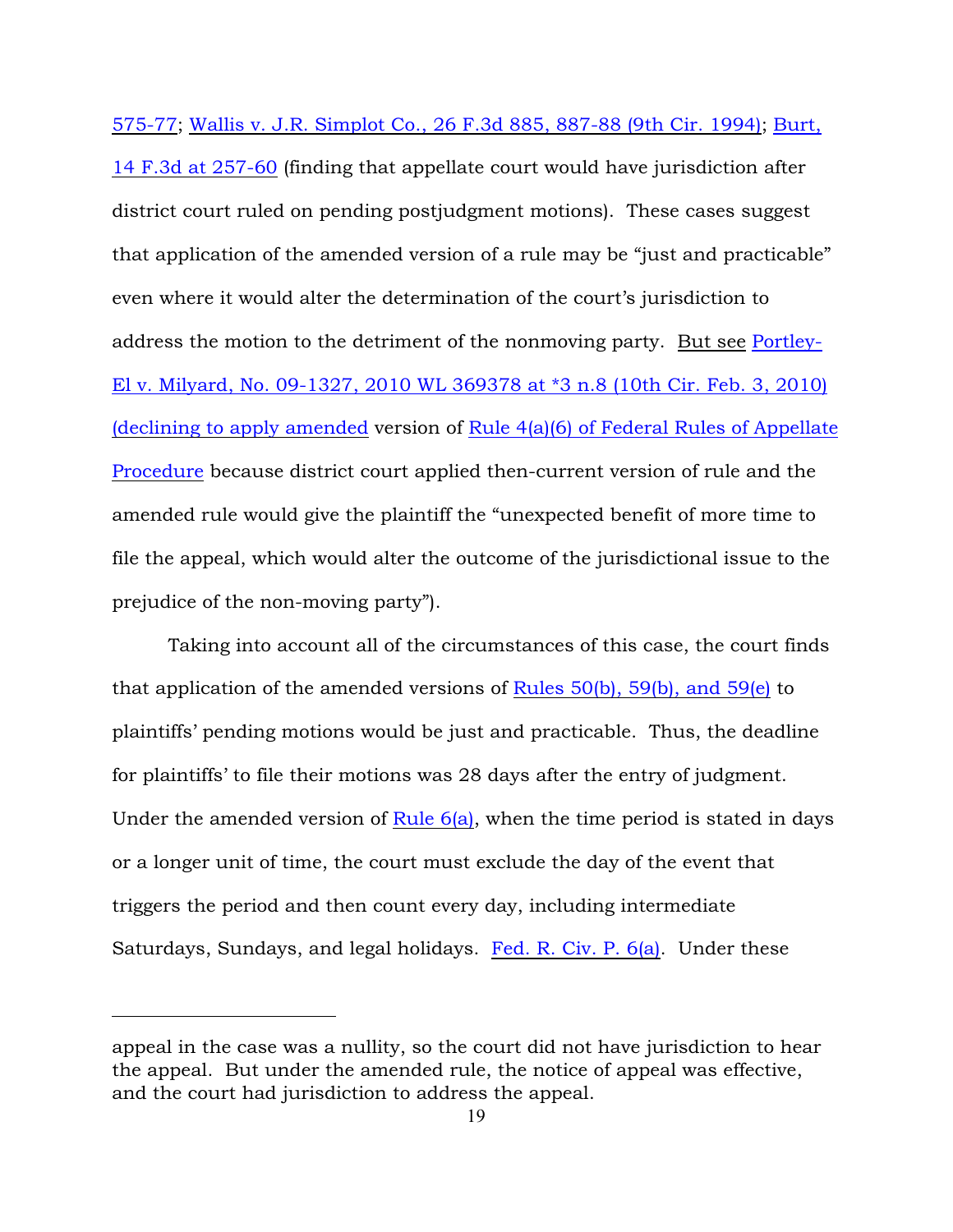rules, plaintiffs' motions were due on April 10, 2009. Plaintiffs timely filed their motions on March 31, 2009. As a result, the court will address the merits of the motions.

### B. Renewed Motion for Judgment as a Matter of Law

At the close of defendants' case-in-chief, plaintiffs moved for judgment as a matter of law on plaintiffs' claim that they were wrongfully denied health insurance on the basis of their race in violation of [42 U.S.C. § 1981](http://www.westlaw.com/find/default.wl?rs=ap2.0&ifm=NotSet&forceto=web2.westlaw.com&fn=_top&findtype=L&ft=L&docname=42USCAS1981&db=1000546&vr=2.0&rp=%2ffind%2fdefault.wl&wbtoolsId=42USCAS1981&HistoryType=F). The court denied the motion. Now plaintiffs renew their motion for judgment as a matter of law. A motion for judgment as a matter of law presents a legal question to the trial court of whether there is sufficient evidence to support a jury verdict. [Fox v. T-H Continental, Ltd., 78 F.3d 409, 413 \(8th Cir. 1996\)](http://www.westlaw.com/find/default.wl?rs=ap2.0&ifm=NotSet&forceto=web2.westlaw.com&fn=_top&serialnum=1996070114&ft=Y&findtype=Y&db=0000506&vr=2.0&rp=%2ffind%2fdefault.wl&wbtoolsId=1996070114&HistoryType=F). The court will grant a motion for judgment as a matter of law "when all the evidence points one way and is susceptible of no reasonable inferences sustaining the position of the nonmoving party." [Ehrhardt v. Penn. Mut. Life Ins. Co., 21 F.3d 266,](http://www.westlaw.com/find/default.wl?rs=ap2.0&ifm=NotSet&forceto=web2.westlaw.com&fn=_top&serialnum=1994080359&ft=Y&findtype=Y&db=0000506&vr=2.0&rp=%2ffind%2fdefault.wl&wbtoolsId=1994080359&HistoryType=F) [269 \(8th Cir. 1994\)](http://www.westlaw.com/find/default.wl?rs=ap2.0&ifm=NotSet&forceto=web2.westlaw.com&fn=_top&serialnum=1994080359&ft=Y&findtype=Y&db=0000506&vr=2.0&rp=%2ffind%2fdefault.wl&wbtoolsId=1994080359&HistoryType=F). In considering the motion, the court views the record in the light most favorable to the prevailing party. [Wash Solutions, Inc. v. PDQ](http://www.westlaw.com/find/default.wl?rs=ap2.0&ifm=NotSet&forceto=web2.westlaw.com&fn=_top&serialnum=2006088439&ft=Y&findtype=Y&db=0000506&vr=2.0&rp=%2ffind%2fdefault.wl&wbtoolsId=2006088439&HistoryType=F) [Mfg., Inc., 395 F.3d 888, 892 \(8th Cir. 2005\)](http://www.westlaw.com/find/default.wl?rs=ap2.0&ifm=NotSet&forceto=web2.westlaw.com&fn=_top&serialnum=2006088439&ft=Y&findtype=Y&db=0000506&vr=2.0&rp=%2ffind%2fdefault.wl&wbtoolsId=2006088439&HistoryType=F). The court must also assume that all conflicts in the evidence were resolved in favor of the prevailing party, and the court must assume as proved all facts that the prevailing party's evidence tended to prove. [E.E.O.C. v. Kohler Co., 335 F.3d 766, 772 \(8th Cir. 2003\)](http://www.westlaw.com/find/default.wl?rs=ap2.0&ifm=NotSet&forceto=web2.westlaw.com&fn=_top&serialnum=2003482861&ft=Y&findtype=Y&db=0000506&vr=2.0&rp=%2ffind%2fdefault.wl&wbtoolsId=2003482861&HistoryType=F). The motion must be denied unless the court concludes that no reasonable juror could have returned a verdict for the nonmoving party. [Billingsley v. City](http://www.westlaw.com/find/default.wl?rs=ap2.0&ifm=NotSet&forceto=web2.westlaw.com&fn=_top&serialnum=2002074455&ft=Y&findtype=Y&db=0000506&vr=2.0&rp=%2ffind%2fdefault.wl&wbtoolsId=2002074455&HistoryType=F) [of Omaha, 277 F.3d 990, 995 \(8th Cir. 2002\)](http://www.westlaw.com/find/default.wl?rs=ap2.0&ifm=NotSet&forceto=web2.westlaw.com&fn=_top&serialnum=2002074455&ft=Y&findtype=Y&db=0000506&vr=2.0&rp=%2ffind%2fdefault.wl&wbtoolsId=2002074455&HistoryType=F). The Eighth Circuit has observed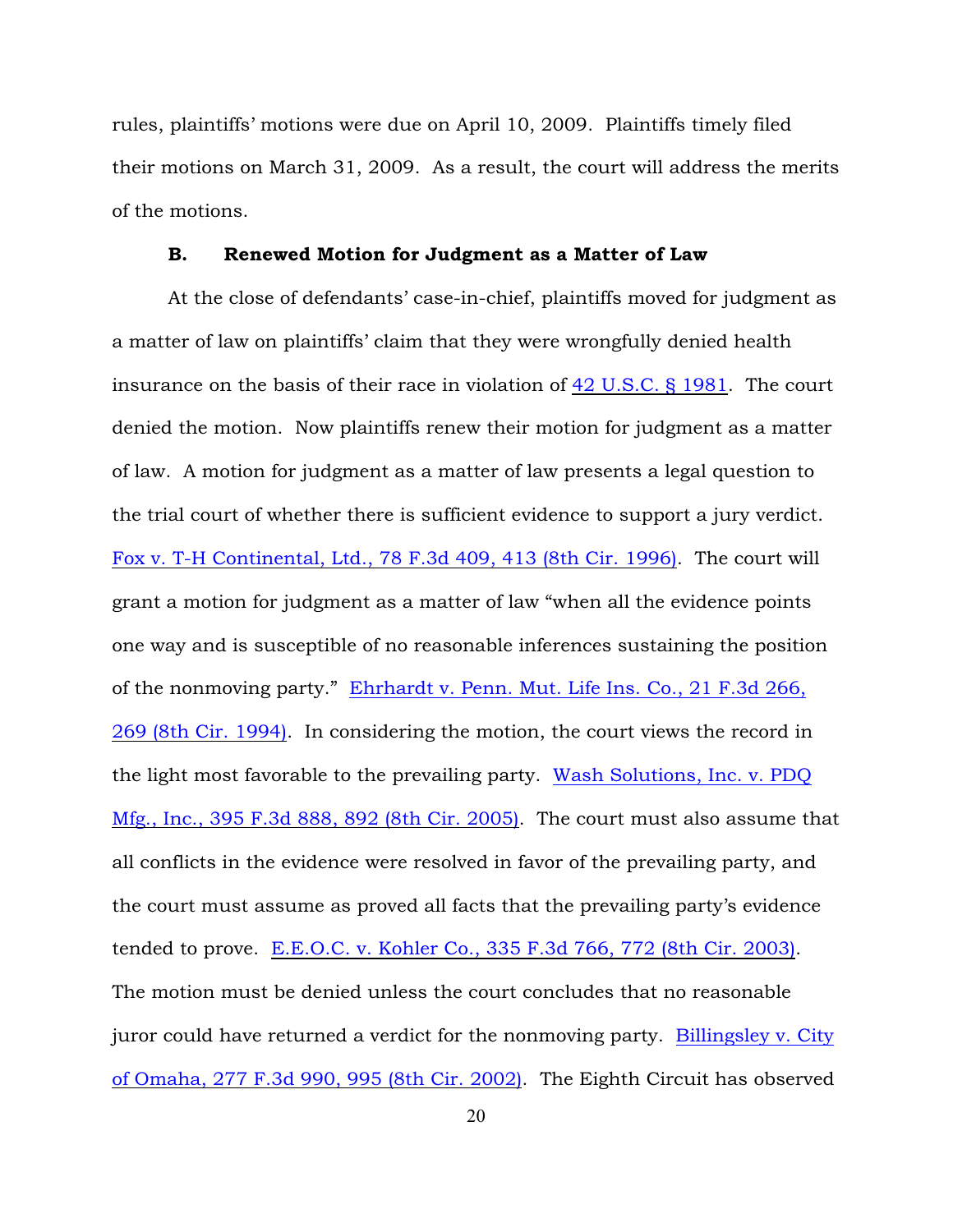that "judges must be extremely guarded in granting judgments as a matter of law after a jury verdict." [Kohler Co., 335 F.3d at 772](http://www.westlaw.com/find/default.wl?rs=ap2.0&ifm=NotSet&forceto=web2.westlaw.com&fn=_top&serialnum=2003482861&ft=Y&findtype=Y&db=0000506&vr=2.0&rp=%2ffind%2fdefault.wl&wbtoolsId=2003482861&HistoryType=F).

In order to prevail on his race discrimination claim, each plaintiff must prove that (1) Tri-State denied him health insurance benefits, and (2) his race was a motivating factor in Tri-State's decision. [King v. Hardesty, 517 F.3d](http://www.westlaw.com/find/default.wl?rs=ap2.0&ifm=NotSet&forceto=web2.westlaw.com&fn=_top&serialnum=2015367232&ft=Y&findtype=Y&db=0000506&vr=2.0&rp=%2ffind%2fdefault.wl&wbtoolsId=2015367232&HistoryType=F) [1049, 1057 \(8th Cir. 2008\)](http://www.westlaw.com/find/default.wl?rs=ap2.0&ifm=NotSet&forceto=web2.westlaw.com&fn=_top&serialnum=2015367232&ft=Y&findtype=Y&db=0000506&vr=2.0&rp=%2ffind%2fdefault.wl&wbtoolsId=2015367232&HistoryType=F) ("[T]he plaintiff must provide evidence[] showing a specific link between the alleged discriminatory animus and the challenged decision, sufficient to support a finding by a reasonable fact finder that an illegitimate criterion actually motivated<sup>[]</sup> the adverse employment action." (quoting [Griffith v. City of Des Moines, 387 F.3d 733, 736 \(8th Cir. 2004\)](http://www.westlaw.com/find/default.wl?rs=ap2.0&ifm=NotSet&forceto=web2.westlaw.com&fn=_top&serialnum=2005324823&ft=Y&findtype=Y&db=0000506&vr=2.0&rp=%2ffind%2fdefault.wl&wbtoolsId=2005324823&HistoryType=F)). Further, race was a motivating factor if it played a part in Tri-State's decision to deny plaintiffs health insurance benefits. But plaintiffs' race need not have been the only reason for Tri-State's decision to deny health insurance benefits. See Manual of Model Civil Jury Instructions for the District Courts of the Eighth Circuit (2008), § 5.96.

Here, plaintiffs presented evidence that defendants denied them health insurance benefits because Steve and Stan believed that plaintiffs were eligible for health coverage through Indian Health Services (IHS). Defendants presented evidence that they denied plaintiffs health insurance benefits because the position they held, sometimes referred to as the "clean-up" or "yucky" position, was not eligible for health insurance benefits. Viewing the record in the light most favorable to defendants, as the court must on plaintiffs' motion for judgment as a matter of law, the court finds that plaintiffs have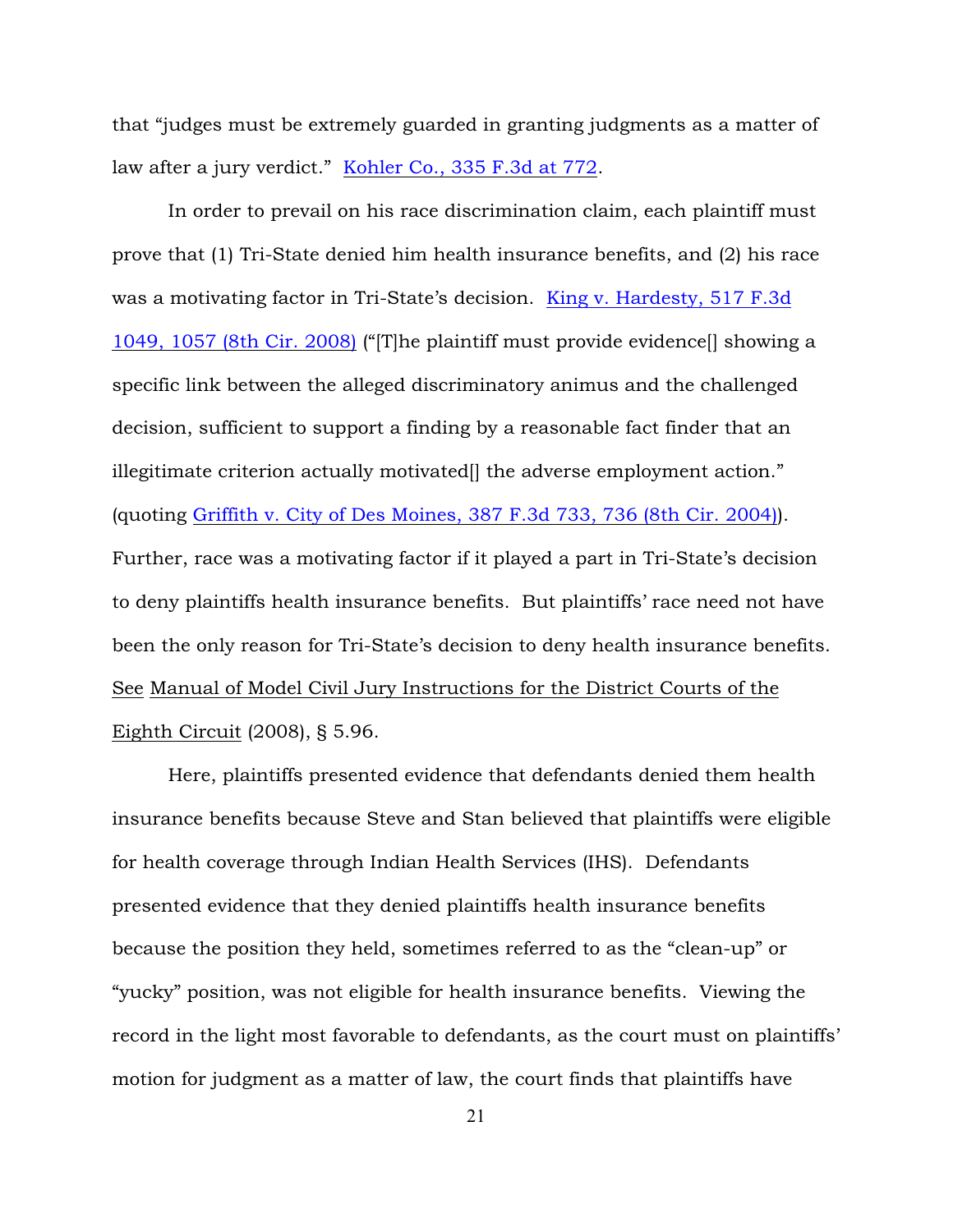failed to show that no reasonable juror could have returned a verdict in favor of defendants. See [Wash Solutions, 395 F.3d at 892](http://www.westlaw.com/find/default.wl?rs=ap2.0&ifm=NotSet&forceto=web2.westlaw.com&fn=_top&serialnum=2006088439&ft=Y&findtype=Y&db=0000506&vr=2.0&rp=%2ffind%2fdefault.wl&wbtoolsId=2006088439&HistoryType=F).

Steve and Stan both testified that they believed Albers and Estes received health care through IHS. Steve testified that he thought Albers had health insurance through IHS, but Albers never personally told Steve that. Steve initially denied that IHS coverage was one of the reasons Albers did not receive health insurance benefits, but later agreed that he did not give Albers health insurance benefits because he thought Albers was covered under IHS and because Tri-State did not consider Albers a full-time, long-term employee. Stan testified that Albers told Stan that he did not need health insurance because he was covered by IHS when Albers dropped his health insurance coverage in favor of a cash stipend.

With respect to Estes, Steve testified that he assumed Estes had IHS coverage, but that he never asked Estes. Steve testified that Estes did not receive health insurance benefits because Estes was not full-time and because Estes had IHS coverage. Stan testified that Estes told him that Estes did not need health insurance and that Estes led Stan to believe that he had "reservation insurance." Estes testified that he never talked to Stan about anything called "reservation insurance." During his deposition, Stan testified that he merely assumed Estes had "reservation insurance." Steve testified at trial that even if he had been mistaken that Albers and Estes received health insurance through IHS, he would have denied them health insurance benefits.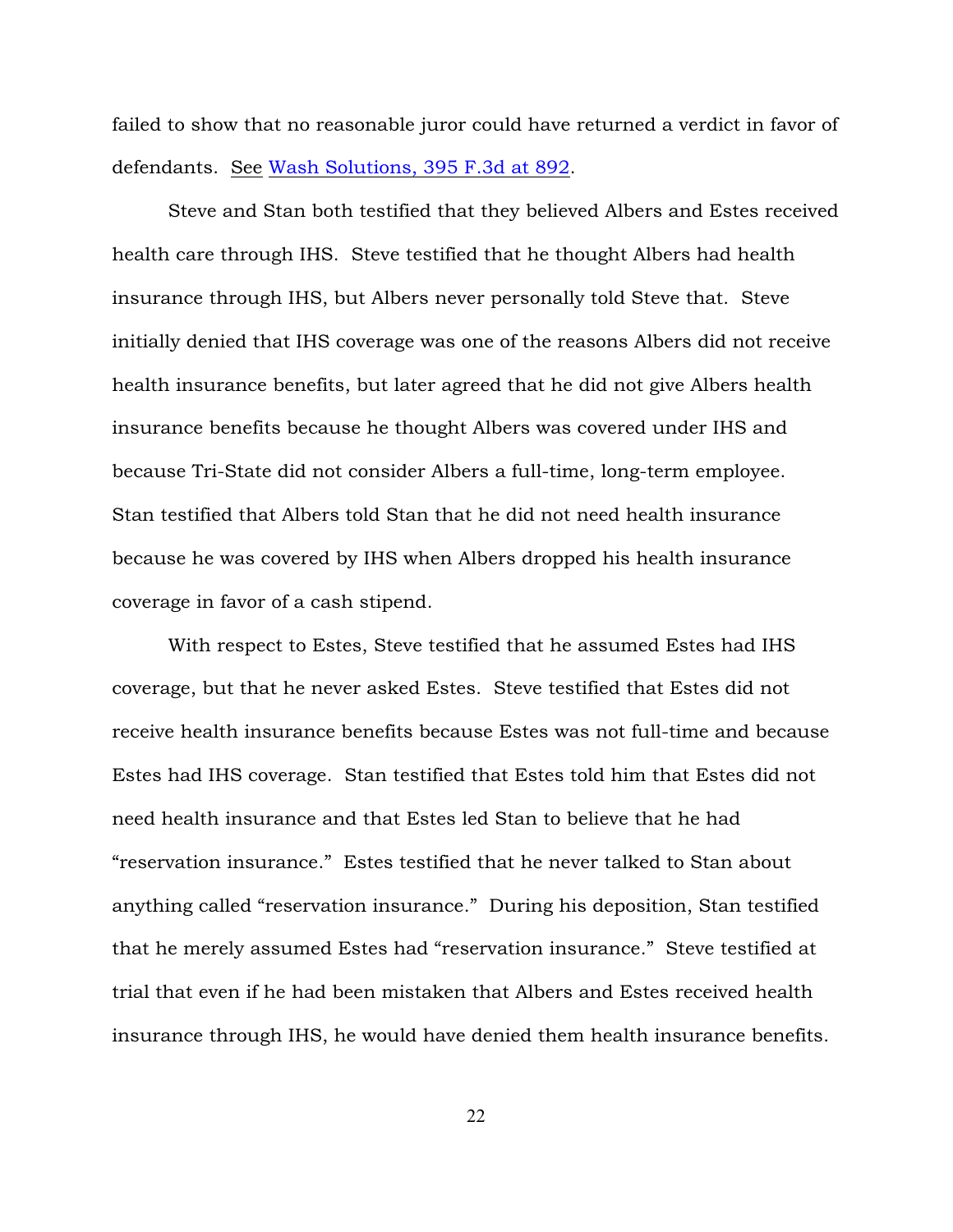On the other hand, defendants presented evidence that Albers and Estes were denied health insurance benefits because the position they held was not eligible for this benefit, not because of their race. Steve testified that full-time employees at Tri-State get health insurance. Steve testified that he uses "full time" to refer to the longevity of a position rather than the hours. He explained that Albers did not get health insurance after he began working full-time at Tri-State (about two weeks into his employment) because the entry-level clean-up position Albers held was not a full-time, long-term position. Albers got health insurance after he entered the head painter position, which was a position Tri-State always needs to have filled. Steve testified that the entry-level clean-up position was the least vital to Tri-State. He considered the full-time positions of mechanic, painter, truck driver, and bookkeeper to be vital to the organization. Steve testified that Albers and Estes did not receive health insurance benefits when they held the clean-up position because this was the lower-tier, least vital position at Tri-State.

Taken in the light most favorable to defendants, the evidence supports defendants' position that Albers and Estes did not receive health insurance benefits because of the position they held. As noted, Steve testified that Albers received health insurance benefits once he was promoted to the head painter position. It was reasonable for the jury to infer from this fact that Albers did not receive health insurance benefits before his promotion because of the position he held, rather than because of his race. See [Ehrhardt, 21 F.3d at](http://www.westlaw.com/find/default.wl?rs=ap2.0&ifm=NotSet&forceto=web2.westlaw.com&fn=_top&serialnum=1994080359&ft=Y&findtype=Y&db=0000506&vr=2.0&rp=%2ffind%2fdefault.wl&wbtoolsId=1994080359&HistoryType=F) [269](http://www.westlaw.com/find/default.wl?rs=ap2.0&ifm=NotSet&forceto=web2.westlaw.com&fn=_top&serialnum=1994080359&ft=Y&findtype=Y&db=0000506&vr=2.0&rp=%2ffind%2fdefault.wl&wbtoolsId=1994080359&HistoryType=F) (indicating that court should consider reasonable inferences of evidence).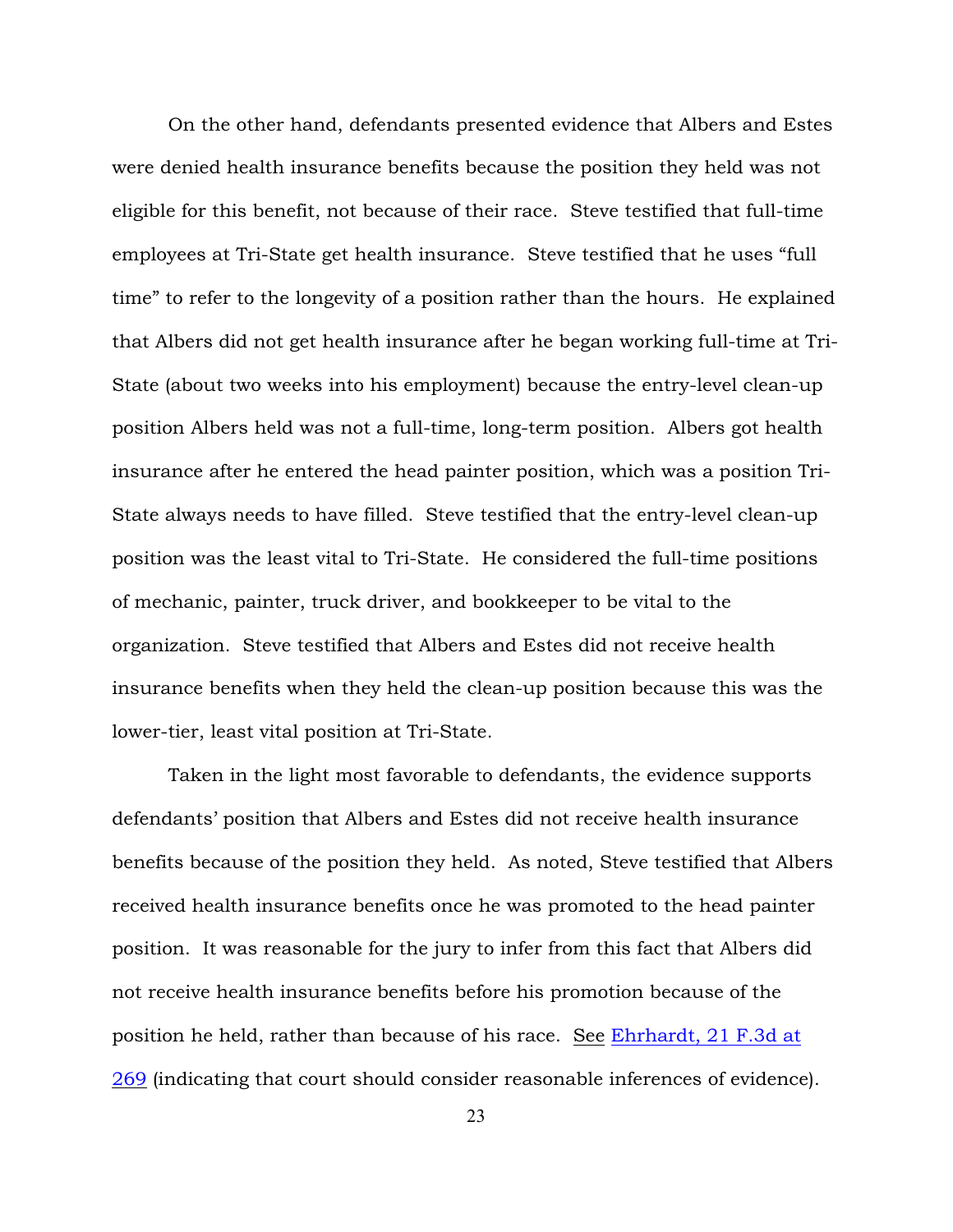Similarly, Albers testified that he had pushed Steve for a retirement plan for all employees for about three months. About one and a half years before Albers quit, Tri-State adopted a retirement plan for its employees. Albers testified that he was treated the same as the other employees with respect to the retirement plan. It was reasonable for the jury to infer from the facts that Albers successfully campaigned for a retirement plan and that Albers received this benefit (while he was in the position of head painter) that defendants did not previously deny Albers health insurance on the basis of his race.

And, taken in the light most favorable to defendants, the evidence shows that Estes was hired as a short-term employee. Stan testified that Estes was hired as a temporary employee and that he told Estes that his position was probably temporary. Stan testified that he told Estes that he wanted help cleaning two combines and other equipment. Stan testified that he believed Estes would be at Tri-State for 30-45 days. Estes testified that nobody at Tri-State made any promises to him about the number of hours or length of time he would work there. On the other hand, Norm Mellegard (Norm), father of Steve and Stan and founder of Tri-State, testified that he hired Estes and told Estes that he would work full-time. Taking the evidence in the light most favorable to defendants, the evidence shows that Estes was hired as a shortterm employee (who may have worked full-time hours). Thus, this evidence tends to support Steve and Stan's explanation that Estes did not receive health insurance benefits because he held the short-term position.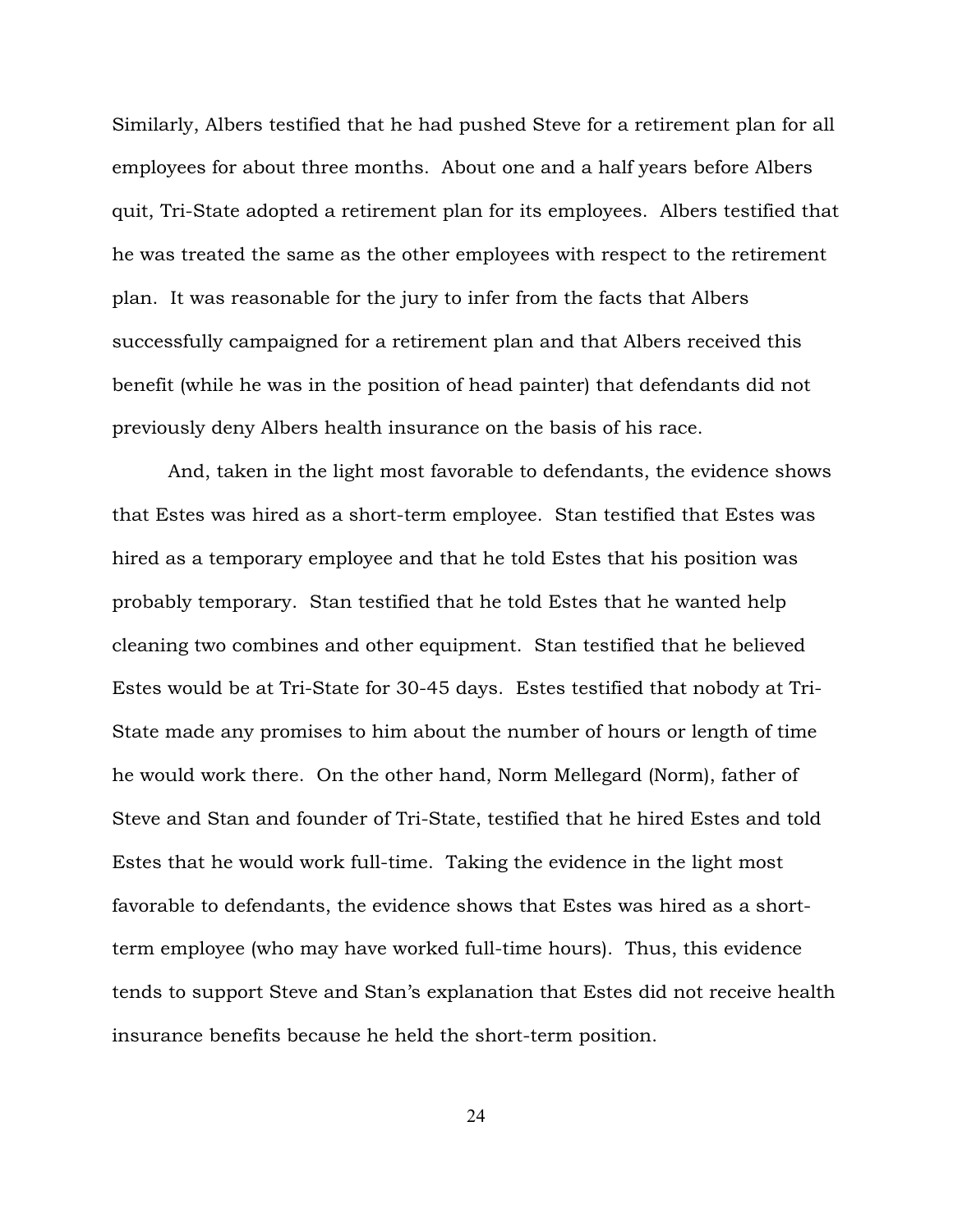Further, viewing the evidence in the light most favorable to defendants, the evidence tends to show that no one in the entry-level clean-up position received health insurance, regardless of race. Defendants presented evidence that the person hired after plaintiffs quit was hired to cover both the head painter position (previously held by Albers) and the clean-up position (previously held by Estes). Jason Van Den Oever (Van Den Oever), a non-Native American, testified that he was hired to do washing, painting, and cleanup at Tri-State. He did not have an assistant. He also testified that Steve told him health insurance was a benefit after 60 days, and Tri-State's bookkeeper, Loxie Murra (Murra), asked him about health insurance at the end of his first 60 days. Van Den Oever received health insurance benefits after being on the job for 60 days. Steve testified that he hired one person (Van Den Oever) to replace both Albers and Estes after they quit. Van Den Oever did both jobs. Stan also testified that Tri-State hired Van Den Oever to replace both Albers and Estes. Murra testified at trial that Van Den Oever replaced both Albers and Estes. During her deposition, however, Murra testified that Van Den Oever replaced Estes only. On a motion for judgment as a matter of law the court must resolve all conflicts in favor of the nonmoving party, so the court considers as proved Murra's trial testimony that Van Den Oever was hired to replace both Albers and Estes. See [Kohler Co., 335 F.3d at 772](http://www.westlaw.com/find/default.wl?rs=ap2.0&ifm=NotSet&forceto=web2.westlaw.com&fn=_top&serialnum=2003482861&ft=Y&findtype=Y&db=0000506&vr=2.0&rp=%2ffind%2fdefault.wl&wbtoolsId=2003482861&HistoryType=F).

Defendants also presented evidence that the white employee that Tri-State eventually hired to fill Estes' former clean-up position did not receive health insurance benefits. Steve testified that Tri-State did not hire a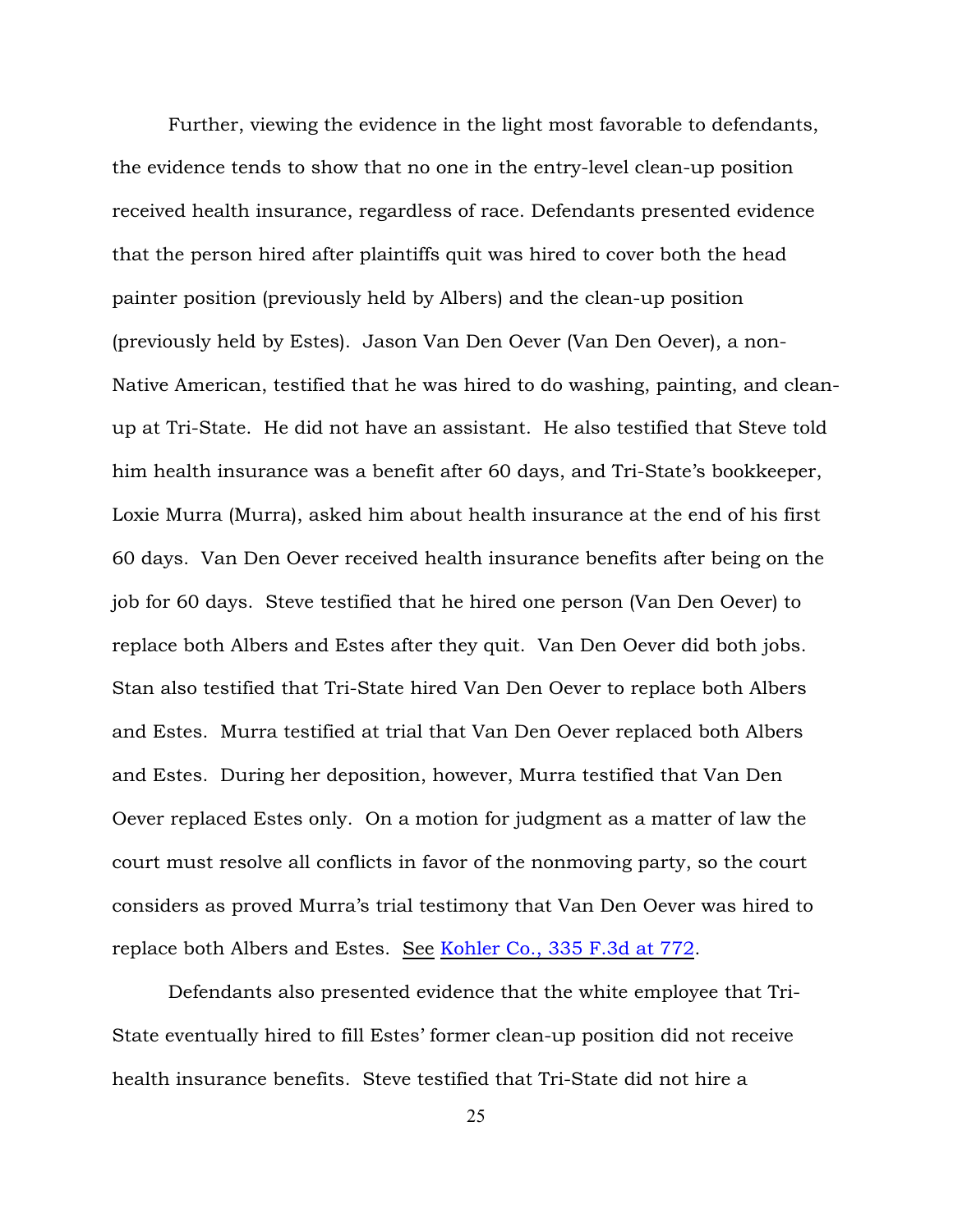replacement for the temporary, "yucky" job previously held by Estes until Norman Haeffner (Haeffner) was hired six months before trial. Steve testified that Haeffner filed a job application for the painter position, but did not get hired for that job. Tri-State offered him the clean-up job. Steve testified that Haeffner receives wages and paid holidays but does not receive paid vacation or health insurance benefits. Steve testified that Haeffner works 38-42 hours a week. Steve testified that Haeffner, who is white, does not receive health insurance benefits because he works on an as-needed short-term basis. Steve testified that Haeffner is elderly and retired and wants limited hours. He is covered by Medicare. Stan testified that Haeffner works 35-45 hours a week and does not receive health insurance because he holds a temporary job.

Haeffner testified that he did not apply for the head painter position when he first applied at Tri-State. He was looking for a part-time, fill-in job. Haeffner also testified that he was told that health insurance was a benefit and that Murra approached him with information about AFLAC after he worked at Tri-State for 60 days. She talked to him about health insurance, and he told her he only worked part time.

Plaintiffs argue that based on Haeffner's testimony, it is clear that Tri-State offered health insurance benefits to the white employee hired for the "yucky," as-needed, clean-up position. But Steve testified that Haeffner actually applied for the full-time position with benefits, and that when Steve told Haeffner that health insurance was a benefit, Steve was referring to the full-time position. Steve testified that after this conversation, Haeffner was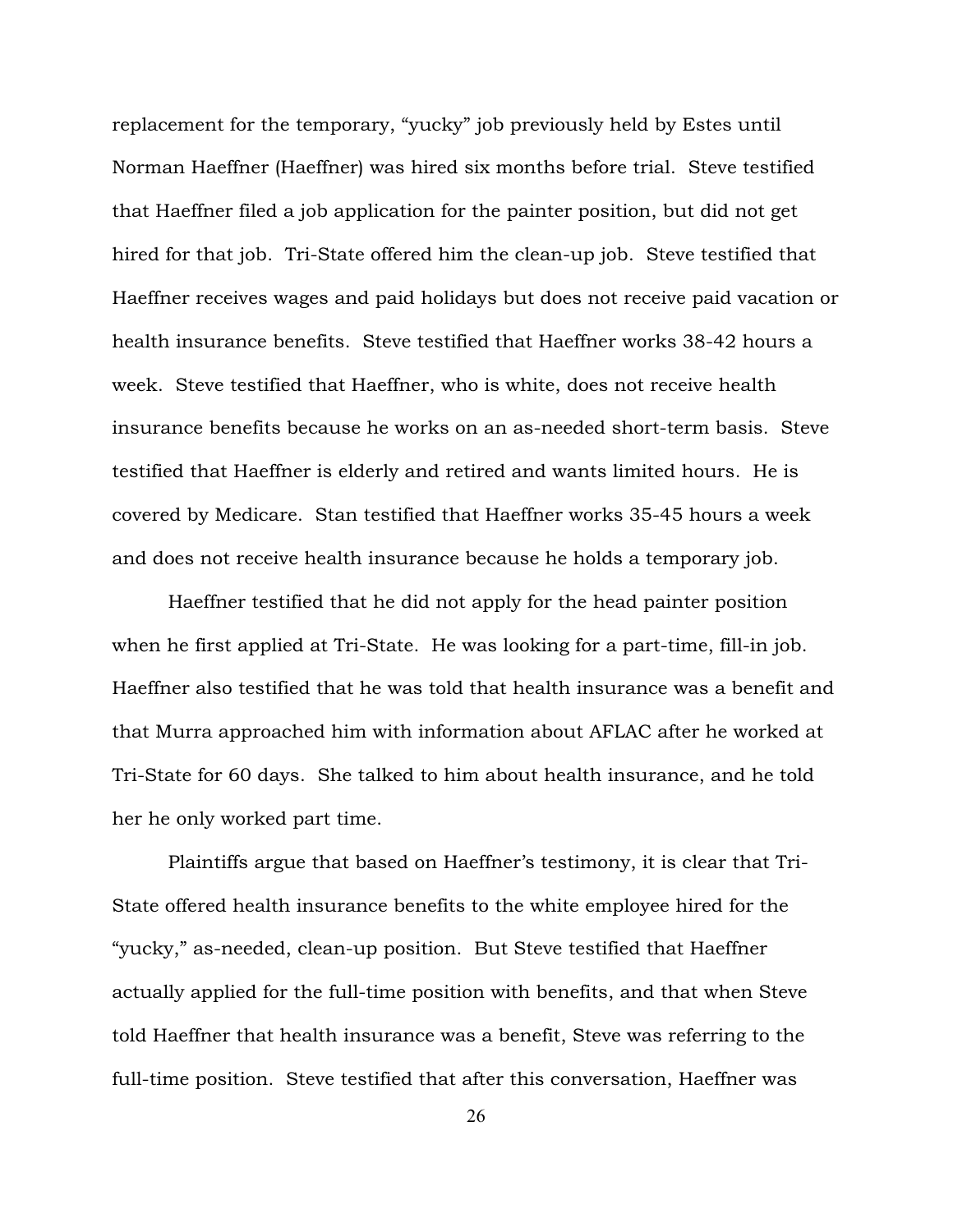hired for the clean-up position. Steve also testified that he did not authorize Murra to talk to Haeffner about health insurance. Considering all of the evidence in the light most favorable to defendants and resolving any inconsistencies in favor of defendants, a reasonable jury could conclude that Haeffner, a white person hired for the clean-up position, did not receive health insurance benefits and that if Murra talked to him about this benefit, she was not authorized to do so.

Considering all of the evidence, the fact that Steve and Stan testified that they believed Albers and Estes received health coverage through IHS and that this was one of the reasons that Albers and Estes did not receive health insurance benefits does not show that no reasonable juror could have returned a verdict for defendants on plaintiffs' race discrimination claim. It was reasonable for the jury to find that the fact that defendants believed that Albers and Estes were covered by IHS does not mean that plaintiffs' race, rather than their eligibility for other coverage or their need for health insurance, was a motivating factor in defendants' decision to deny them health insurance benefits. The evidence in the record that Albers did receive health insurance benefits when he was promoted to the head painter position, that Estes was hired for the short-term clean-up position, that no other employee in the cleanup position received health insurance benefits, regardless of race, and that Steve would have denied Albers and Estes health insurance benefits even if he had been mistaken about their eligibility for IHS coverage is sufficient to support the jury's finding that plaintiffs' race was not a motivating factor in Tri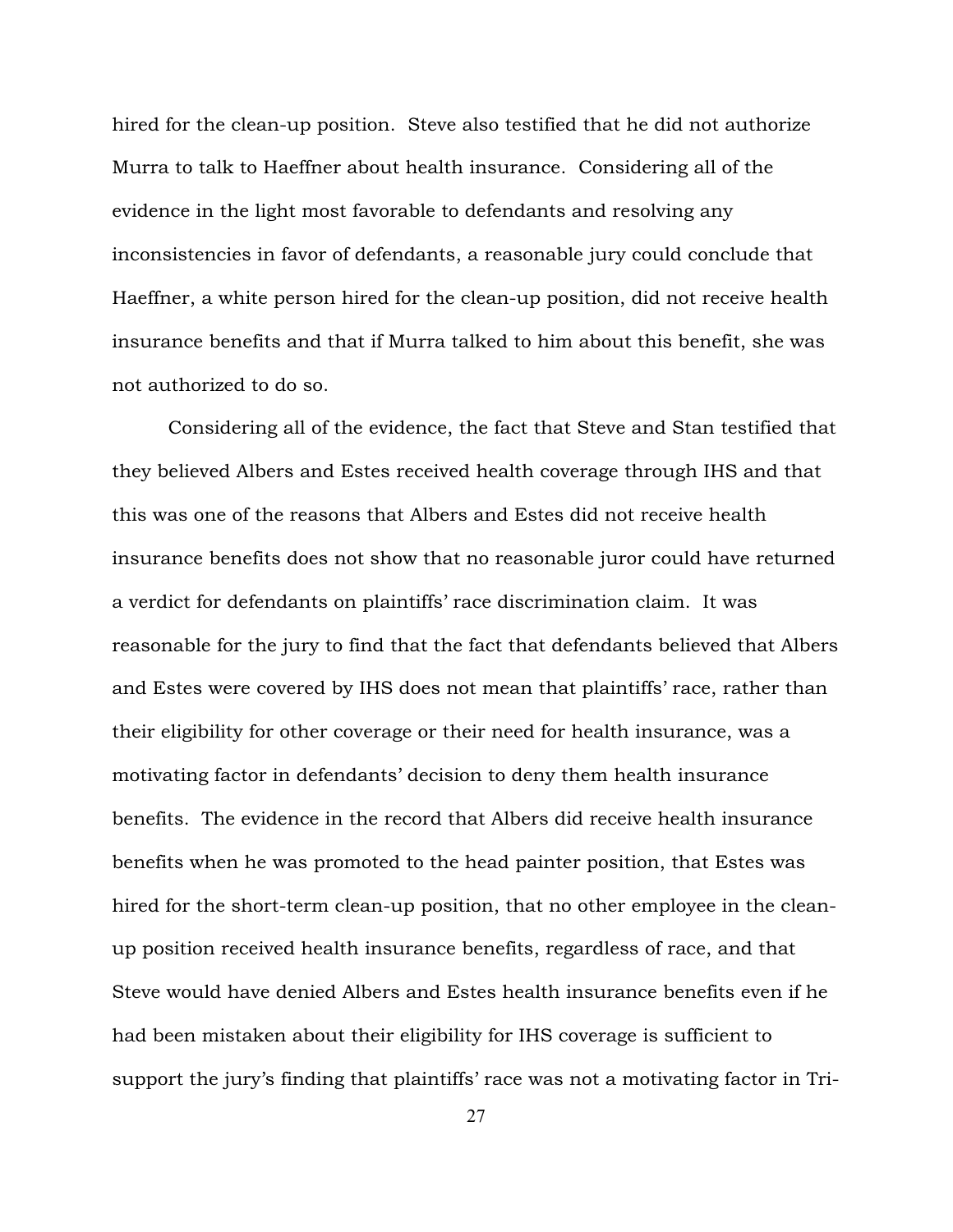State's decision to deny them health insurance benefits. Plaintiffs have not shown that all the evidence points their way and is susceptible of no reasonable inferences sustaining the position of defendants. Plaintiffs' renewed motion for judgment as a matter of law on their race discrimination claim is denied.

## C. Alternative Motion for a New Trial

In the alternative to their renewed motion for judgment as a matter of law on their race discrimination claim, plaintiffs move for a new trial. Under [Federal Rule of Civil Procedure 59\(a\)](http://www.westlaw.com/find/default.wl?rs=ap2.0&ifm=NotSet&forceto=web2.westlaw.com&fn=_top&findtype=L&ft=L&docname=USFRCPR59&db=1000600&vr=2.0&rp=%2ffind%2fdefault.wl&wbtoolsId=USFRCPR59&HistoryType=F), the court may grant a motion for a new trial to all or any of the parties on all issues or on particular issues. The standard for granting a new trial is whether the verdict is "against the great weight of the evidence." [Butler v. French, 83 F.3d 942, 944 \(8th Cir. 1996\)](http://www.westlaw.com/find/default.wl?rs=ap2.0&ifm=NotSet&forceto=web2.westlaw.com&fn=_top&serialnum=1996101365&ft=Y&findtype=Y&db=0000506&vr=2.0&rp=%2ffind%2fdefault.wl&wbtoolsId=1996101365&HistoryType=F). In evaluating a motion for a new trial under Rule  $59(a)$ , the court must determine "whether a new trial is necessary to prevent a miscarriage of justice." [Maxfield](http://www.westlaw.com/find/default.wl?rs=ap2.0&ifm=NotSet&forceto=web2.westlaw.com&fn=_top&serialnum=2018652269&ft=Y&findtype=Y&db=0000506&vr=2.0&rp=%2ffind%2fdefault.wl&wbtoolsId=2018652269&HistoryType=F) [v. Cintas Corp., No. 2, 563 F.3d 691, 694 \(8th Cir. 2009\)](http://www.westlaw.com/find/default.wl?rs=ap2.0&ifm=NotSet&forceto=web2.westlaw.com&fn=_top&serialnum=2018652269&ft=Y&findtype=Y&db=0000506&vr=2.0&rp=%2ffind%2fdefault.wl&wbtoolsId=2018652269&HistoryType=F). For the reasons articulated above, the court finds that the jury's verdict in favor of defendants on plaintiffs' [§ 1981](http://www.westlaw.com/find/default.wl?rs=ap2.0&ifm=NotSet&forceto=web2.westlaw.com&fn=_top&findtype=L&ft=L&docname=42USCAS1981&db=1000546&vr=2.0&rp=%2ffind%2fdefault.wl&wbtoolsId=42USCAS1981&HistoryType=F) claim is not against the great weight of the evidence. A new trial is not necessary to prevent a "miscarriage of justice," so plaintiffs' alternative motion for a new trial is denied.

## D. Motion to Amend or Alter the Judgment

Plaintiffs move to amend or alter the amount of damages awarded for defendants' violations of the FLSA pursuant to [Rule 59\(e\)](http://www.westlaw.com/find/default.wl?forceto=web2.westlaw.com&ifm=NotSet&rp=%2ffind%2fdefault.wl&rs=ap2.0&db=1000600&findtype=L&fn=_top&docname=USFRCPR59&vr=2.0&ft=L&wbtoolsId=USFRCPR59&HistoryType=F). ["Rule 59\(e\)](http://www.westlaw.com/find/default.wl?forceto=web2.westlaw.com&ifm=NotSet&rp=%2ffind%2fdefault.wl&rs=ap2.0&db=1000600&findtype=L&fn=_top&docname=USFRCPR59&vr=2.0&ft=L&wbtoolsId=USFRCPR59&HistoryType=F) motions serve the limited function of correcting manifest errors of law or fact or to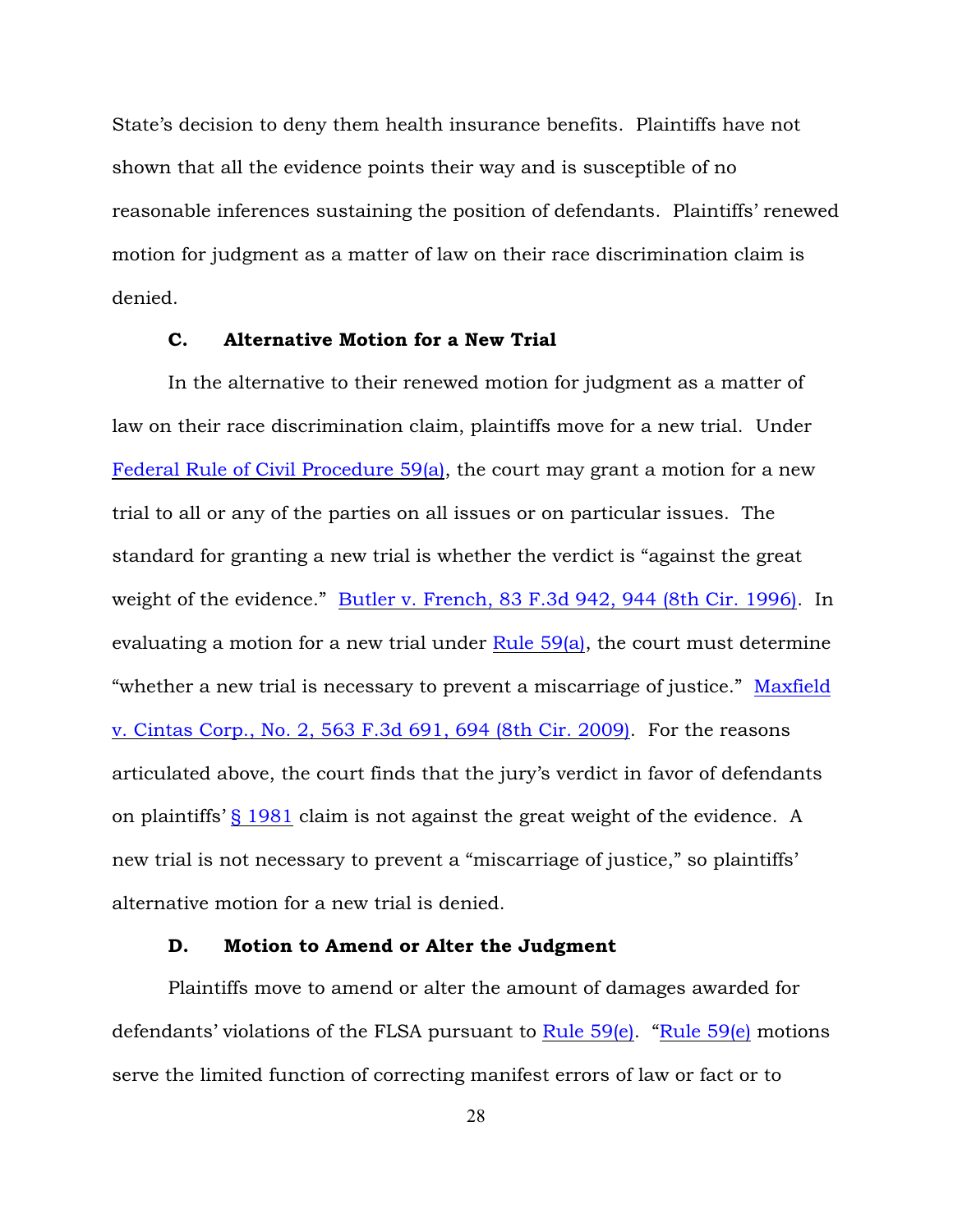present newly discovered evidence." [Lowry ex rel. Crow v. Watson Chapel](http://www.westlaw.com/find/default.wl?forceto=web2.westlaw.com&ifm=NotSet&rp=%2ffind%2fdefault.wl&rs=ap2.0&serialnum=2016882248&findtype=Y&fn=_top&vr=2.0&ft=Y&db=0000506&wbtoolsId=2016882248&HistoryType=F) [School Dist., 540 F.3d 752, 761 \(8th Cir. 2008\)](http://www.westlaw.com/find/default.wl?forceto=web2.westlaw.com&ifm=NotSet&rp=%2ffind%2fdefault.wl&rs=ap2.0&serialnum=2016882248&findtype=Y&fn=_top&vr=2.0&ft=Y&db=0000506&wbtoolsId=2016882248&HistoryType=F) (quoting [United States v. Metro.](http://www.westlaw.com/find/default.wl?rs=ap2.0&ifm=NotSet&forceto=web2.westlaw.com&fn=_top&serialnum=2008596331&ft=Y&findtype=Y&db=0000506&vr=2.0&rp=%2ffind%2fdefault.wl&wbtoolsId=2008596331&HistoryType=F) [St. Louis Sewer Dist., 440 F.3d 930, 933 \(8th Cir. 2006\)](http://www.westlaw.com/find/default.wl?rs=ap2.0&ifm=NotSet&forceto=web2.westlaw.com&fn=_top&serialnum=2008596331&ft=Y&findtype=Y&db=0000506&vr=2.0&rp=%2ffind%2fdefault.wl&wbtoolsId=2008596331&HistoryType=F)). "A district court has broad discretion in determining whether to grant or deny a motion to alter or amend judgment pursuant to [Rule 59\(e\)](http://www.westlaw.com/find/default.wl?rs=ap2.0&ifm=NotSet&forceto=web2.westlaw.com&fn=_top&findtype=L&ft=L&docname=USFRCPR59&db=1000600&vr=2.0&rp=%2ffind%2fdefault.wl&wbtoolsId=USFRCPR59&HistoryType=F)." [Id.](http://www.westlaw.com/find/default.wl?rs=ap2.0&ifm=NotSet&forceto=web2.westlaw.com&fn=_top&serialnum=2008596331&ft=Y&findtype=Y&db=0000506&vr=2.0&rp=%2ffind%2fdefault.wl&wbtoolsId=2008596331&HistoryType=F)

The jury awarded \$1,372.25 to Albers and \$265.72 to Estes in damages for defendants' violation of the FLSA. Plaintiffs asked the jury for \$1,854.50 for Albers and \$531.43 for Estes for the period of November 22, 2004, to August 10, 2006, $\delta$  and now argue that the judgment should be amended to reflect these amounts. Plaintiffs argue that their damages request was based on the number of overtime hours indicated by their time cards.

In an action for overtime wages brought under the FLSA, "the burden is upon the plaintiff to establish by a preponderance of the evidence the number of hours worked and the amount of damages due." [Johnson v. Dierks Lumber](http://www.westlaw.com/find/default.wl?rs=ap2.0&ifm=NotSet&forceto=web2.westlaw.com&fn=_top&serialnum=1942119341&ft=Y&findtype=Y&db=0000350&vr=2.0&rp=%2ffind%2fdefault.wl&wbtoolsId=1942119341&HistoryType=F) [& Coal Co., 130 F.2d 115, 118 \(8th Cir. 1942\)](http://www.westlaw.com/find/default.wl?rs=ap2.0&ifm=NotSet&forceto=web2.westlaw.com&fn=_top&serialnum=1942119341&ft=Y&findtype=Y&db=0000350&vr=2.0&rp=%2ffind%2fdefault.wl&wbtoolsId=1942119341&HistoryType=F). "When the employer has kept proper and accurate records the employee may easily discharge his burden by securing the production of those records." [Anderson v. Mt. Clemens Pottery](http://www.westlaw.com/find/default.wl?rs=ap2.0&ifm=NotSet&forceto=web2.westlaw.com&fn=_top&serialnum=1946112671&ft=Y&findtype=Y&vr=2.0&rp=%2ffind%2fdefault.wl&wbtoolsId=1946112671&HistoryType=F) [Co., 328 U.S. 680, 687, 66 S. Ct. 1187, 90 L. Ed. 1515 \(1946\), superseded by](http://www.westlaw.com/find/default.wl?rs=ap2.0&ifm=NotSet&forceto=web2.westlaw.com&fn=_top&serialnum=1946112671&ft=Y&findtype=Y&vr=2.0&rp=%2ffind%2fdefault.wl&wbtoolsId=1946112671&HistoryType=F)

<sup>8</sup> [29 U.S.C. § 255\(a\)](http://www.westlaw.com/find/default.wl?rs=ap2.0&ifm=NotSet&forceto=web2.westlaw.com&fn=_top&findtype=L&ft=L&docname=29USCAS255&db=1000546&vr=2.0&rp=%2ffind%2fdefault.wl&wbtoolsId=29USCAS255&HistoryType=F) limits recovery of overtime wages to the period of two years preceding the filing of suit, unless the violation was a willful one, in which case recovery is limited to the three years preceding the filing of suit. The jury found that defendants did not willfully violate the FLSA with respect to Albers. The jury was not asked to determine whether defendants willfully violated the FLSA with respect to Estes because he began working at Tri-State less than two years before plaintiffs filed suit.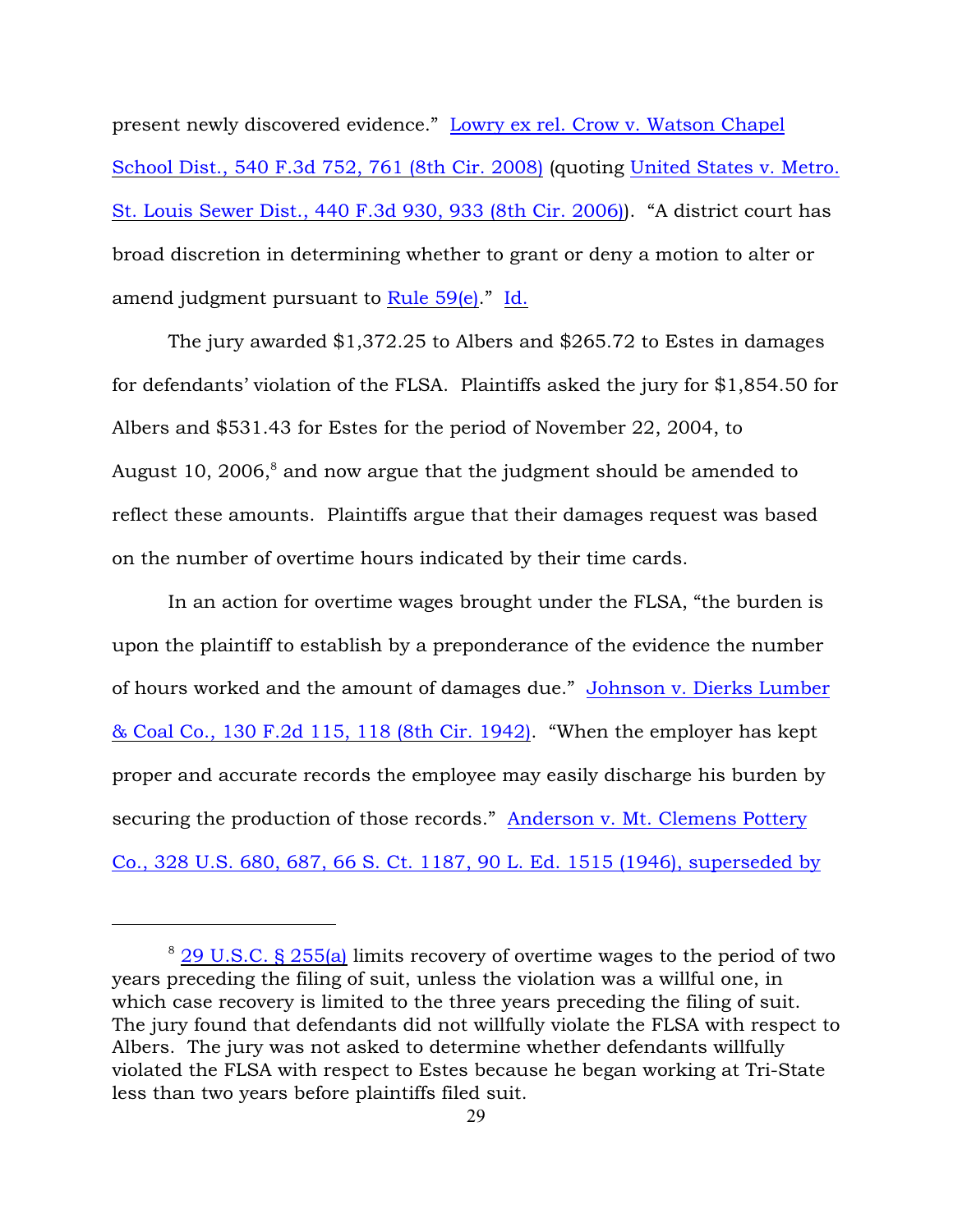statute on other grounds as stated in Carter v. Panama Canal Co., 463 F.2d

1289, 1293 (D.C. Cir. 1972). But "[w]here an employer has not kept adequate records of wages and hours, its employees cannot be penalized by being denied a recovery of back wages on the ground that the precise extent of their uncompensated work cannot be proved." [Dole v. Tony and Susan Alamo](http://www.westlaw.com/find/default.wl?rs=ap2.0&ifm=NotSet&forceto=web2.westlaw.com&fn=_top&serialnum=1990137537&ft=Y&findtype=Y&db=0000350&vr=2.0&rp=%2ffind%2fdefault.wl&wbtoolsId=1990137537&HistoryType=F) [Found., 915 F.2d 349, 351 \(8th Cir. 1990\)](http://www.westlaw.com/find/default.wl?rs=ap2.0&ifm=NotSet&forceto=web2.westlaw.com&fn=_top&serialnum=1990137537&ft=Y&findtype=Y&db=0000350&vr=2.0&rp=%2ffind%2fdefault.wl&wbtoolsId=1990137537&HistoryType=F) (citing [Mt. Clemens, 328 U.S. at](http://www.westlaw.com/find/default.wl?rs=ap2.0&ifm=NotSet&forceto=web2.westlaw.com&fn=_top&serialnum=1946112671&ft=Y&findtype=Y&db=0000780&vr=2.0&rp=%2ffind%2fdefault.wl&wbtoolsId=1946112671&HistoryType=F) [687-88](http://www.westlaw.com/find/default.wl?rs=ap2.0&ifm=NotSet&forceto=web2.westlaw.com&fn=_top&serialnum=1946112671&ft=Y&findtype=Y&db=0000780&vr=2.0&rp=%2ffind%2fdefault.wl&wbtoolsId=1946112671&HistoryType=F)). Thus, when the employer's records are inaccurate or inadequate,

[o]nly a just and reasonable inference need be established as to the uncompensated work performed, and once the plaintiff has produced evidence of uncompensated labor, "[t]he burden then shifts to the employer to come forward with evidence of the precise amount of work performed or with evidence to negative [sic] the reasonableness of the inference to be drawn from the employee's evidence."

[Id.](http://www.westlaw.com/find/default.wl?rs=ap2.0&ifm=NotSet&forceto=web2.westlaw.com&fn=_top&serialnum=1946112671&ft=Y&findtype=Y&db=0000780&vr=2.0&rp=%2ffind%2fdefault.wl&wbtoolsId=1946112671&HistoryType=F) (quoting [Mt. Clemens, 328 U.S. at 687-88](http://www.westlaw.com/find/default.wl?rs=ap2.0&ifm=NotSet&forceto=web2.westlaw.com&fn=_top&serialnum=1946112671&ft=Y&findtype=Y&db=0000780&vr=2.0&rp=%2ffind%2fdefault.wl&wbtoolsId=1946112671&HistoryType=F)). If the employer fails to produce such evidence, the court may award damages to the employee even though the result may be only approximate. [Donovan v. Tony and Susan Alamo Found.,](http://www.westlaw.com/find/default.wl?rs=ap2.0&ifm=NotSet&forceto=web2.westlaw.com&fn=_top&serialnum=1983154017&ft=Y&findtype=Y&db=0000350&vr=2.0&rp=%2ffind%2fdefault.wl&wbtoolsId=1983154017&HistoryType=F) [722 F.2d 397, 404 \(8th Cir. 1983\)](http://www.westlaw.com/find/default.wl?rs=ap2.0&ifm=NotSet&forceto=web2.westlaw.com&fn=_top&serialnum=1983154017&ft=Y&findtype=Y&db=0000350&vr=2.0&rp=%2ffind%2fdefault.wl&wbtoolsId=1983154017&HistoryType=F). The jury was instructed on this burdenshifting analysis in Final Instruction No.  $16.^9$ 

The court will apply the burden-shifting analysis even though this analysis was developed for a situation where the employer seeks to avoid

 $9$  The last paragraph of Final Instruction No. 16 reads, "[t]he plaintiff has the burden to show the amount and extent of the work for which he was improperly compensated. Tri-State then has the burden to come forward with evidence of the precise amount of work performed or with evidence to negate the reasonableness of the inference to be drawn from the plaintiff's evidence. If Tri-State fails to produce such evidence, you may then award damages to the plaintiff, even though the result may be only approximate."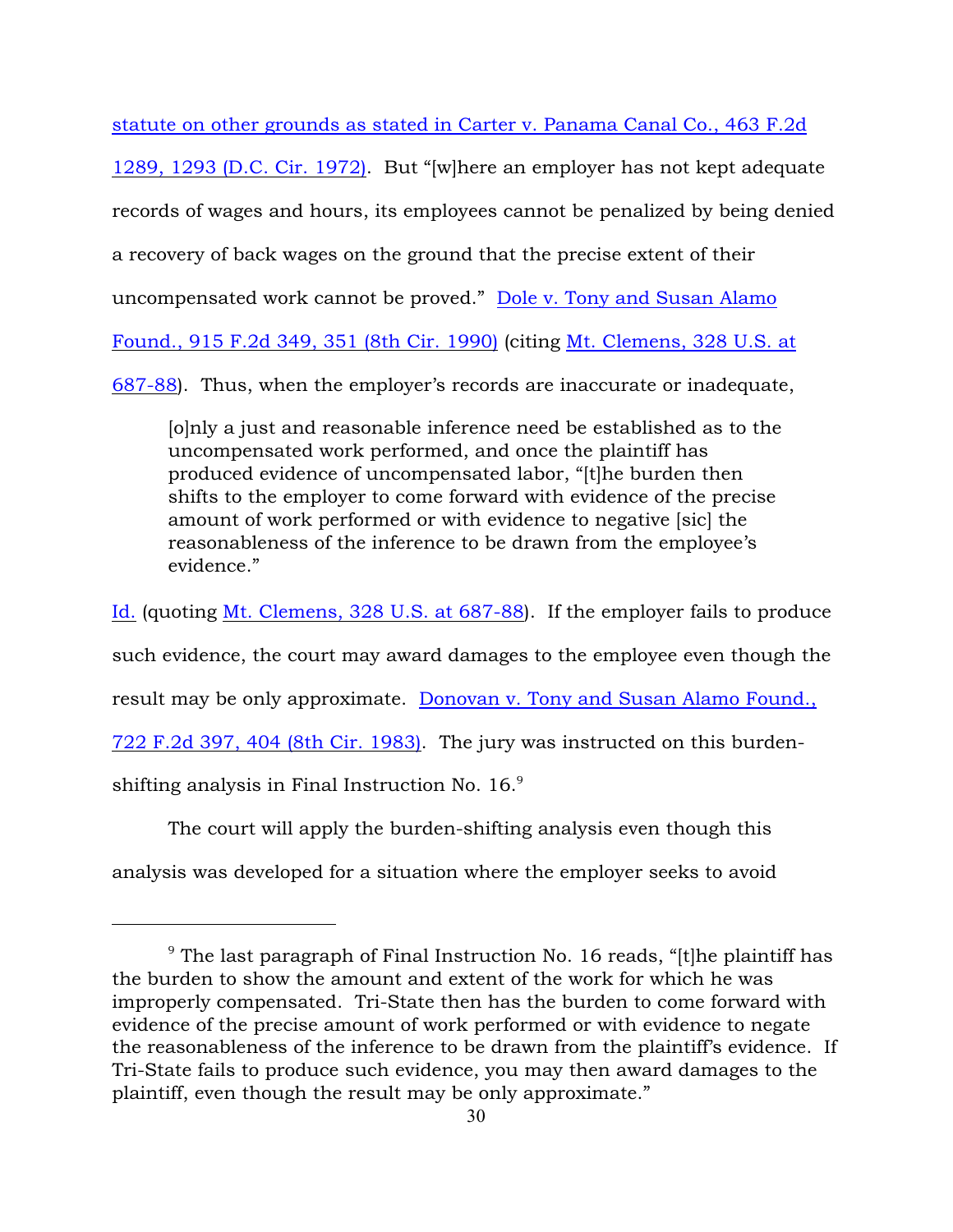liability for overtime compensation based on the lack of evidence of uncompensated work in the time records, rather than the situation in the present case, where the employee seeks to rely on the employer's time records and the employer argues that the time records overstate the actual number of hours worked. Plaintiffs presented their time cards as evidence that they worked more than 40 hours a week for certain weeks. This evidence created a just and reasonable inference as to the amount of overtime hours plaintiffs worked. Then the burden shifted to defendants to come forward with either evidence of the precise amount of work performed or evidence negating the reasonableness of the inference to be drawn from plaintiffs' evidence. Defendants did not present evidence of the precise work performed, but they did present evidence negating the reasonableness of the inference to be drawn from the time cards offered by plaintiffs.

Defendants presented evidence that Albers and Estes did not always work full days. Stan testified that he had a general idea how many hours Tri-State employees worked because he was often the last person to leave the shop. Stan testified that Albers and Estes were not always prompt in the morning. Sometimes, they did not get in until 10 a.m. or 10:30 a.m. Stan testified that both Albers and Estes stayed until 5 p.m. or 5:30 p.m. on days when they came to work. In particular, Stan testified that there were many mornings when Estes did not arrive at work by 7:30 a.m. Stan testified that he saw Albers walk in late some days and leave early occasionally. Likewise, Steve testified that he did not believe Albers and Estes worked all of the hours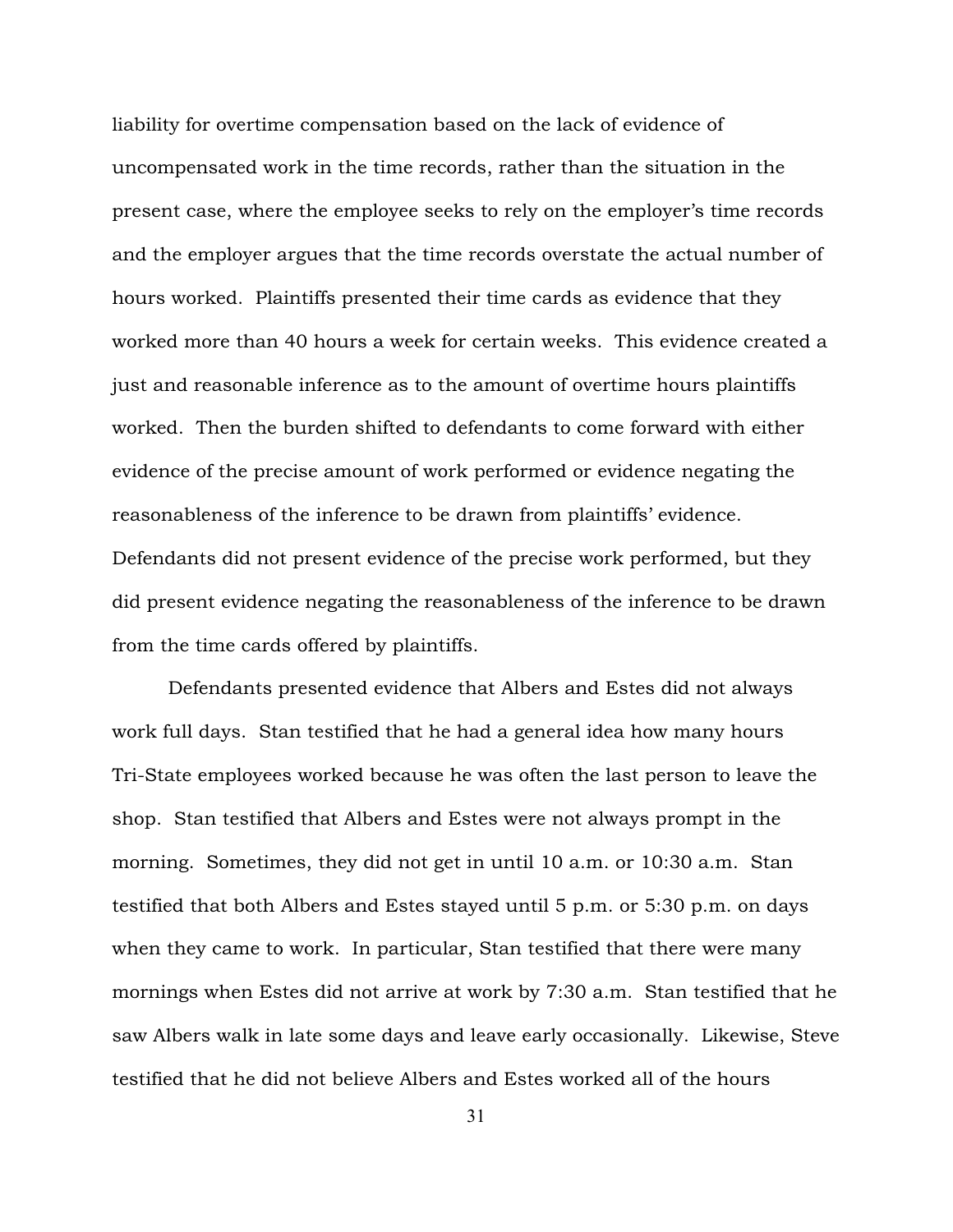indicated on their time cards. Steve testified that Albers and Estes were often late in the morning or coming back from lunch, but that they usually worked until 5 p.m. or 5:30 p.m. David Klinghagen (Klinghagen), who worked at Tri-State for about 4 months in the fall of 2005, also testified that Albers and Estes were frequently late to work or absent. Sometimes they were absent until noon.

Plaintiffs admitted that they did not always work full days. Albers testified that he arrived late frequently and left early sometimes. Estes testified that he arrived late in the morning because he had to take his son to school. Estes testified that he arrived between 7:40 a.m. and 7:50 a.m.

Defendants also presented testimony that Albers' and Estes' time cards did not accurately record the number of hours they actually worked. Defendants presented evidence that one employee punched all of the employees' time cards in the morning and evening. Steve and Van Den Oever both testified that one employee punched everybody in and out. Bill Spronk (Spronk), a Tri-State employee, testified that not every employee clocked himself in, and that one person clocked everybody out as they were leaving at the end of the day. Klinghagen testified that not every employee punched his own time card. Steve and Van Den Oever both testified that the employee punching the time cards did not punch the time card of an employee who was not present. But Klinghagen testified that there were times that all of the employee's time cards were punched in and Albers was not at the shop. Similarly, Tri-State employee Keith Kaiser (Kaiser) testified that he came into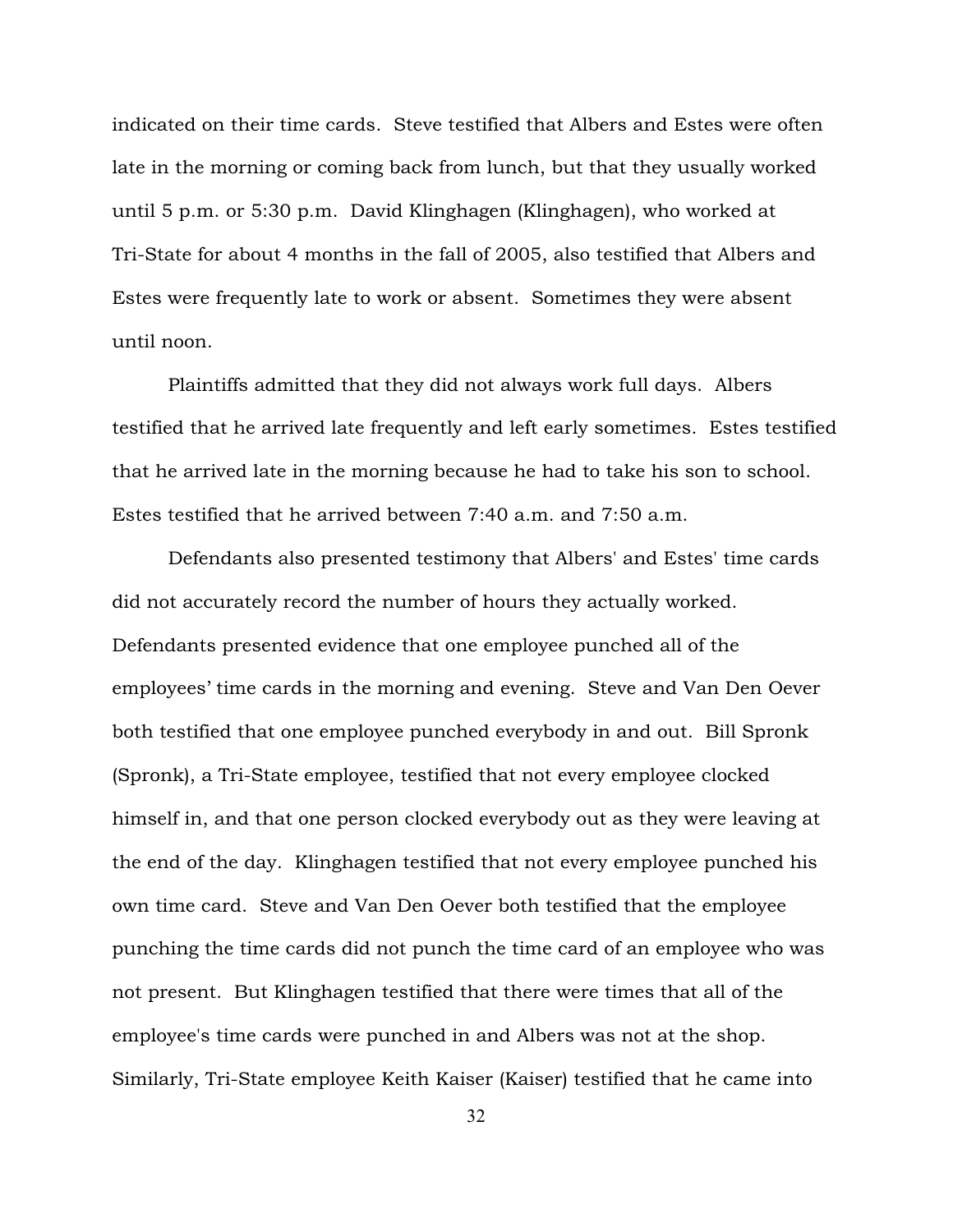Tri-State during non-working hours on one occasion and saw that Albers was punched in, but was not in the shop. Kaiser noticed that Albers was punched out later that night. Kaiser testified that he was aware that Albers did some work at Steve's and Stan's houses and he could have been working at one of their homes at the time.

Estes denied that another employee punched his time card when he was not there. Estes testified that he punched his own time card in the morning but that one employee punched everybody out at night. Spronk also testified that Estes clocked himself in.

Despite defendants' assertion that plaintiffs did not work all of the hours indicated on their time cards, Steve admitted that there were weeks that Estes worked more than 40 hours. Steve also testified that he did not have any information indicating that a particular time card of Estes' was incorrect. Stan also testified that he did not have any records to show that Estes worked a different number of hours than his time cards indicate. Stan admitted that Tri-State relied on the time cards to pay employees because Tri-State had nothing else to go by. Stan never confronted the employees about not working as many hours as their time cards indicated.

The jury was entitled to credit and consider the evidence that contradicted the inference that plaintiffs' time cards accurately reflect the hours they worked, namely that Albers and Estes frequently arrived late to work, that another employee punched all of the time cards even if one employee was not present, and that two Tri-State employees saw that Albers'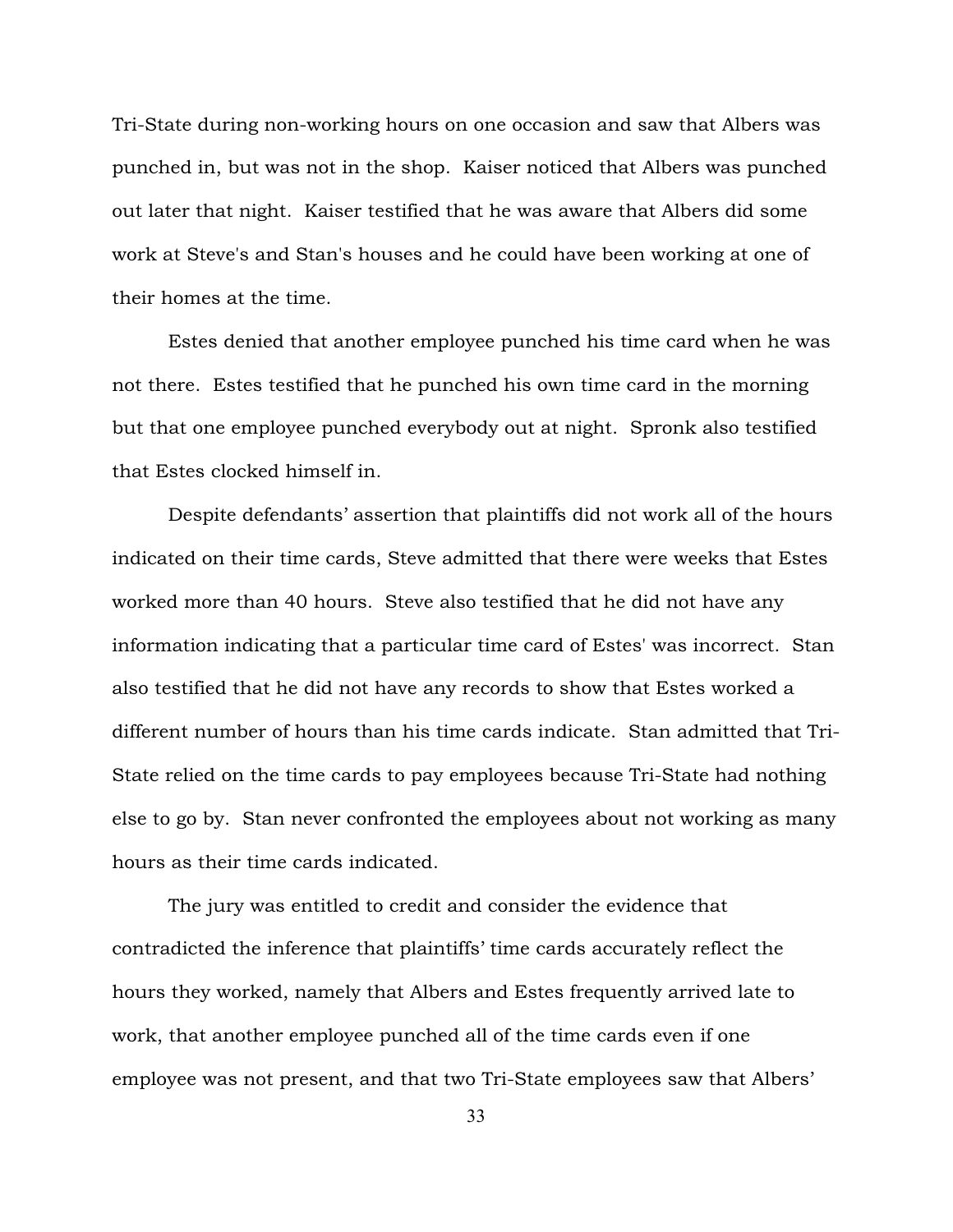time card was punched in when Albers was not present at work. The jury had copies of Albers' and Estes' time cards (Exhibits 1-6) and was entitled to compare the time cards with the testimony to determine whether the time cards provided an accurate measure of the hours Albers and Estes worked. The jury could reasonably conclude that Albers and Estes arrived to work late or worked a shortened day more times than were reflected on their time cards, so that plaintiffs were not entitled to overtime compensation for the number of hours indicated on their time cards. See [Mt. Clemens, 328 U.S. at 690](http://www.westlaw.com/find/default.wl?rs=ap2.0&ifm=NotSet&forceto=web2.westlaw.com&fn=_top&serialnum=1946112671&ft=Y&findtype=Y&db=0000780&vr=2.0&rp=%2ffind%2fdefault.wl&wbtoolsId=1946112671&HistoryType=F) ("[I]t is generally recognized that time clocks do not necessarily record the actual time worked by employees. Where the employee is required to be on the premises or on duty at a different time or where the payroll records or other facts indicate that work starts at an earlier or later time period the time clock records are not controlling. Only when they accurately reflect the period worked can they be used as an appropriate measurement of the hours worked.").

Plaintiffs point out that the jury awarded exactly one-half of the damages they requested<sup>10</sup> and suggest that the jury reached a compromise verdict that is not supported by any substantial evidence. But based on the testimony and exhibits presented at trial, the jury could reasonably find that Albers and Estes did not work all of the hours reflected on their time cards. It was up to the jury

 $^{10}$  Plaintiffs asked the jury to award \$2,744.50 to Albers, which was the amount of overtime compensation plaintiffs believed Albers was owed for the three years before they filed suit. As noted, the jury found that defendants' violation was not willful, so Albers is only entitled to damages for the two years before he filed suit.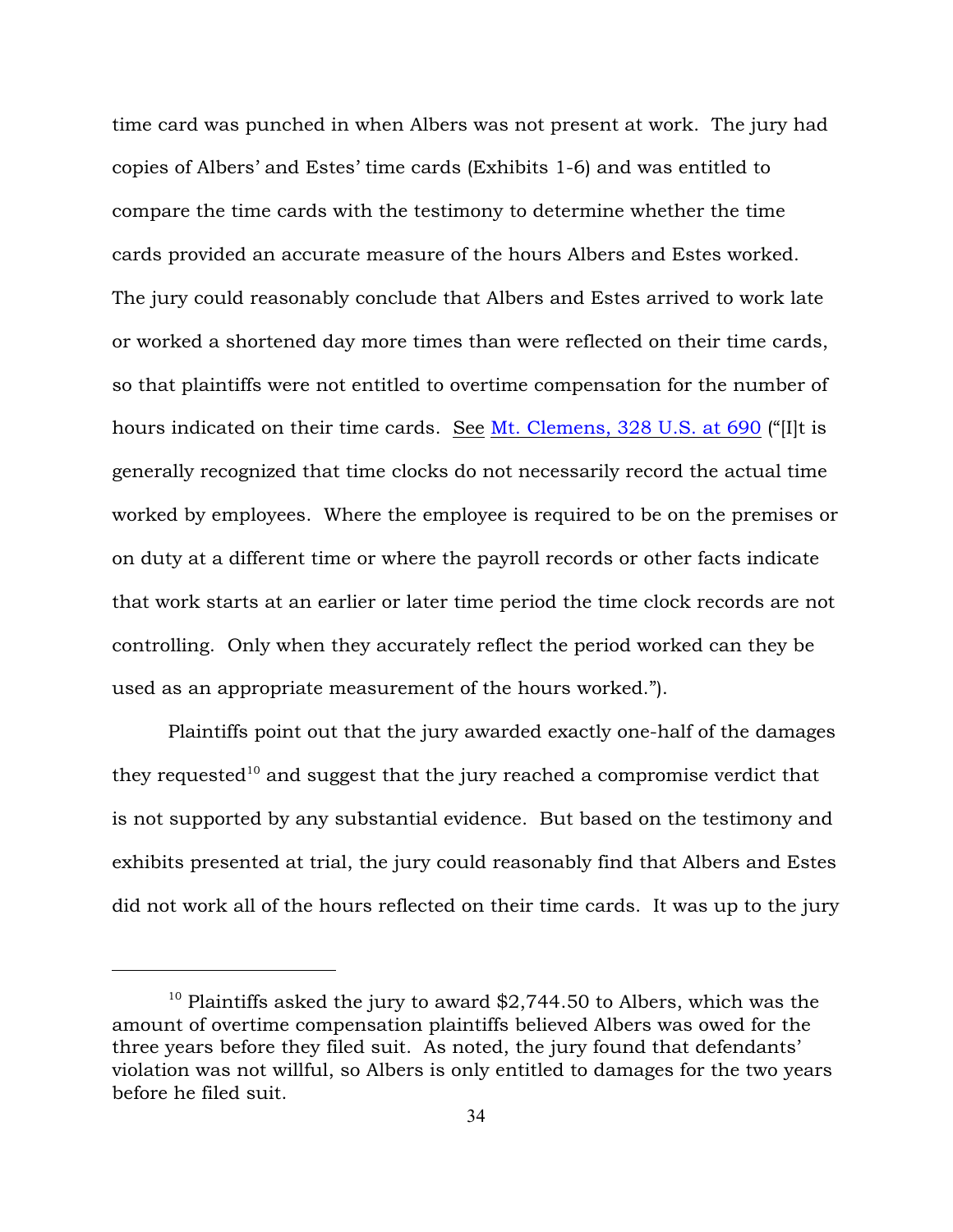to determine the number of overtime hours for which each plaintiff must be compensated. The court cannot say that the jury improperly made this determination. Plaintiffs do not argue that the jury was erroneously instructed on the law, and based on the evidence negating the inference created by Albers' and Estes' time records, the court cannot conclude that the jury's award of damages reflects a manifest error of law or fact. Nor do plaintiffs present any newly discovered evidence. Plaintiffs' motion to alter or amend the judgment is denied.

## II. Motion for Liquidated Damages (Docket 117)

Plaintiffs move for liquidated damages in the amount of \$1,372.25 for Albers and \$265.72 for Estes pursuant to [29 U.S.C. § 216\(b\)](http://www.westlaw.com/find/default.wl?rs=ap2.0&ifm=NotSet&forceto=web2.westlaw.com&fn=_top&findtype=L&ft=L&docname=29USCAS216&db=1000546&vr=2.0&rp=%2ffind%2fdefault.wl&wbtoolsId=29USCAS216&HistoryType=F).

## A. Timeliness

Defendants argue that plaintiffs' motion for liquidated damages is untimely because plaintiffs were required to bring their motion under [Rule](http://www.westlaw.com/find/default.wl?rs=ap2.0&ifm=NotSet&forceto=web2.westlaw.com&fn=_top&findtype=L&ft=L&docname=USFRCPR59&db=1000600&vr=2.0&rp=%2ffind%2fdefault.wl&wbtoolsId=USFRCPR59&HistoryType=F) [59\(e\)](http://www.westlaw.com/find/default.wl?rs=ap2.0&ifm=NotSet&forceto=web2.westlaw.com&fn=_top&findtype=L&ft=L&docname=USFRCPR59&db=1000600&vr=2.0&rp=%2ffind%2fdefault.wl&wbtoolsId=USFRCPR59&HistoryType=F), which (prior to December 1, 2009) required motions to alter or amend the judgment to be filed no later than 10 days after the entry of the judgment. Plaintiffs argue that [29 U.S.C. § 216\(b\)](http://www.westlaw.com/find/default.wl?rs=ap2.0&ifm=NotSet&forceto=web2.westlaw.com&fn=_top&findtype=L&ft=L&docname=29USCAS216&db=1000546&vr=2.0&rp=%2ffind%2fdefault.wl&wbtoolsId=29USCAS216&HistoryType=F), which provides for liquidated damages, does not require that a motion for such damages be brought pursuant to a certain rule or within a certain period of time. The Eighth Circuit has held that the timeliness of a motion for liquidated damages must be determined under [Rule 59 or Rule 60](http://www.westlaw.com/find/default.wl?rs=ap2.0&ifm=NotSet&forceto=web2.westlaw.com&fn=_top&findtype=L&ft=L&docname=USFRCPR60&db=1000600&vr=2.0&rp=%2ffind%2fdefault.wl&wbtoolsId=USFRCPR60&HistoryType=F). [Reyher, 975 F.2d at 487-88](http://www.westlaw.com/find/default.wl?rs=ap2.0&ifm=NotSet&forceto=web2.westlaw.com&fn=_top&serialnum=1992159672&ft=Y&findtype=Y&db=0000350&vr=2.0&rp=%2ffind%2fdefault.wl&wbtoolsId=1992159672&HistoryType=F). Plaintiffs' motion for liquidated damages does not allege any grounds for a [Rule 60\(b\)](http://www.westlaw.com/find/default.wl?rs=ap2.0&ifm=NotSet&forceto=web2.westlaw.com&fn=_top&findtype=L&ft=L&docname=USFRCPR60&db=1000600&vr=2.0&rp=%2ffind%2fdefault.wl&wbtoolsId=USFRCPR60&HistoryType=F) motion, so the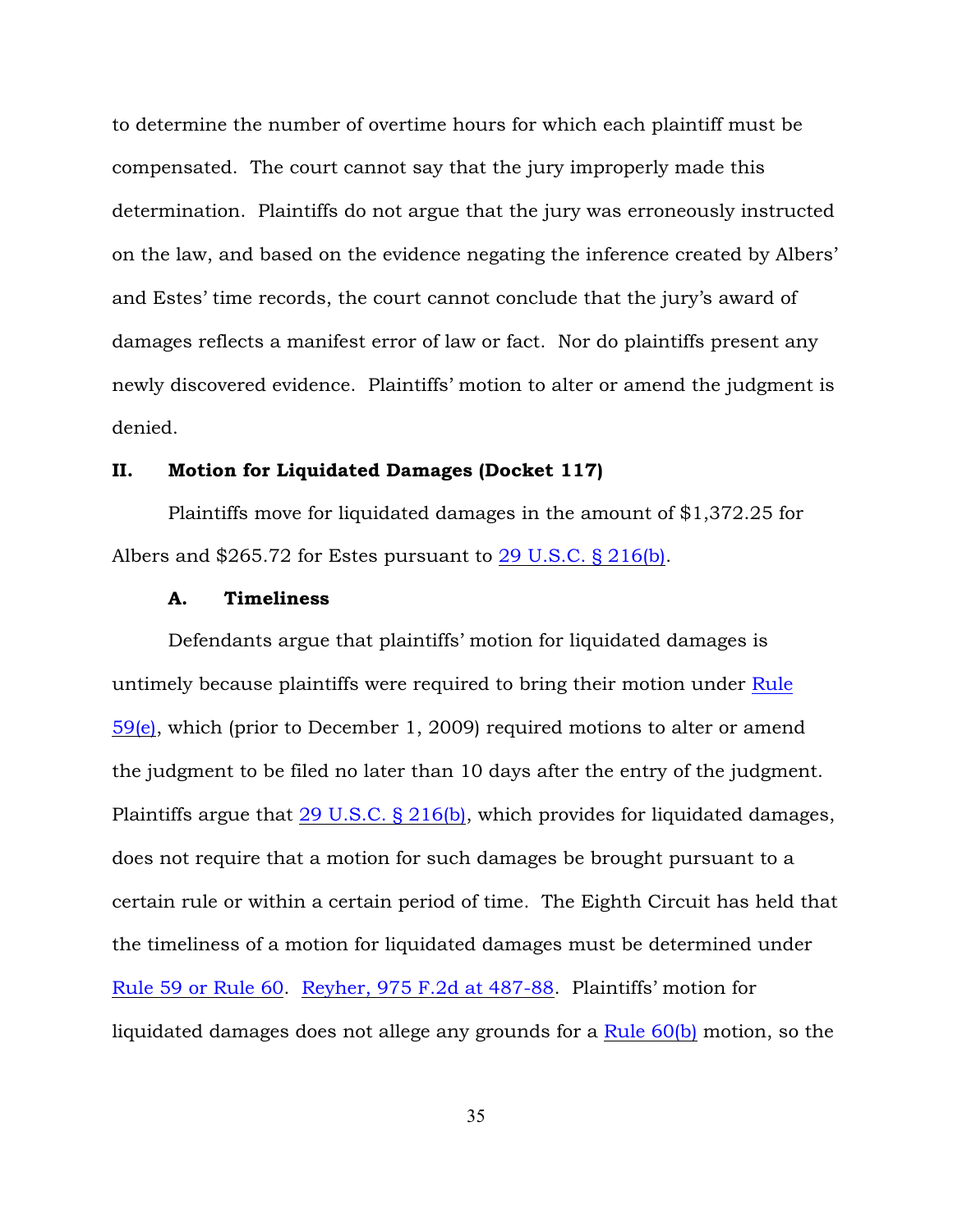court cannot construe it as such. [Wilson, 981 F.2d at 989](http://www.westlaw.com/find/default.wl?rs=ap2.0&ifm=NotSet&forceto=web2.westlaw.com&fn=_top&serialnum=1992215224&ft=Y&findtype=Y&db=0000350&vr=2.0&rp=%2ffind%2fdefault.wl&wbtoolsId=1992215224&HistoryType=F). Thus, the time period in [Rule 59\(e\)](http://www.westlaw.com/find/default.wl?rs=ap2.0&ifm=NotSet&forceto=web2.westlaw.com&fn=_top&findtype=L&ft=L&docname=USFRCPR59&db=1000600&vr=2.0&rp=%2ffind%2fdefault.wl&wbtoolsId=USFRCPR59&HistoryType=F) applies.

As noted in Section I.A.1 above, pursuant to the version of [Rule 6](http://www.westlaw.com/find/default.wl?rs=ap2.0&ifm=NotSet&forceto=web2.westlaw.com&fn=_top&findtype=L&ft=L&docname=USFRCPR6&db=1000600&vr=2.0&rp=%2ffind%2fdefault.wl&wbtoolsId=USFRCPR6&HistoryType=F) in effect prior to December 1, 2009, a motion that must be filed before 10 days after the entry of judgment was due on March 27, 2009. Plaintiffs filed their motion for liquidated damages on March 30, 2009, so their motion was untimely under the pre-December 1, 2009, version of Rule  $59(e)$ . But, as explained in Section I.A.4 above, the court finds that application of the amended version of [Rule 59\(e\)](http://www.westlaw.com/find/default.wl?rs=ap2.0&ifm=NotSet&forceto=web2.westlaw.com&fn=_top&findtype=L&ft=L&docname=USFRCPR59&db=1000600&vr=2.0&rp=%2ffind%2fdefault.wl&wbtoolsId=USFRCPR59&HistoryType=F) would be just and practicable in this case. Under the amended version of [Rule 59\(e\)](http://www.westlaw.com/find/default.wl?rs=ap2.0&ifm=NotSet&forceto=web2.westlaw.com&fn=_top&findtype=L&ft=L&docname=USFRCPR59&db=1000600&vr=2.0&rp=%2ffind%2fdefault.wl&wbtoolsId=USFRCPR59&HistoryType=F), plaintiffs' motion for liquidated damages must be filed within 28 days after the entry of judgment. Here, judgment was entered on March 13, 2009, so plaintiffs' motion was due on April 10, 2009. Plaintiffs filed their motion for liquidated damages on March 30, 2009, so it was timely under the current version of [Rule 59\(e\)](http://www.westlaw.com/find/default.wl?rs=ap2.0&ifm=NotSet&forceto=web2.westlaw.com&fn=_top&findtype=L&ft=L&docname=USFRCPR59&db=1000600&vr=2.0&rp=%2ffind%2fdefault.wl&wbtoolsId=USFRCPR59&HistoryType=F).

### B. Discussion

Any employer who violates the overtime provisions of the FLSA is liable for the amount of unpaid overtime compensation, as well as "an additional equal amount as liquidated damages." [29 U.S.C. § 216\(b\)](http://www.westlaw.com/find/default.wl?rs=ap2.0&ifm=NotSet&forceto=web2.westlaw.com&fn=_top&findtype=L&ft=L&docname=29USCAS216&db=1000546&vr=2.0&rp=%2ffind%2fdefault.wl&wbtoolsId=29USCAS216&HistoryType=F). The liquidated damages award is "mandatory unless the employer can show good faith and reasonable grounds for believing that it was not in violation of the FLSA." [Braswell v. City of El Dorado, Ark., 187 F.3d 954, 957 \(8th Cir. 1999\)](http://www.westlaw.com/find/default.wl?rs=ap2.0&ifm=NotSet&forceto=web2.westlaw.com&fn=_top&serialnum=1999188252&ft=Y&findtype=Y&db=0000506&vr=2.0&rp=%2ffind%2fdefault.wl&wbtoolsId=1999188252&HistoryType=F). If the employer makes such a showing to the satisfaction of the court, "the court may, in its sound discretion, award no liquidated damages or award any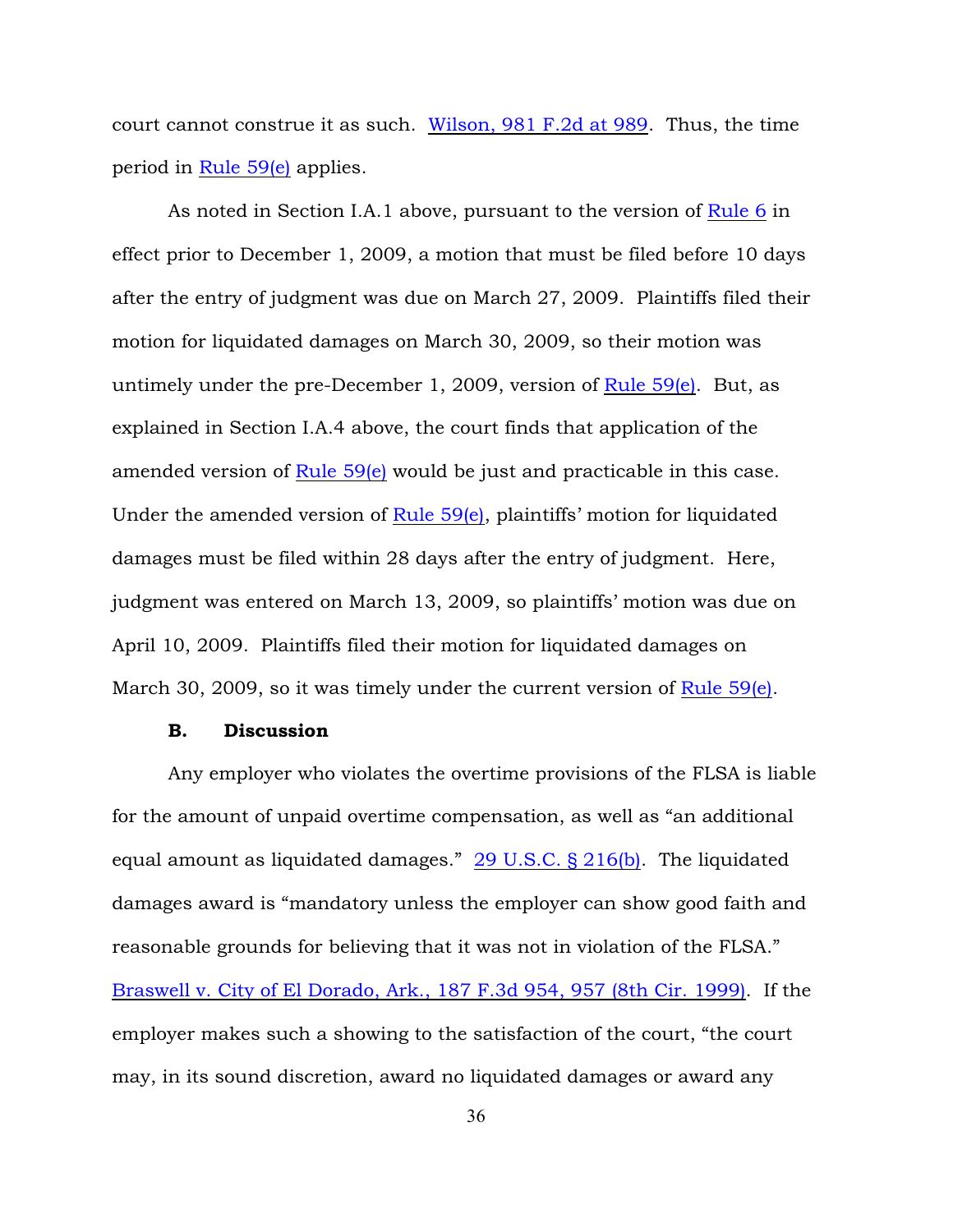amount thereof not to exceed the amount specified in [section 216](http://www.westlaw.com/find/default.wl?rs=ap2.0&ifm=NotSet&forceto=web2.westlaw.com&fn=_top&findtype=L&ft=L&docname=29USCAS216&db=1000546&vr=2.0&rp=%2ffind%2fdefault.wl&wbtoolsId=29USCAS216&HistoryType=F)." [29 U.S.C.](http://www.westlaw.com/find/default.wl?rs=ap2.0&ifm=NotSet&forceto=web2.westlaw.com&fn=_top&findtype=L&ft=L&docname=29USCAS260&db=1000546&vr=2.0&rp=%2ffind%2fdefault.wl&wbtoolsId=29USCAS260&HistoryType=F) [§ 260](http://www.westlaw.com/find/default.wl?rs=ap2.0&ifm=NotSet&forceto=web2.westlaw.com&fn=_top&findtype=L&ft=L&docname=29USCAS260&db=1000546&vr=2.0&rp=%2ffind%2fdefault.wl&wbtoolsId=29USCAS260&HistoryType=F).

To avoid an award of liquidated damages, the employer has the "affirmative burden to show both subjective good faith and objective reasonable grounds for belief of compliance." [Jarrett v. ERC Props., Inc., 211 F.3d 1078,](http://www.westlaw.com/find/default.wl?rs=ap2.0&ifm=NotSet&forceto=web2.westlaw.com&fn=_top&serialnum=2000304100&ft=Y&findtype=Y&db=0000506&vr=2.0&rp=%2ffind%2fdefault.wl&wbtoolsId=2000304100&HistoryType=F) [1984 \(8th Cir. 2000\)](http://www.westlaw.com/find/default.wl?rs=ap2.0&ifm=NotSet&forceto=web2.westlaw.com&fn=_top&serialnum=2000304100&ft=Y&findtype=Y&db=0000506&vr=2.0&rp=%2ffind%2fdefault.wl&wbtoolsId=2000304100&HistoryType=F) (quoting [McKee v. Bi-State Dev. Agency, 801 F.2d 1014,](http://www.westlaw.com/find/default.wl?rs=ap2.0&ifm=NotSet&forceto=web2.westlaw.com&fn=_top&serialnum=1986147489&ft=Y&findtype=Y&db=0000350&vr=2.0&rp=%2ffind%2fdefault.wl&wbtoolsId=1986147489&HistoryType=F) [1020 \(8th Cir. 1986\)](http://www.westlaw.com/find/default.wl?rs=ap2.0&ifm=NotSet&forceto=web2.westlaw.com&fn=_top&serialnum=1986147489&ft=Y&findtype=Y&db=0000350&vr=2.0&rp=%2ffind%2fdefault.wl&wbtoolsId=1986147489&HistoryType=F)). With respect to the subjective good faith requirement, "[t]he employer bears the burden of proving an honest intention to ascertain and follow the dictates of the FLSA." [Hultgren v. County of Lancaster, Neb.,](http://www.westlaw.com/find/default.wl?rs=ap2.0&ifm=NotSet&forceto=web2.westlaw.com&fn=_top&serialnum=1990129034&ft=Y&findtype=Y&db=0000350&vr=2.0&rp=%2ffind%2fdefault.wl&wbtoolsId=1990129034&HistoryType=F) [913 F.2d 498, 509 \(8th Cir. 1990\)](http://www.westlaw.com/find/default.wl?rs=ap2.0&ifm=NotSet&forceto=web2.westlaw.com&fn=_top&serialnum=1990129034&ft=Y&findtype=Y&db=0000350&vr=2.0&rp=%2ffind%2fdefault.wl&wbtoolsId=1990129034&HistoryType=F). "To carry his burden, a defendant employer must show that he took affirmative steps to ascertain the Act's requirements, but nonetheless, violated its provisions." [Chao v. Barbeque Ventures, LLC, 547](http://www.westlaw.com/find/default.wl?rs=ap2.0&ifm=NotSet&forceto=web2.westlaw.com&fn=_top&serialnum=2017556790&ft=Y&findtype=Y&db=0000506&vr=2.0&rp=%2ffind%2fdefault.wl&wbtoolsId=2017556790&HistoryType=F) [F.3d 938, 942 \(8th Cir. 2008\)](http://www.westlaw.com/find/default.wl?rs=ap2.0&ifm=NotSet&forceto=web2.westlaw.com&fn=_top&serialnum=2017556790&ft=Y&findtype=Y&db=0000506&vr=2.0&rp=%2ffind%2fdefault.wl&wbtoolsId=2017556790&HistoryType=F) (quoting [Marlin v. Cooper Elec. Supply Co., 940](http://www.westlaw.com/find/default.wl?rs=ap2.0&ifm=NotSet&forceto=web2.westlaw.com&fn=_top&serialnum=1991137379&ft=Y&findtype=Y&db=0000350&vr=2.0&rp=%2ffind%2fdefault.wl&wbtoolsId=1991137379&HistoryType=F) [F.2d 896, 908 \(3d Cir. 1991\)](http://www.westlaw.com/find/default.wl?rs=ap2.0&ifm=NotSet&forceto=web2.westlaw.com&fn=_top&serialnum=1991137379&ft=Y&findtype=Y&db=0000350&vr=2.0&rp=%2ffind%2fdefault.wl&wbtoolsId=1991137379&HistoryType=F)). With respect to the reasonableness requirement, the employer must prove that its position was objectively reasonable. [Hultgren, 913 F.2d at 509](http://www.westlaw.com/find/default.wl?rs=ap2.0&ifm=NotSet&forceto=web2.westlaw.com&fn=_top&serialnum=1990129034&ft=Y&findtype=Y&db=0000350&vr=2.0&rp=%2ffind%2fdefault.wl&wbtoolsId=1990129034&HistoryType=F). The employer's "burden is a difficult one, with double damages being the norm and single damages the exception." [Chao, 547](http://www.westlaw.com/find/default.wl?rs=ap2.0&ifm=NotSet&forceto=web2.westlaw.com&fn=_top&serialnum=2017556790&ft=Y&findtype=Y&db=0000506&vr=2.0&rp=%2ffind%2fdefault.wl&wbtoolsId=2017556790&HistoryType=F) [F.3d at 941](http://www.westlaw.com/find/default.wl?rs=ap2.0&ifm=NotSet&forceto=web2.westlaw.com&fn=_top&serialnum=2017556790&ft=Y&findtype=Y&db=0000506&vr=2.0&rp=%2ffind%2fdefault.wl&wbtoolsId=2017556790&HistoryType=F) (quoting [Herman v. RSR Sec. Servs. Ltd., 172 F.3d 132, 142 \(2d](http://www.westlaw.com/find/default.wl?rs=ap2.0&ifm=NotSet&forceto=web2.westlaw.com&fn=_top&serialnum=1999091231&ft=Y&findtype=Y&db=0000506&vr=2.0&rp=%2ffind%2fdefault.wl&wbtoolsId=1999091231&HistoryType=F) [Cir. 1999\)](http://www.westlaw.com/find/default.wl?rs=ap2.0&ifm=NotSet&forceto=web2.westlaw.com&fn=_top&serialnum=1999091231&ft=Y&findtype=Y&db=0000506&vr=2.0&rp=%2ffind%2fdefault.wl&wbtoolsId=1999091231&HistoryType=F)).

Before considering the evidence, the court will address defendants' argument that because the jury found that Tri-State did not willfully violate the FLSA with respect to Albers, the court must find that defendants acted in good faith and with objective reasonableness in failing to pay Albers and Estes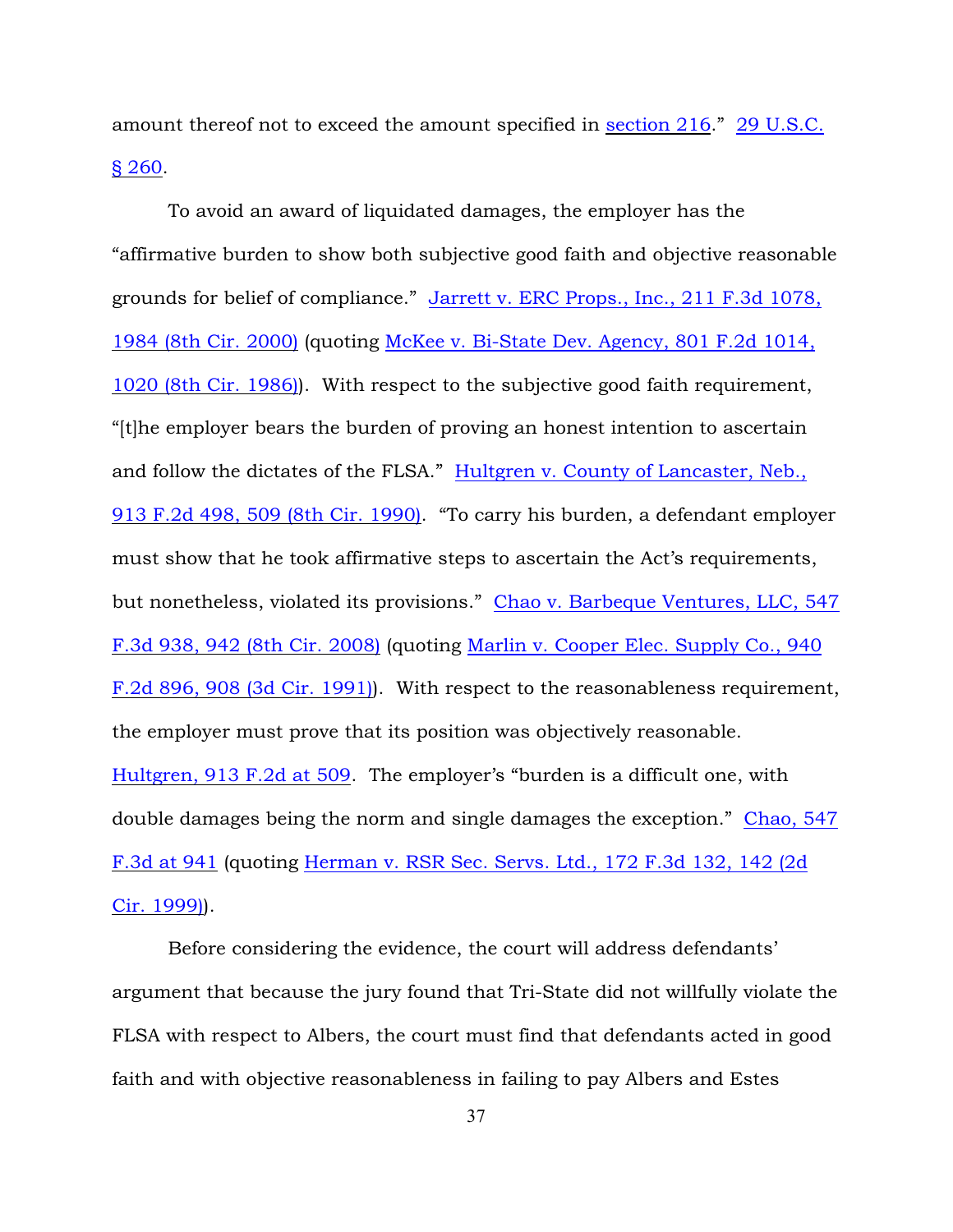overtime wages. In order to find that defendants did not willfully violate the FLSA, the jury must have found that plaintiffs did not prove by the greater weight of the evidence that defendants knew their failure to pay overtime wages was in violation of the FLSA or that defendants acted with reckless disregard of the law. See Final Instruction No. 14. This finding does not necessarily require the court to find that defendants have proved that they acted with good faith and reasonableness for the purposes of determining whether to award liquidated damages. Cf. [Broadus v. O.K. Indus., Inc., 226 F.3d 937, 944 \(8th](http://www.westlaw.com/find/default.wl?rs=ap2.0&ifm=NotSet&forceto=web2.westlaw.com&fn=_top&serialnum=2000516122&ft=Y&findtype=Y&db=0000506&vr=2.0&rp=%2ffind%2fdefault.wl&wbtoolsId=2000516122&HistoryType=F) [Cir. 2000\)](http://www.westlaw.com/find/default.wl?rs=ap2.0&ifm=NotSet&forceto=web2.westlaw.com&fn=_top&serialnum=2000516122&ft=Y&findtype=Y&db=0000506&vr=2.0&rp=%2ffind%2fdefault.wl&wbtoolsId=2000516122&HistoryType=F) (stating in Equal Pay Act case that "[t]he jury's decision on willfulness is distinct from the district judge's decision to award liquidated damages"); see also [Rodriguez v. Farm Stores Grocery, Inc., 518 F.3d 1259,](http://www.westlaw.com/find/default.wl?rs=ap2.0&ifm=NotSet&forceto=web2.westlaw.com&fn=_top&serialnum=2015416051&ft=Y&findtype=Y&db=0000506&vr=2.0&rp=%2ffind%2fdefault.wl&wbtoolsId=2015416051&HistoryType=F) [1274 \(11th Cir. 2008\)](http://www.westlaw.com/find/default.wl?rs=ap2.0&ifm=NotSet&forceto=web2.westlaw.com&fn=_top&serialnum=2015416051&ft=Y&findtype=Y&db=0000506&vr=2.0&rp=%2ffind%2fdefault.wl&wbtoolsId=2015416051&HistoryType=F) ("For the willfulness issue on which the statute of limitations turns, the burden is on the employee; for the good faith issue on which liquidated damages turns, the burden is on the employer. Because the burden of proof is placed differently, a finding that willfulness was not present may co-exist peacefully with a finding that good faith was not present.").

Indeed, as the Eighth Circuit has explained, "[l]ack of knowledge is not sufficient to establish good faith." [Chao, 547 F.3d at 942](http://www.westlaw.com/find/default.wl?forceto=web2.westlaw.com&ifm=NotSet&rp=%2ffind%2fdefault.wl&rs=ap2.0&serialnum=2017556790&findtype=Y&fn=_top&vr=2.0&ft=Y&db=0000506&wbtoolsId=2017556790&HistoryType=F). "[A] district court's finding . . . that the defendant had not 'knowingly and willfully intended to avoid compliance with the Act' is not by itself enough to support the finding of reasonable good faith." [Id](http://www.westlaw.com/find/default.wl?rs=ap2.0&ifm=NotSet&forceto=web2.westlaw.com&fn=_top&serialnum=2017556790&ft=Y&findtype=Y&db=0000506&vr=2.0&rp=%2ffind%2fdefault.wl&wbtoolsId=2017556790&HistoryType=F). (quoting [Marlin v. Cooper Elec. Supply Co., 940](http://www.westlaw.com/find/default.wl?rs=ap2.0&ifm=NotSet&forceto=web2.westlaw.com&fn=_top&serialnum=1991137379&ft=Y&findtype=Y&db=0000350&vr=2.0&rp=%2ffind%2fdefault.wl&wbtoolsId=1991137379&HistoryType=F) [F.2d 896, 909 \(3d Cir. 1991\)](http://www.westlaw.com/find/default.wl?rs=ap2.0&ifm=NotSet&forceto=web2.westlaw.com&fn=_top&serialnum=1991137379&ft=Y&findtype=Y&db=0000350&vr=2.0&rp=%2ffind%2fdefault.wl&wbtoolsId=1991137379&HistoryType=F)); see also [id](http://www.westlaw.com/find/default.wl?rs=ap2.0&ifm=NotSet&forceto=web2.westlaw.com&fn=_top&serialnum=1991137379&ft=Y&findtype=Y&db=0000350&vr=2.0&rp=%2ffind%2fdefault.wl&wbtoolsId=1991137379&HistoryType=F). (quoting [Reich v. S. New England](http://www.westlaw.com/find/default.wl?forceto=web2.westlaw.com&ifm=NotSet&rp=%2ffind%2fdefault.wl&rs=ap2.0&serialnum=1997161418&findtype=Y&fn=_top&vr=2.0&ft=Y&db=0000506&wbtoolsId=1997161418&HistoryType=F) [Telecomm. Corp., 121 F.3d 58, 71 \(2d Cir. 1997\)](http://www.westlaw.com/find/default.wl?forceto=web2.westlaw.com&ifm=NotSet&rp=%2ffind%2fdefault.wl&rs=ap2.0&serialnum=1997161418&findtype=Y&fn=_top&vr=2.0&ft=Y&db=0000506&wbtoolsId=1997161418&HistoryType=F) ("That [the employer] did not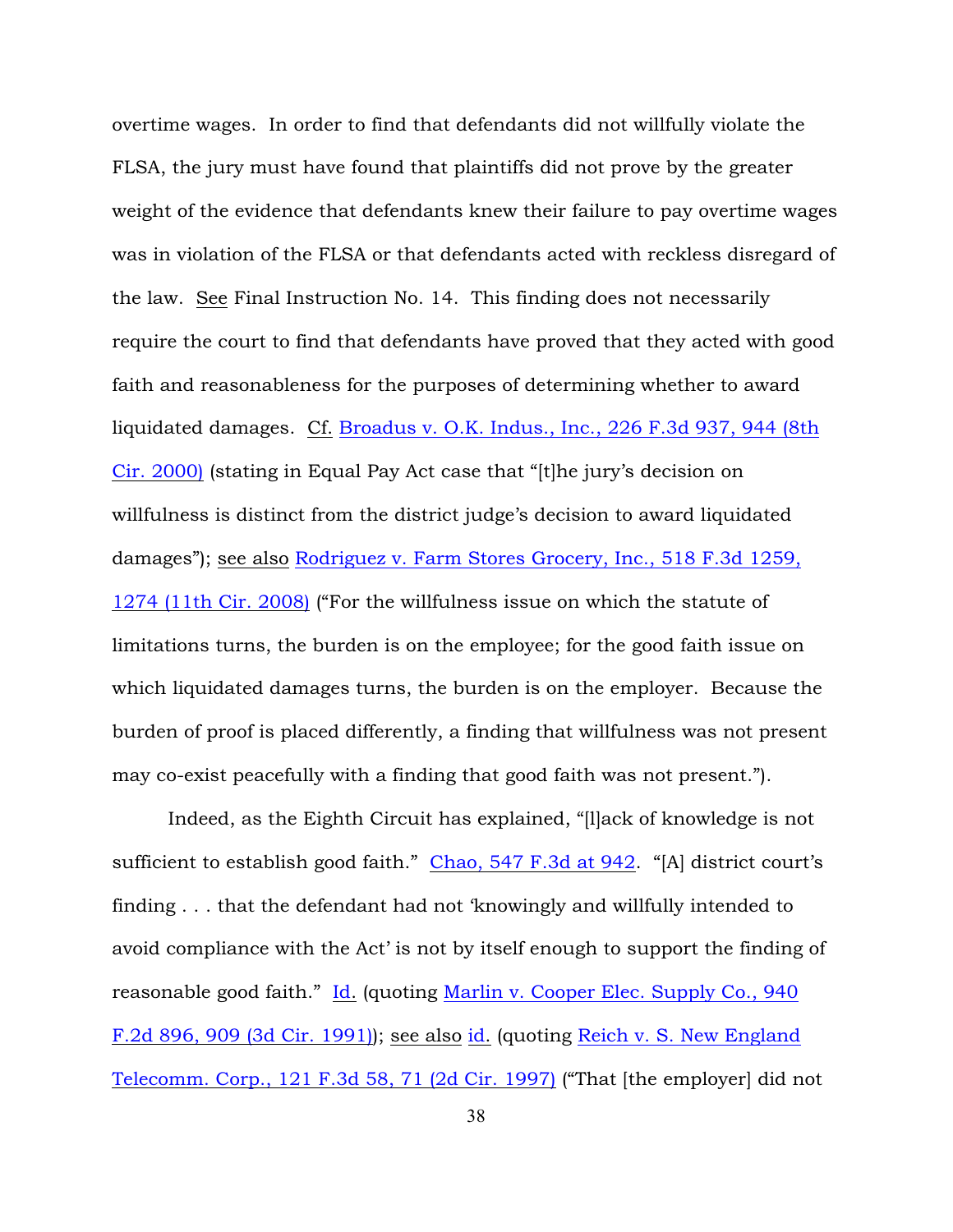purposefully violate the provisions of the FLSA is not sufficient to establish that it acted in good faith."). Not being bound by the jury's determination that defendants did not act willfully in failing to pay Albers overtime wages, the court will consider the evidence to determine whether defendants have shown that they acted reasonably and in good faith.

With respect to the subjective good faith requirement, the court finds that defendants have not shown that they had an honest intention to ascertain and follow the requirements of the FLSA. Defendants argue that they honestly believed that all of their employees were exempt under 29 U.S.C.  $\S 213(b)(1)(A)$ , which exempts "any salesman, partsman, or mechanic primarily engaged in selling or servicing automobiles, trucks, or farm implements, if he is employed by a nonmanufacturing establishment primarily engaged in the business of selling such vehicles or implements to ultimate purchasers" from the FLSA's overtime requirements. But the only evidence that defendants took any affirmative steps to determine whether they were required to pay their employees overtime wages was the testimony of Murra that she called the South Dakota Department of Labor (South Dakota DOL) about overtime some time in the five years before trial. Murra testified that she told the South Dakota DOL where she worked and described the duties of the employees. Murra testified that the South Dakota DOL said overtime was like a benefit similar to holidays and it was up to the employer's discretion to pay it or not. Murra never documented this conversation. Murra testified that she did not tell Steve or Stan about the call before Albers and Estes quit.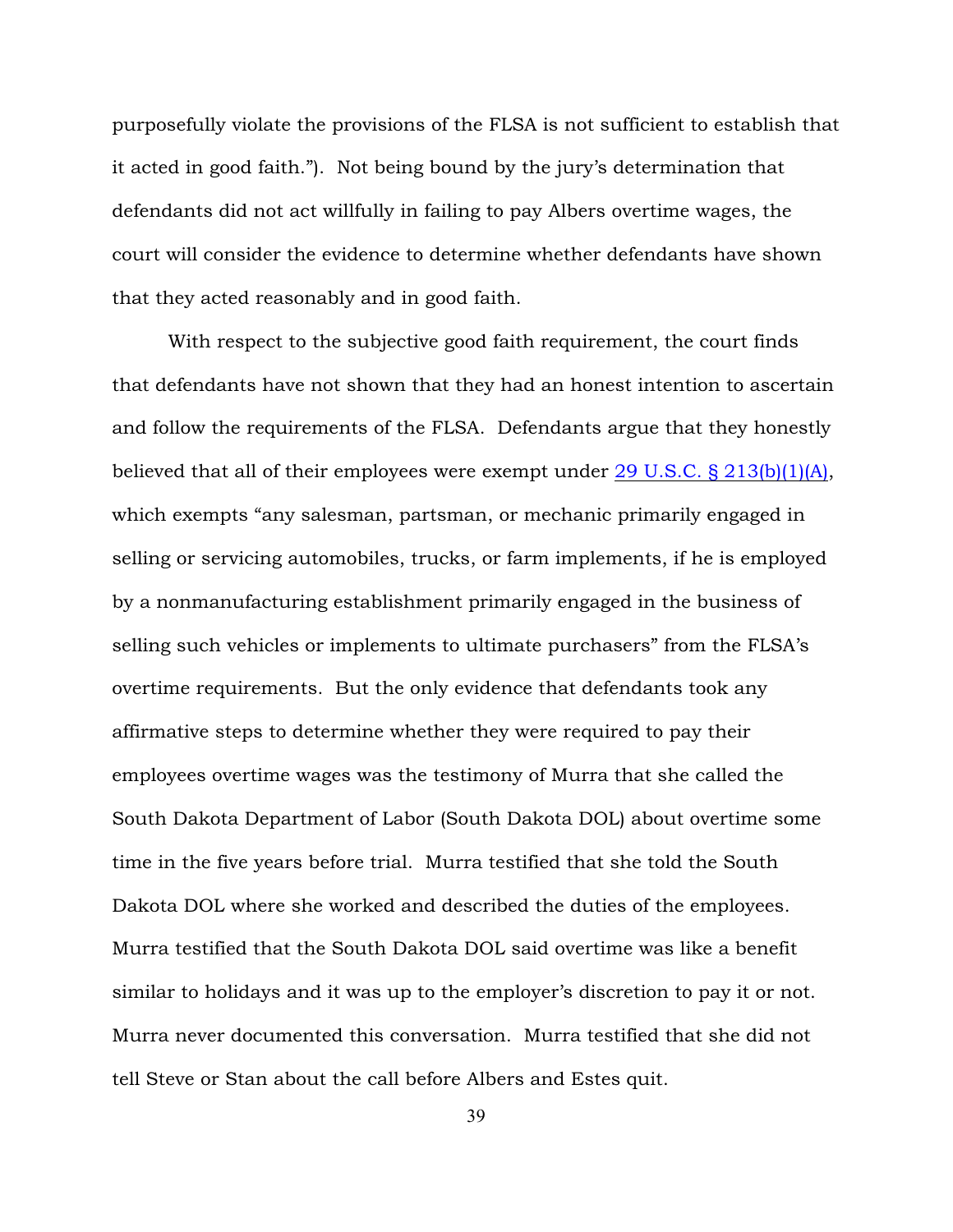Steve testified that he never sought professional advice on whether to pay Tri-State employees overtime wages. He did not contact an accountant or the South Dakota DOL. Steve testified that he knew that Murra checked with the South Dakota DOL, but he could not remember if he knew what Murra had done when Albers and Estes were still employed at Tri-State. Steve testified that he believed Tri-State employees were exempt from overtime requirements under the Farm Bill. Steve also testified that his father, Norm, said that Tri-State did not have to pay overtime. Likewise, Stan testified that he believed Tri-State's employees were exempt from overtime pay requirements because Norm said they were. Stan testified that he and Steve had no reason to alter that belief until after the lawsuit was filed.

Based on this evidence, the court concludes that defendants have not shown that they took affirmative steps to ascertain the FLSA's requirements. Even if the court accepts as true Murra's testimony that she called the South Dakota DOL and accurately described the duties of each of the Tri-State employees, she did this without the direction of Steve or Stan, who admit that they were co-owners and co-managers of Tri-State. Indeed, neither Steve nor Stan testified that they even knew about Murra's call to the South Dakota DOL at the time Albers and Estes were employed at Tri-State. All that Steve and Stan did to determine whether Tri-State employees were covered under the FLSA was to accept Norm's word that all of the employees were exempt. Furthermore, the court does not find credible Murra's testimony that the DOL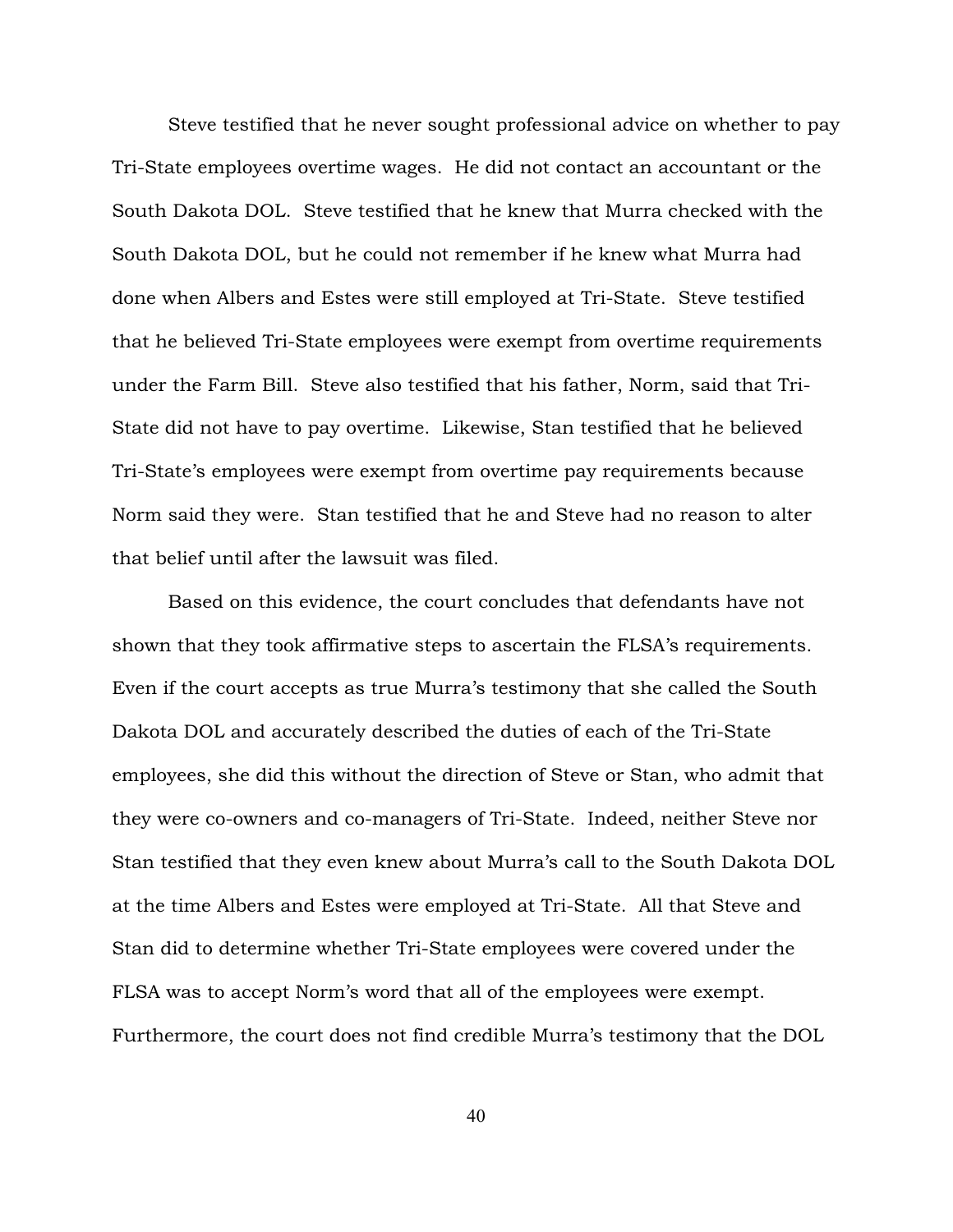advised her that overtime for all employees is a benefit like holidays subject to an employer's discretion as to whether or not it is paid.

There is no evidence that Steve or Stan consulted the South Dakota DOL, the United States Department of Labor's Wage and Hour Division, or an attorney about the FLSA's requirements and exemptions. Similarly, there is no evidence that Steve or Stan otherwise researched the FLSA's requirements or the Farm Bill or read any of the regulations or cases that defendants now cite in support of the mechanics exemption. And the evidence defendants have, that Murra called DOL for advice, is not credible. For the purposes of the good faith determination, it makes no difference that the Southern District of Florida held that an employee whose job tasks were similar to those of Albers and Estes fell under the mechanics exemption if no one at Tri-State read this case at the time defendants failed to pay Albers and Estes overtime wages. See [Viart](http://www.westlaw.com/find/default.wl?rs=ap2.0&ifm=NotSet&forceto=web2.westlaw.com&fn=_top&serialnum=2001554434&ft=Y&findtype=Y&db=0004637&vr=2.0&rp=%2ffind%2fdefault.wl&wbtoolsId=2001554434&HistoryType=F) [v. Bull Motors, Inc., 149 F. Supp. 2d 1346 \(S.D. Fla. 2001\)](http://www.westlaw.com/find/default.wl?rs=ap2.0&ifm=NotSet&forceto=web2.westlaw.com&fn=_top&serialnum=2001554434&ft=Y&findtype=Y&db=0004637&vr=2.0&rp=%2ffind%2fdefault.wl&wbtoolsId=2001554434&HistoryType=F).

Even if Murra's testimony was credible, evidence of Murra's unilateral decision to contact the South Dakota DOL is not enough to sustain defendants' burden of showing that they acted in good faith in failing to pay Albers and Estes overtime wages in light of Steve and Stan's failure to take any steps to ascertain the FLSA's requirements with respect to Albers and Estes or to verify Norm's assertion that Tri-State's employees were exempt. See [Mireles v. Frio](http://www.westlaw.com/find/default.wl?rs=ap2.0&ifm=NotSet&forceto=web2.westlaw.com&fn=_top&serialnum=1990065931&ft=Y&findtype=Y&db=0000350&vr=2.0&rp=%2ffind%2fdefault.wl&wbtoolsId=1990065931&HistoryType=F) [Foods, Inc., 899 F.2d 1407, 1415 \(5th Cir. 1990\)](http://www.westlaw.com/find/default.wl?rs=ap2.0&ifm=NotSet&forceto=web2.westlaw.com&fn=_top&serialnum=1990065931&ft=Y&findtype=Y&db=0000350&vr=2.0&rp=%2ffind%2fdefault.wl&wbtoolsId=1990065931&HistoryType=F) (finding that employer did not show it acted reasonably and in good faith when the only evidence was that employer's general manager discussed minimum wage requirements with the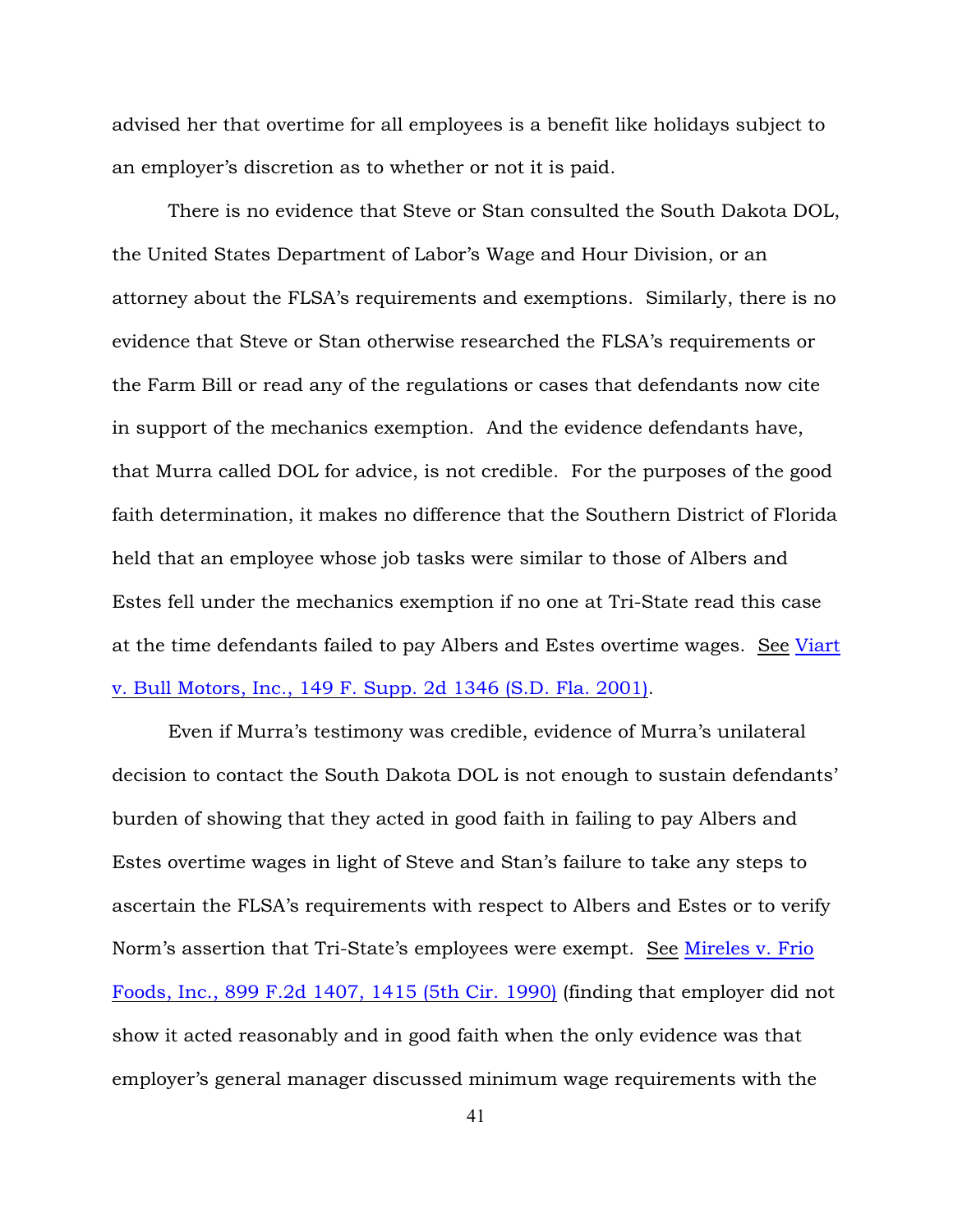state employment commission and reviewed some brochures and pamphlets on this topic). Defendants have failed to establish an honest intention to meet the FLSA's requirements, which is required to avoid liability for liquidated damages under [29 U.S.C. § 260](http://www.westlaw.com/find/default.wl?rs=ap2.0&ifm=NotSet&forceto=web2.westlaw.com&fn=_top&findtype=L&ft=L&docname=29USCAS260&db=1000546&vr=2.0&rp=%2ffind%2fdefault.wl&wbtoolsId=29USCAS260&HistoryType=F). Because defendants cannot demonstrate good faith, the court need not reach the reasonableness issue.<sup>11</sup>

Plaintiffs' motion for liquidated damages is granted. Albers is awarded an additional amount of \$1,372.25 in liquidated damages under 29 U.S.C. [§ 216\(b\)](http://www.westlaw.com/find/default.wl?rs=ap2.0&ifm=NotSet&forceto=web2.westlaw.com&fn=_top&findtype=L&ft=L&docname=29USCAS216&db=1000546&vr=2.0&rp=%2ffind%2fdefault.wl&wbtoolsId=29USCAS216&HistoryType=F), for a total of \$2,744.50 in damages for defendants' violation of the FLSA. Estes is awarded an additional amount of \$265.72 in liquidated damages under [29 U.S.C. § 216\(b\)](http://www.westlaw.com/find/default.wl?rs=ap2.0&ifm=NotSet&forceto=web2.westlaw.com&fn=_top&findtype=L&ft=L&docname=29USCAS216&db=1000546&vr=2.0&rp=%2ffind%2fdefault.wl&wbtoolsId=29USCAS216&HistoryType=F), for a total of \$531.44 in damages for defendants' violation of the FLSA.

#### III. Motion for Attorneys' Fees (Docket 123)

Plaintiffs move for an award of their attorneys' fees pursuant to [29 U.S.C.](http://www.westlaw.com/find/default.wl?rs=ap2.0&ifm=NotSet&forceto=web2.westlaw.com&fn=_top&findtype=L&ft=L&docname=29USCAS216&db=1000546&vr=2.0&rp=%2ffind%2fdefault.wl&wbtoolsId=29USCAS216&HistoryType=F) [§ 216\(b\)](http://www.westlaw.com/find/default.wl?rs=ap2.0&ifm=NotSet&forceto=web2.westlaw.com&fn=_top&findtype=L&ft=L&docname=29USCAS216&db=1000546&vr=2.0&rp=%2ffind%2fdefault.wl&wbtoolsId=29USCAS216&HistoryType=F). Under [29 U.S.C. § 216\(b\)](http://www.westlaw.com/find/default.wl?rs=ap2.0&ifm=NotSet&forceto=web2.westlaw.com&fn=_top&findtype=L&ft=L&docname=29USCAS216&db=1000546&vr=2.0&rp=%2ffind%2fdefault.wl&wbtoolsId=29USCAS216&HistoryType=F), when defendants have violated the FLSA's overtime requirements, "[t]he court . . . shall, in addition to any judgment awarded to the plaintiff or plaintiffs, allow a reasonable attorney's fee to be paid

 $11$  The court is aware that uncertainty about the application of the FLSA is a factor the court may consider in determining the appropriateness of liquidated damages. See [Hultgren, 913 F.2d at 509](http://www.westlaw.com/find/default.wl?rs=ap2.0&ifm=NotSet&forceto=web2.westlaw.com&fn=_top&serialnum=1990129034&ft=Y&findtype=Y&db=0000350&vr=2.0&rp=%2ffind%2fdefault.wl&wbtoolsId=1990129034&HistoryType=F). The question of whether the mechanics exemption applies to Albers and Estes may be the type of uncertainty the court would normally consider in determining whether a FLSA violation was reasonable. But in this case, defendants have not shown that they made any efforts to ascertain the contours of the mechanics exemption, and their reliance on the blanket statement of their father that Tri-State's employees are exempt from overtime requirements does not satisfy the requirement that they honestly intended to determine and follow the requirements of the FLSA.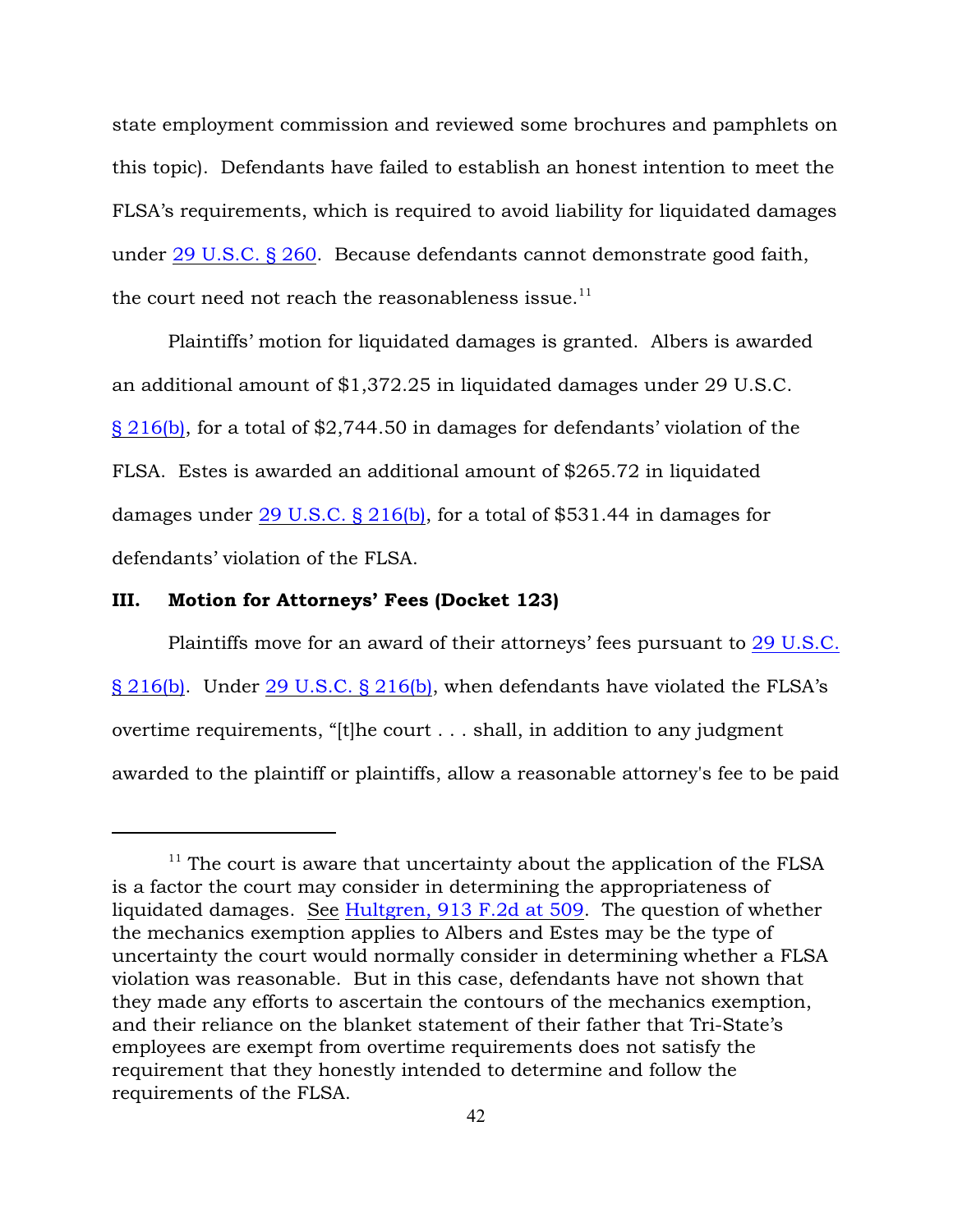by the defendant." Plaintiffs request an award of \$98,809 plus sales tax. Defendants argue that plaintiffs' motion for attorneys' fees should be denied because their motion was untimely and because plaintiffs' recovery was "technical" or "de minimis." If the court does award attorneys' fees, defendants argue, the requested amount should be significantly reduced.

## A. Timeliness

Local Rule 54.1(C) governs the timing of motions for attorneys' fees. Under the version of Local Rule 54.1(C) in effect when plaintiffs filed their motion, a motion for attorneys' fees must be filed within 30 calendar days after the entry of judgment. D.S.D. Civ. L.R.  $54.1$ (C).<sup>12</sup> The Local Rules do not provide rules for the computation of time periods, so the court looks to [Rule 6](http://www.westlaw.com/find/default.wl?rs=ap2.0&ifm=NotSet&forceto=web2.westlaw.com&fn=_top&findtype=L&ft=L&docname=USFRCPR6&db=1000600&vr=2.0&rp=%2ffind%2fdefault.wl&wbtoolsId=USFRCPR6&HistoryType=F) [of the Federal Rules of Civil Procedure](http://www.westlaw.com/find/default.wl?rs=ap2.0&ifm=NotSet&forceto=web2.westlaw.com&fn=_top&findtype=L&ft=L&docname=USFRCPR6&db=1000600&vr=2.0&rp=%2ffind%2fdefault.wl&wbtoolsId=USFRCPR6&HistoryType=F). Under the version of [Rule 6\(a\)](http://www.westlaw.com/find/default.wl?rs=ap2.0&ifm=NotSet&forceto=web2.westlaw.com&fn=_top&findtype=L&ft=L&docname=USFRCPR6&db=1000600&vr=2.0&rp=%2ffind%2fdefault.wl&wbtoolsId=USFRCPR6&HistoryType=F) in effect prior to December 1, 2009, the day of the event that begins the period is excluded, intermediate weekends and holidays are not excluded when the time period is greater than 11 days, and if the last day of the period is a Saturday, Sunday, or legal holiday, the period runs until the end of the next day that is not a Saturday, Sunday, or legal holiday. [Fed. R. Civ. P. 6\(a\)\(1\)-\(3\)](http://www.westlaw.com/find/default.wl?rs=ap2.0&ifm=NotSet&forceto=web2.westlaw.com&fn=_top&findtype=L&ft=L&docname=USFRCPR6&db=1000600&vr=2.0&rp=%2ffind%2fdefault.wl&wbtoolsId=USFRCPR6&HistoryType=F). Because the time period in Local Rule 54.1(C) is triggered by the entry of judgment, [Rule](http://www.westlaw.com/find/default.wl?rs=ap2.0&ifm=NotSet&forceto=web2.westlaw.com&fn=_top&findtype=L&ft=L&docname=USFRCPR6&db=1000600&vr=2.0&rp=%2ffind%2fdefault.wl&wbtoolsId=USFRCPR6&HistoryType=F)

 $12$  Local Rule 54.1(C) was amended effective December 1, 2009. Under the amended version of the rules, a motion for attorneys' fees must be made within 28 days after entry of judgment. D.S.D. Civ. L.R. 54.1(C). Because the amended rule shortens the time period within which plaintiffs may file their motion, the court finds that it would not be just and practicable to apply the amended rule to plaintiffs' motion for attorneys' fees. Even if the new 28-day deadline applied, the court would find that plaintiffs' late filing was justified by excusable neglect.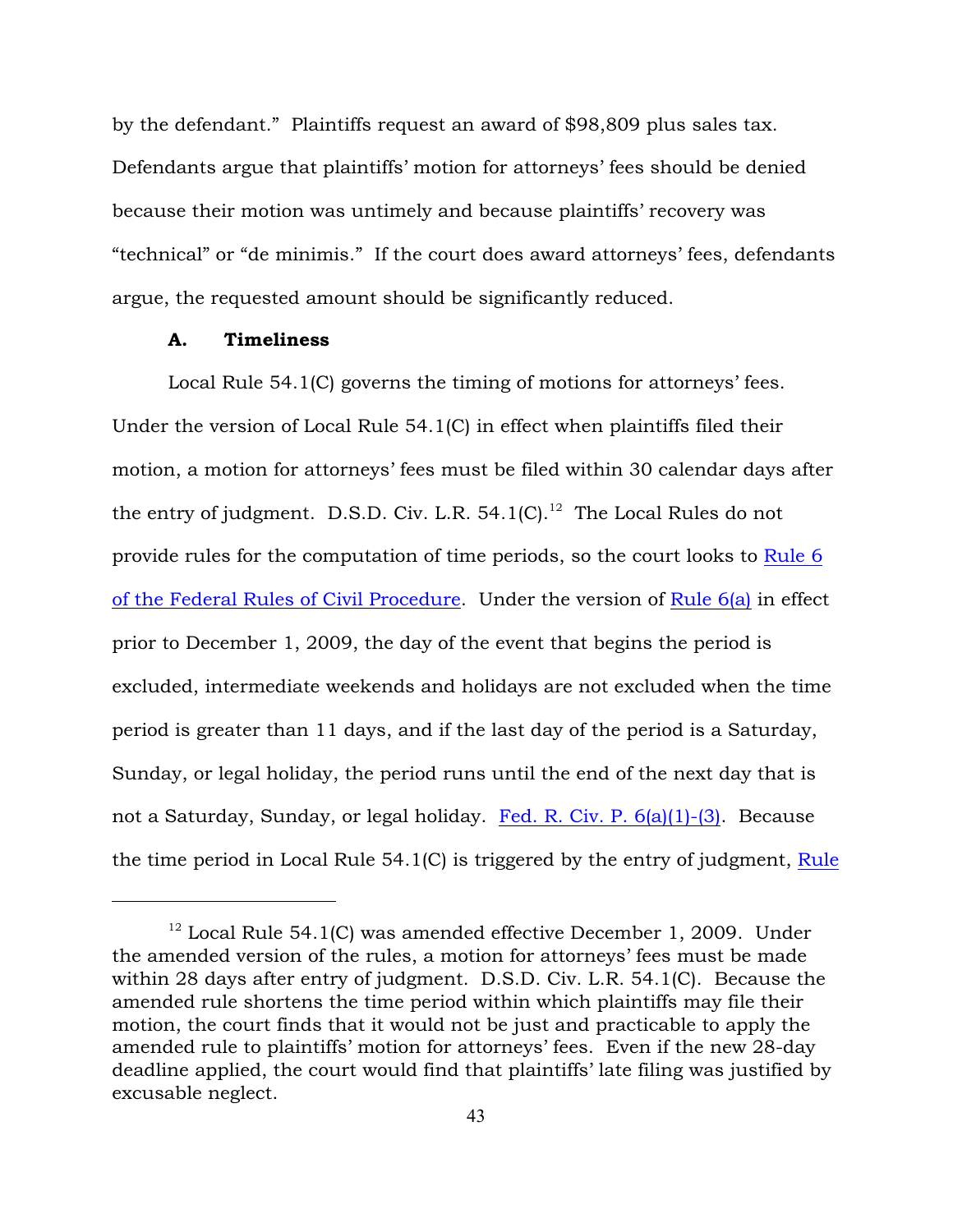6(d) does not allow an additional 3 days for mailing. See [Arnold, 238 F.3d at](http://www.westlaw.com/find/default.wl?rs=ap2.0&ifm=NotSet&forceto=web2.westlaw.com&fn=_top&serialnum=2001093765&ft=Y&findtype=Y&db=0000506&vr=2.0&rp=%2ffind%2fdefault.wl&wbtoolsId=2001093765&HistoryType=F) [995 n.2](http://www.westlaw.com/find/default.wl?rs=ap2.0&ifm=NotSet&forceto=web2.westlaw.com&fn=_top&serialnum=2001093765&ft=Y&findtype=Y&db=0000506&vr=2.0&rp=%2ffind%2fdefault.wl&wbtoolsId=2001093765&HistoryType=F). Here, judgment was entered on March 13, 2009. Thirty days after March 13, 2009, was April 12, 2009, a Sunday, so the 30-day period was extended to the end of the day on April 13, 2009. Plaintiffs filed their motion on April 15, 2009, so it was untimely. The "failure to move for an award of attorney's fees within the prescribed time may be considered by the Court to be a waiver of any claim for attorney's fees." D.S.D. Civ. L.R. 54.1(C).

In this case, the court exercises its discretion to allow plaintiffs' untimely motion for attorneys' fees. See [id.](http://www.westlaw.com/find/default.wl?rs=ap2.0&ifm=NotSet&forceto=web2.westlaw.com&fn=_top&serialnum=2001093765&ft=Y&findtype=Y&db=0000506&vr=2.0&rp=%2ffind%2fdefault.wl&wbtoolsId=2001093765&HistoryType=F) (stating that district court may, but is not required to, consider failure to move for attorneys' fees within the prescribed time as a waiver of any claim for such fees); see also [Reyher, 975 F.2d at 489](http://www.westlaw.com/find/default.wl?rs=ap2.0&ifm=NotSet&forceto=web2.westlaw.com&fn=_top&serialnum=1992159672&ft=Y&findtype=Y&db=0000350&vr=2.0&rp=%2ffind%2fdefault.wl&wbtoolsId=1992159672&HistoryType=F) (affirming district court's grant of motion for attorneys' fees filed 39 days late because the application of local rules is a matter peculiarly within the district court's province). In deciding to allow plaintiffs' untimely motion, the court has considered the standard for excusable neglect<sup>13</sup> under Rule  $6(b)(2)$  of the [Federal Rules of Civil Procedure](http://www.westlaw.com/find/default.wl?rs=ap2.0&ifm=NotSet&forceto=web2.westlaw.com&fn=_top&findtype=L&ft=L&docname=USFRCPR6&db=1000600&vr=2.0&rp=%2ffind%2fdefault.wl&wbtoolsId=USFRCPR6&HistoryType=F).<sup>14</sup> "[E]xcusable neglect includes late filings

 $13$  Plaintiffs raised their excusable neglect argument in a 4-page reply brief in support of their motion for attorneys' fees. See Docket 137. Defendants argue that a reply brief is not authorized under Local Rule 54.1(C) and request that the court disregard or strike plaintiffs' reply brief. Without deciding whether the reply brief was authorized, the court declines to strike or disregard it because defendants were granted the opportunity to file a surreply and as a result did not suffer any prejudice.

<sup>&</sup>lt;sup>14</sup> Rule  $6(b)(2)$  does not govern this case because plaintiffs have not made a motion to extend the deadline for their motion for attorneys' fees. But courts in this district have considered the excusable neglect standard in considering the timeliness of a motion for attorneys' fees in the absence of a motion to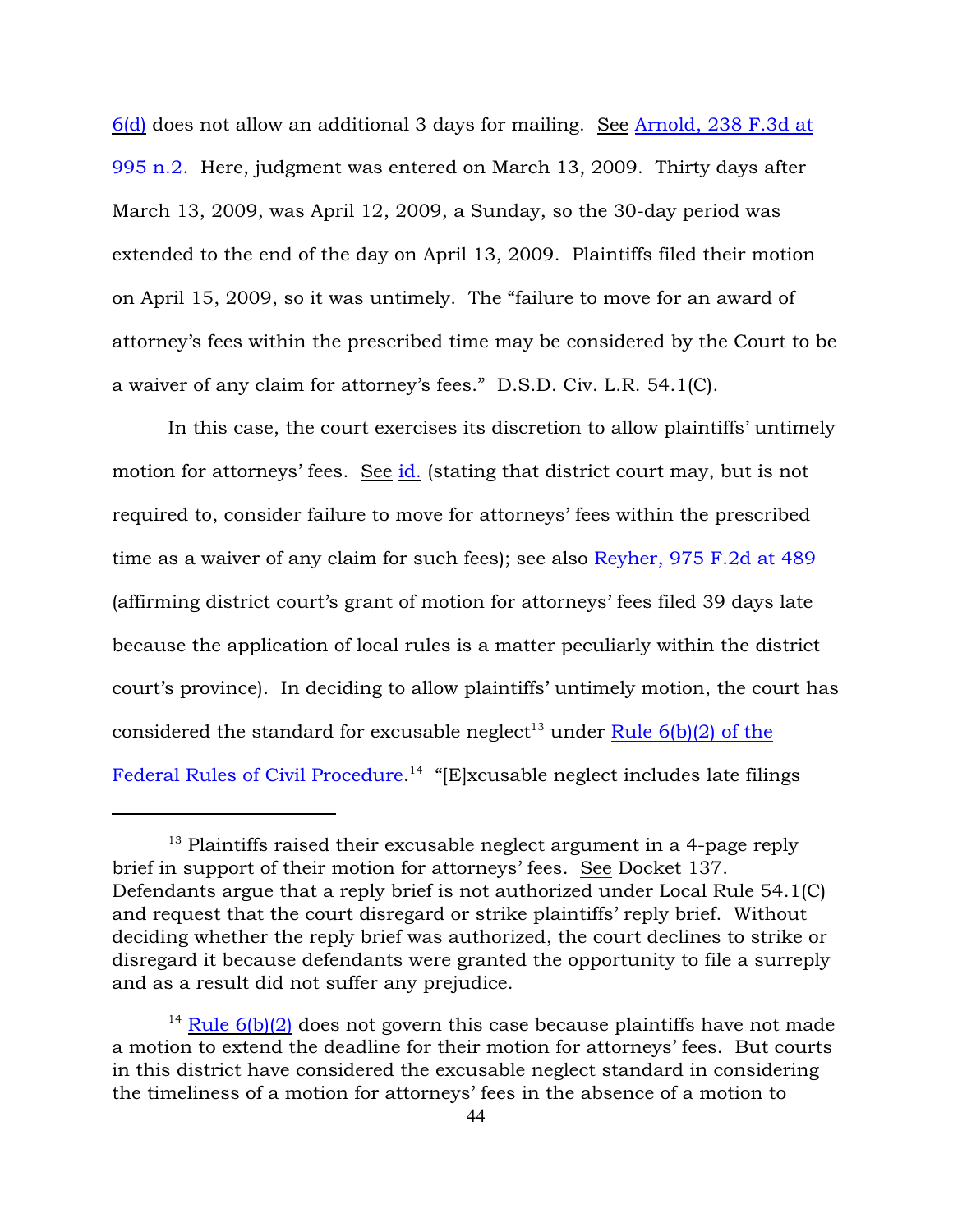caused by inadvertence, mistake, or carelessness." [Sugarbaker v. SSM Health](http://www.westlaw.com/find/default.wl?rs=ap2.0&ifm=NotSet&forceto=web2.westlaw.com&fn=_top&serialnum=1999197756&ft=Y&findtype=Y&db=0000506&vr=2.0&rp=%2ffind%2fdefault.wl&wbtoolsId=1999197756&HistoryType=F) [Care, 187 F.3d 853, 856 \(8th Cir. 1999\)](http://www.westlaw.com/find/default.wl?rs=ap2.0&ifm=NotSet&forceto=web2.westlaw.com&fn=_top&serialnum=1999197756&ft=Y&findtype=Y&db=0000506&vr=2.0&rp=%2ffind%2fdefault.wl&wbtoolsId=1999197756&HistoryType=F) (internal quotations omitted). The court should consider all relevant circumstances, particularly the following factors: (1) the possibility of prejudice to the nonmoving party, (2) the length of the delay and the possible impact of that delay on judicial proceedings, (3) the reasons for delay, including whether the delay was within the moving party's reasonable control, and (4) whether the moving party acted in good faith. [Id.](http://www.westlaw.com/find/default.wl?rs=ap2.0&ifm=NotSet&forceto=web2.westlaw.com&fn=_top&serialnum=1999197756&ft=Y&findtype=Y&db=0000506&vr=2.0&rp=%2ffind%2fdefault.wl&wbtoolsId=1999197756&HistoryType=F)

Here, plaintiffs filed their motion for attorneys' fees two days after the deadline under Local Rule 54.1(C). It appears that plaintiffs miscalculated the deadline based on their erroneous assumption that they were entitled to three days for mailing under [Rule 6\(d\)](http://www.westlaw.com/find/default.wl?rs=ap2.0&ifm=NotSet&forceto=web2.westlaw.com&fn=_top&findtype=L&ft=L&docname=USFRCPR6&db=1000600&vr=2.0&rp=%2ffind%2fdefault.wl&wbtoolsId=USFRCPR6&HistoryType=F). Thus, plaintiffs' late filing resulted from inadvertence, mistake, or carelessness. See [id.](http://www.westlaw.com/find/default.wl?rs=ap2.0&ifm=NotSet&forceto=web2.westlaw.com&fn=_top&serialnum=1999197756&ft=Y&findtype=Y&db=0000506&vr=2.0&rp=%2ffind%2fdefault.wl&wbtoolsId=1999197756&HistoryType=F) (finding that miscalculation of deadline was due to inadvertence, mistake, or carelessness). Even though plaintiffs' failure to comply with the deadline in Local Rule 54.1(C) was within their control, considering all of the relevant circumstances, their failure constituted excusable neglect. The court's consideration of plaintiffs' untimely motion for attorneys' fees prejudices defendants to the extent that they would have avoided the award of fees mandated by  $29$  U.S.C.  $\S$  216 if the court strictly enforced the 30-day deadline. But in light of the short delay of only two days, the minimal impact of that delay on the proceedings in this case, and the absence of any indication of bad faith on the part of plaintiffs, the court finds

extend under [Rule 6\(b\)\(2\)](http://www.westlaw.com/find/default.wl?rs=ap2.0&ifm=NotSet&forceto=web2.westlaw.com&fn=_top&findtype=L&ft=L&docname=USFRCPR6&db=1000600&vr=2.0&rp=%2ffind%2fdefault.wl&wbtoolsId=USFRCPR6&HistoryType=F). See [United States ex rel. Greendyke v. CNOS, P.C.,](http://www.westlaw.com/find/default.wl?rs=ap2.0&ifm=NotSet&forceto=web2.westlaw.com&fn=_top&serialnum=2013502136&ft=Y&findtype=Y&db=0000999&vr=2.0&rp=%2ffind%2fdefault.wl&wbtoolsId=2013502136&HistoryType=F) [No. CIV 04-4105, 2007 WL 2908414 \(D.S.D. Sept. 27, 2007\)](http://www.westlaw.com/find/default.wl?rs=ap2.0&ifm=NotSet&forceto=web2.westlaw.com&fn=_top&serialnum=2013502136&ft=Y&findtype=Y&db=0000999&vr=2.0&rp=%2ffind%2fdefault.wl&wbtoolsId=2013502136&HistoryType=F).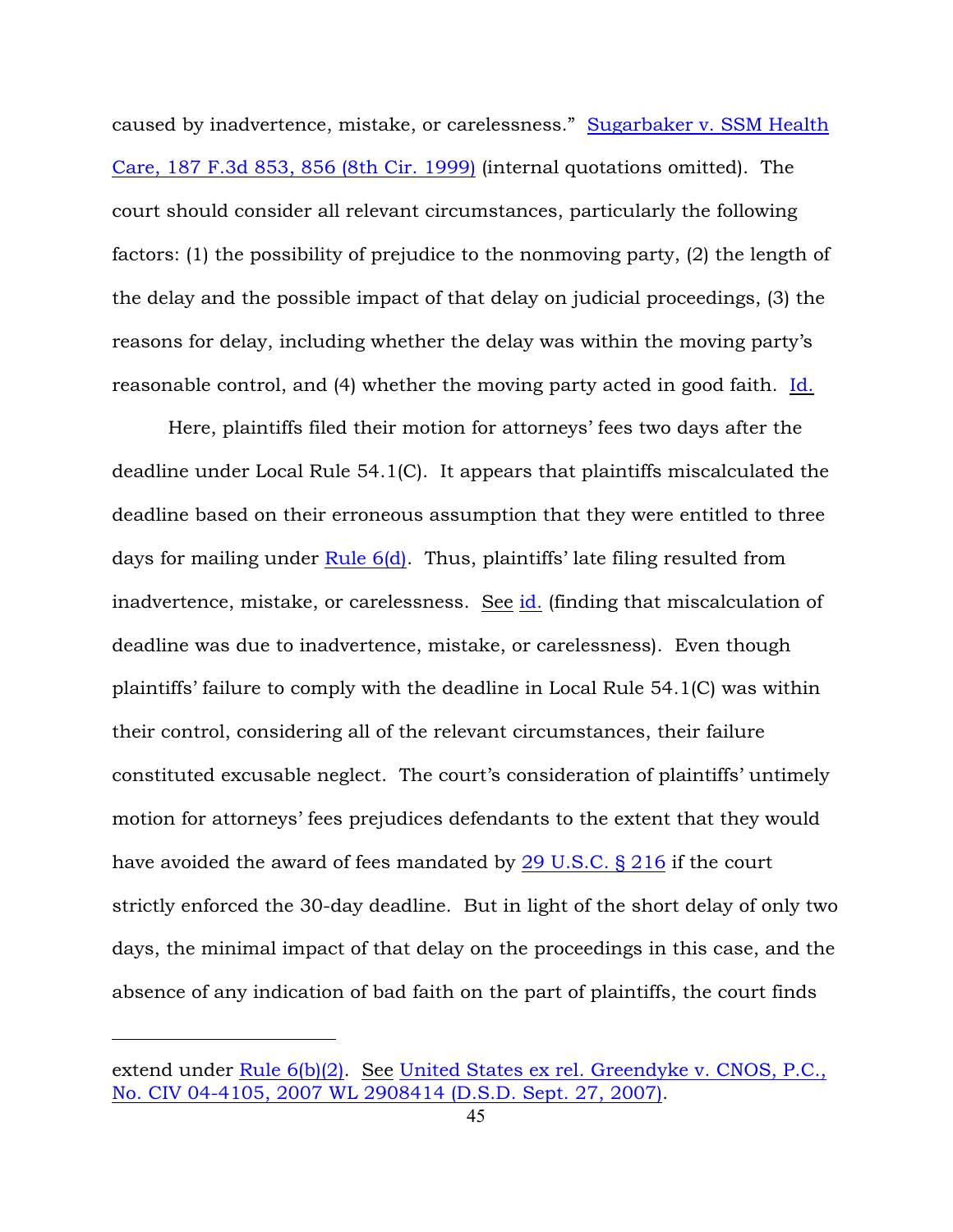that plaintiffs' failure resulted from excusable neglect. As a result, the court does not consider plaintiffs' late filing as a waiver of their claim for attorneys' fees and considers the merits of their request.

#### B. Entitlement to Attorneys' Fees

Defendants argue that plaintiffs' request for attorneys' fees should be denied because their recovery was "technical" or "de minimis." The FLSA provides for a mandatory award of attorneys' fees when an employer violates [29](http://www.westlaw.com/find/default.wl?rs=ap2.0&ifm=NotSet&forceto=web2.westlaw.com&fn=_top&findtype=L&ft=L&docname=29USCAS206&db=1000546&vr=2.0&rp=%2ffind%2fdefault.wl&wbtoolsId=29USCAS206&HistoryType=F) [U.S.C. § 206](http://www.westlaw.com/find/default.wl?rs=ap2.0&ifm=NotSet&forceto=web2.westlaw.com&fn=_top&findtype=L&ft=L&docname=29USCAS206&db=1000546&vr=2.0&rp=%2ffind%2fdefault.wl&wbtoolsId=29USCAS206&HistoryType=F). [29 U.S.C. § 216](http://www.westlaw.com/find/default.wl?rs=ap2.0&ifm=NotSet&forceto=web2.westlaw.com&fn=_top&findtype=L&ft=L&docname=29USCAS216&db=1000546&vr=2.0&rp=%2ffind%2fdefault.wl&wbtoolsId=29USCAS216&HistoryType=F) ("The court . . . *shall*, in addition to any judgment awarded to the plaintiff or plaintiffs, allow a reasonable attorney's fee to be paid by the defendant." (emphasis added)); see also [Fegley v. Higgins, 19](http://www.westlaw.com/find/default.wl?rs=ap2.0&ifm=NotSet&forceto=web2.westlaw.com&fn=_top&serialnum=1994092540&ft=Y&findtype=Y&db=0000506&vr=2.0&rp=%2ffind%2fdefault.wl&wbtoolsId=1994092540&HistoryType=F) [F.3d 1126, 1135 n.9 \(6th Cir. 1994\)](http://www.westlaw.com/find/default.wl?rs=ap2.0&ifm=NotSet&forceto=web2.westlaw.com&fn=_top&serialnum=1994092540&ft=Y&findtype=Y&db=0000506&vr=2.0&rp=%2ffind%2fdefault.wl&wbtoolsId=1994092540&HistoryType=F) ("It may be worthy of notice that awards of attorney fees under FLSA [§ 216](http://www.westlaw.com/find/default.wl?rs=ap2.0&ifm=NotSet&forceto=web2.westlaw.com&fn=_top&findtype=L&ft=L&docname=29USCAS216&db=1000546&vr=2.0&rp=%2ffind%2fdefault.wl&wbtoolsId=29USCAS216&HistoryType=F) are mandatory."). [29 U.S.C. § 216](http://www.westlaw.com/find/default.wl?rs=ap2.0&ifm=NotSet&forceto=web2.westlaw.com&fn=_top&findtype=L&ft=L&docname=29USCAS216&db=1000546&vr=2.0&rp=%2ffind%2fdefault.wl&wbtoolsId=29USCAS216&HistoryType=F) does not indicate that an employee's eligibility for attorneys' fees depends on the amount he recovered or his success on his other claims (or the employer's counterclaims). Here, the jury found that defendants violated the FLSA by failing to pay Albers and Estes overtime compensation. Thus, an award of reasonable attorneys' fees is mandatory under [29 U.S.C. § 216](http://www.westlaw.com/find/default.wl?rs=ap2.0&ifm=NotSet&forceto=web2.westlaw.com&fn=_top&findtype=L&ft=L&docname=29USCAS216&db=1000546&vr=2.0&rp=%2ffind%2fdefault.wl&wbtoolsId=29USCAS216&HistoryType=F). The degree of plaintiffs' success on all their claims is critical to the determination of the *size* of a reasonable attorneys' fee, not to plaintiffs' *eligibility* for a fee award at all. See [Texas State Teachers Ass'n v. Garland Indep. Sch. Dist., 489 U.S. 782, 790](http://www.westlaw.com/find/default.wl?rs=ap2.0&ifm=NotSet&forceto=web2.westlaw.com&fn=_top&serialnum=1989045883&ft=Y&findtype=Y&db=0000780&vr=2.0&rp=%2ffind%2fdefault.wl&wbtoolsId=1989045883&HistoryType=F) [\(1989\)](http://www.westlaw.com/find/default.wl?rs=ap2.0&ifm=NotSet&forceto=web2.westlaw.com&fn=_top&serialnum=1989045883&ft=Y&findtype=Y&db=0000780&vr=2.0&rp=%2ffind%2fdefault.wl&wbtoolsId=1989045883&HistoryType=F) ("Hensley does indicate that the *degree* of the plaintiff's success in relation to the other goals of the lawsuit is a factor critical to the determination of the size of a reasonable fee, not to eligibility for a fee award at all.").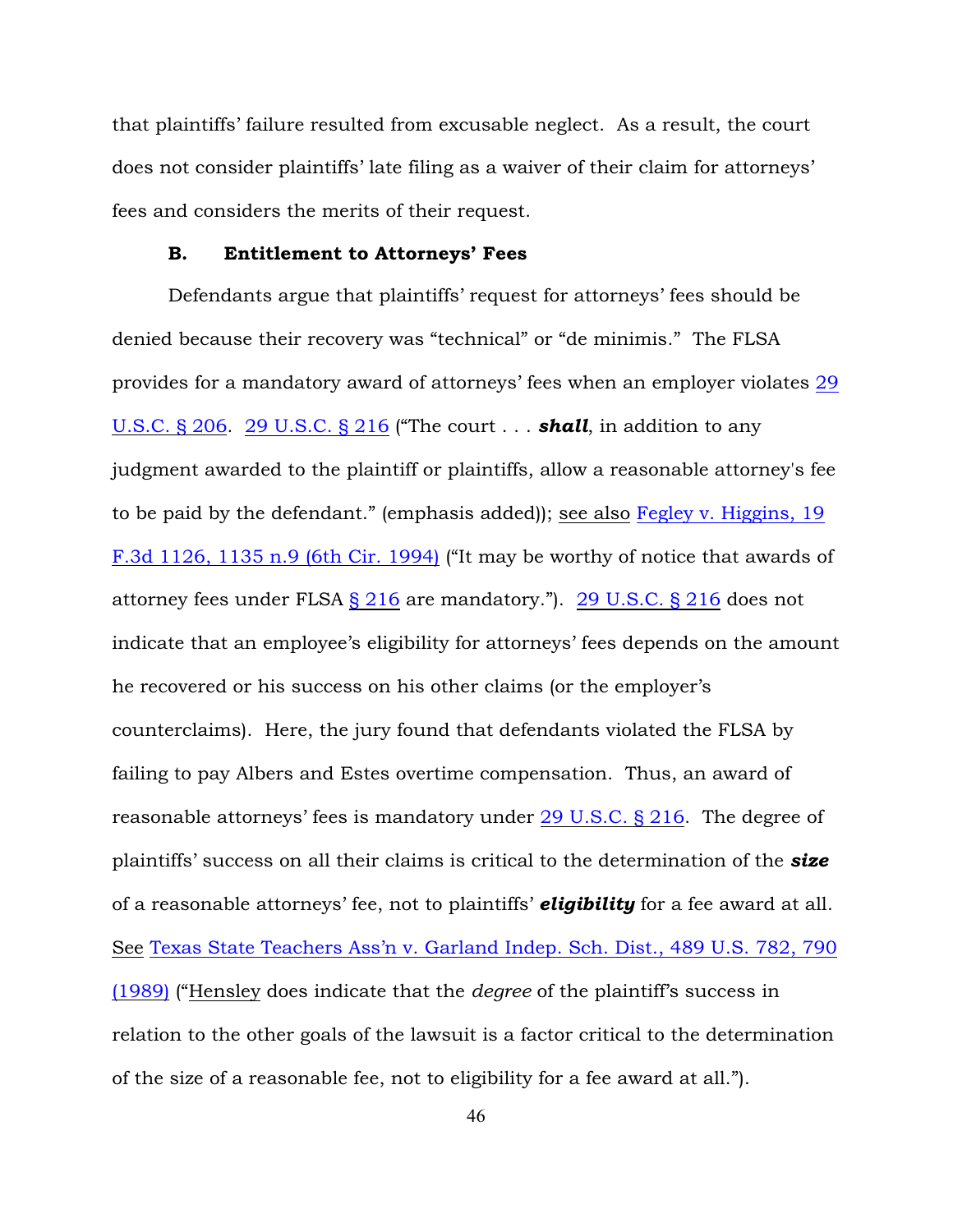In support of their argument that plaintiffs' request for attorneys' fees should be denied, defendants cite a series of cases relating to the issue of whether a party receiving an award of nominal damages in a civil rights case is entitled to recover attorneys' fees under [42 U.S.C. § 1988](http://www.westlaw.com/find/default.wl?rs=ap2.0&ifm=NotSet&forceto=web2.westlaw.com&fn=_top&findtype=L&ft=L&docname=42USCAS1988&db=1000546&vr=2.0&rp=%2ffind%2fdefault.wl&wbtoolsId=42USCAS1988&HistoryType=F). See [Farrar v.](http://www.westlaw.com/find/default.wl?rs=ap2.0&ifm=NotSet&forceto=web2.westlaw.com&fn=_top&serialnum=1992213087&ft=Y&findtype=Y&db=0000780&vr=2.0&rp=%2ffind%2fdefault.wl&wbtoolsId=1992213087&HistoryType=F) [Hobby, 506 U.S. 103 \(1992\)](http://www.westlaw.com/find/default.wl?rs=ap2.0&ifm=NotSet&forceto=web2.westlaw.com&fn=_top&serialnum=1992213087&ft=Y&findtype=Y&db=0000780&vr=2.0&rp=%2ffind%2fdefault.wl&wbtoolsId=1992213087&HistoryType=F); [Piper v. Oliver, 69 F.3d 875 \(8th Cir. 1995\)](http://www.westlaw.com/find/default.wl?rs=ap2.0&ifm=NotSet&forceto=web2.westlaw.com&fn=_top&serialnum=1995222921&ft=Y&findtype=Y&db=0000506&vr=2.0&rp=%2ffind%2fdefault.wl&wbtoolsId=1995222921&HistoryType=F). In [Farrar, 506 U.S. at 112](http://www.westlaw.com/find/default.wl?rs=ap2.0&ifm=NotSet&forceto=web2.westlaw.com&fn=_top&serialnum=1992213087&ft=Y&findtype=Y&db=0000780&vr=2.0&rp=%2ffind%2fdefault.wl&wbtoolsId=1992213087&HistoryType=F), the Court held that a plaintiff who wins nominal damages is a prevailing party under [42 U.S.C. § 1988](http://www.westlaw.com/find/default.wl?rs=ap2.0&ifm=NotSet&forceto=web2.westlaw.com&fn=_top&findtype=L&ft=L&docname=42USCAS1988&db=1000546&vr=2.0&rp=%2ffind%2fdefault.wl&wbtoolsId=42USCAS1988&HistoryType=F). But the "technical" nature of a nominal damages award bears on the propriety of fees awarded under [42 U.S.C. § 1988](http://www.westlaw.com/find/default.wl?rs=ap2.0&ifm=NotSet&forceto=web2.westlaw.com&fn=_top&findtype=L&ft=L&docname=42USCAS1988&db=1000546&vr=2.0&rp=%2ffind%2fdefault.wl&wbtoolsId=42USCAS1988&HistoryType=F). [Id. at 114](http://www.westlaw.com/find/default.wl?rs=ap2.0&ifm=NotSet&forceto=web2.westlaw.com&fn=_top&serialnum=1992213087&ft=Y&findtype=Y&db=0000780&vr=2.0&rp=%2ffind%2fdefault.wl&wbtoolsId=1992213087&HistoryType=F). Indeed, "[i]n some circumstances, even a plaintiff who formally 'prevails' under [§ 1988](http://www.westlaw.com/find/default.wl?rs=ap2.0&ifm=NotSet&forceto=web2.westlaw.com&fn=_top&findtype=L&ft=L&docname=42USCAS1988&db=1000546&vr=2.0&rp=%2ffind%2fdefault.wl&wbtoolsId=42USCAS1988&HistoryType=F) should receive no attorney's fees at all." [Id. at 115](http://www.westlaw.com/find/default.wl?rs=ap2.0&ifm=NotSet&forceto=web2.westlaw.com&fn=_top&serialnum=1992213087&ft=Y&findtype=Y&db=0000780&vr=2.0&rp=%2ffind%2fdefault.wl&wbtoolsId=1992213087&HistoryType=F). The Eighth Circuit has interpreted Farrar as requiring courts to determine whether, in nominal damages cases, the plaintiff's victory was "merely a technical or pyrrhic one that merits no award of attorney's fees." See [Piper, 69 F.3d at 877](http://www.westlaw.com/find/default.wl?rs=ap2.0&ifm=NotSet&forceto=web2.westlaw.com&fn=_top&serialnum=1995222921&ft=Y&findtype=Y&db=0000506&vr=2.0&rp=%2ffind%2fdefault.wl&wbtoolsId=1995222921&HistoryType=F).

Farrar and its progeny do not bar plaintiffs from recovering attorneys' fees in this case. It is questionable whether the Farrar court's analysis of [42](http://www.westlaw.com/find/default.wl?forceto=web2.westlaw.com&ifm=NotSet&rp=%2ffind%2fdefault.wl&rs=ap2.0&db=1000546&findtype=L&fn=_top&docname=42USCAS1988&vr=2.0&ft=L&wbtoolsId=42USCAS1988&HistoryType=F) [U.S.C. § 1988](http://www.westlaw.com/find/default.wl?forceto=web2.westlaw.com&ifm=NotSet&rp=%2ffind%2fdefault.wl&rs=ap2.0&db=1000546&findtype=L&fn=_top&docname=42USCAS1988&vr=2.0&ft=L&wbtoolsId=42USCAS1988&HistoryType=F), which gives courts discretion to award attorneys' fees in civil rights cases, applies to the determination of attorneys' fees under 29 U.S.C. [§ 216](http://www.westlaw.com/find/default.wl?forceto=web2.westlaw.com&ifm=NotSet&rp=%2ffind%2fdefault.wl&rs=ap2.0&db=1000546&findtype=L&fn=_top&docname=29USCAS216&vr=2.0&ft=L&wbtoolsId=29USCAS216&HistoryType=F), which mandates an award of attorneys' fees for violations of the FLSA's overtime provisions. In any case, Farrar only applies to cases where the plaintiff was awarded nominal damages. Here, the jury awarded Albers \$1,372.25 in damages and Estes \$265.72 in damages, and the court has awarded each plaintiff an additional equal amount in liquidated damages.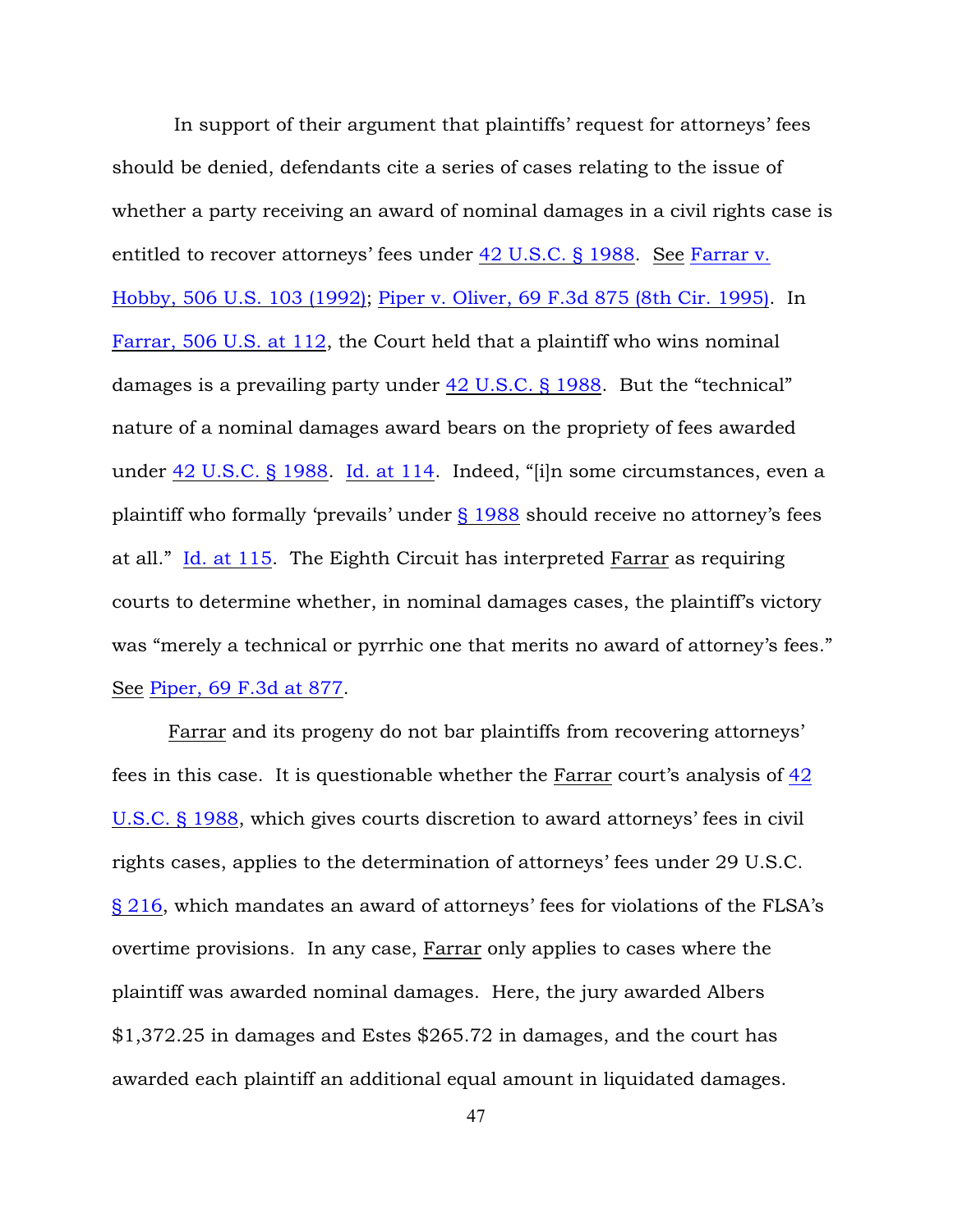These awards, which are clearly more than nominal damages, make plaintiffs prevailing parties for the purposes of the attorneys' fee statute. See [Farrar,](http://www.westlaw.com/find/default.wl?forceto=web2.westlaw.com&ifm=NotSet&rp=%2ffind%2fdefault.wl&rs=ap2.0&serialnum=1992213087&findtype=Y&fn=_top&vr=2.0&ft=Y&db=0000780&wbtoolsId=1992213087&HistoryType=F) [506 U.S. at 113](http://www.westlaw.com/find/default.wl?forceto=web2.westlaw.com&ifm=NotSet&rp=%2ffind%2fdefault.wl&rs=ap2.0&serialnum=1992213087&findtype=Y&fn=_top&vr=2.0&ft=Y&db=0000780&wbtoolsId=1992213087&HistoryType=F) (explaining that "[a] judgment for damages in any amount, whether compensatory or nominal, modifies the defendant's behavior for the plaintiff's benefit by forcing the defendant to pay an amount of money he otherwise would not pay."). The fact that Albers owes more on an outstanding loan than defendants are obligated to pay in damages for their violation of the FLSA does not negate Albers' status as a "prevailing party." Indeed, the Supreme Court has explained that if "the plaintiff has succeeded on any significant issue in litigation which achieve[d] some of the benefit the parties sought in bringing suit, the plaintiff has crossed the threshold to a fee award of some kind." [Texas State Teachers Ass'n, 489 U.S. at 791-92](http://www.westlaw.com/find/default.wl?forceto=web2.westlaw.com&ifm=NotSet&rp=%2ffind%2fdefault.wl&rs=ap2.0&serialnum=1989045883&findtype=Y&fn=_top&vr=2.0&ft=Y&db=0000780&wbtoolsId=1989045883&HistoryType=F) (internal quotation omitted). Because plaintiffs were awarded more than nominal damages, the court need not determine whether their victory was "merely a technical or pyrrhic one," but rather must determine a reasonable fee, giving due consideration to all of the factors set out in the relevant case law.

### C. Determination of Reasonable Award

When Congress has authorized an award of attorneys' fees, the court should "determine 'the number of hours reasonably expended on the litigation multiplied by a reasonable hourly rate.' " [Simpson v. Merchants & Planters](http://www.westlaw.com/find/default.wl?forceto=web2.westlaw.com&ifm=NotSet&rp=%2ffind%2fdefault.wl&rs=ap2.0&serialnum=2008721056&findtype=Y&fn=_top&vr=2.0&ft=Y&db=0000506&wbtoolsId=2008721056&HistoryType=F) [Bank, 441 F.3d 572, 580 \(8th Cir. 2006\)](http://www.westlaw.com/find/default.wl?forceto=web2.westlaw.com&ifm=NotSet&rp=%2ffind%2fdefault.wl&rs=ap2.0&serialnum=2008721056&findtype=Y&fn=_top&vr=2.0&ft=Y&db=0000506&wbtoolsId=2008721056&HistoryType=F) (quoting [Hensley, 461 U.S. at 433](http://www.westlaw.com/find/default.wl?forceto=web2.westlaw.com&ifm=NotSet&rp=%2ffind%2fdefault.wl&rs=ap2.0&serialnum=1983122905&findtype=Y&fn=_top&vr=2.0&ft=Y&db=0000780&wbtoolsId=1983122905&HistoryType=F)). The resulting product is called the "lodestar," which is presumed to be the reasonable fee to which counsel is entitled. [McDonald v. Armontrout, 860 F.2d](http://www.westlaw.com/find/default.wl?rs=ap2.0&ifm=NotSet&forceto=web2.westlaw.com&fn=_top&serialnum=1988143997&ft=Y&findtype=Y&db=0000350&vr=2.0&rp=%2ffind%2fdefault.wl&wbtoolsId=1988143997&HistoryType=F)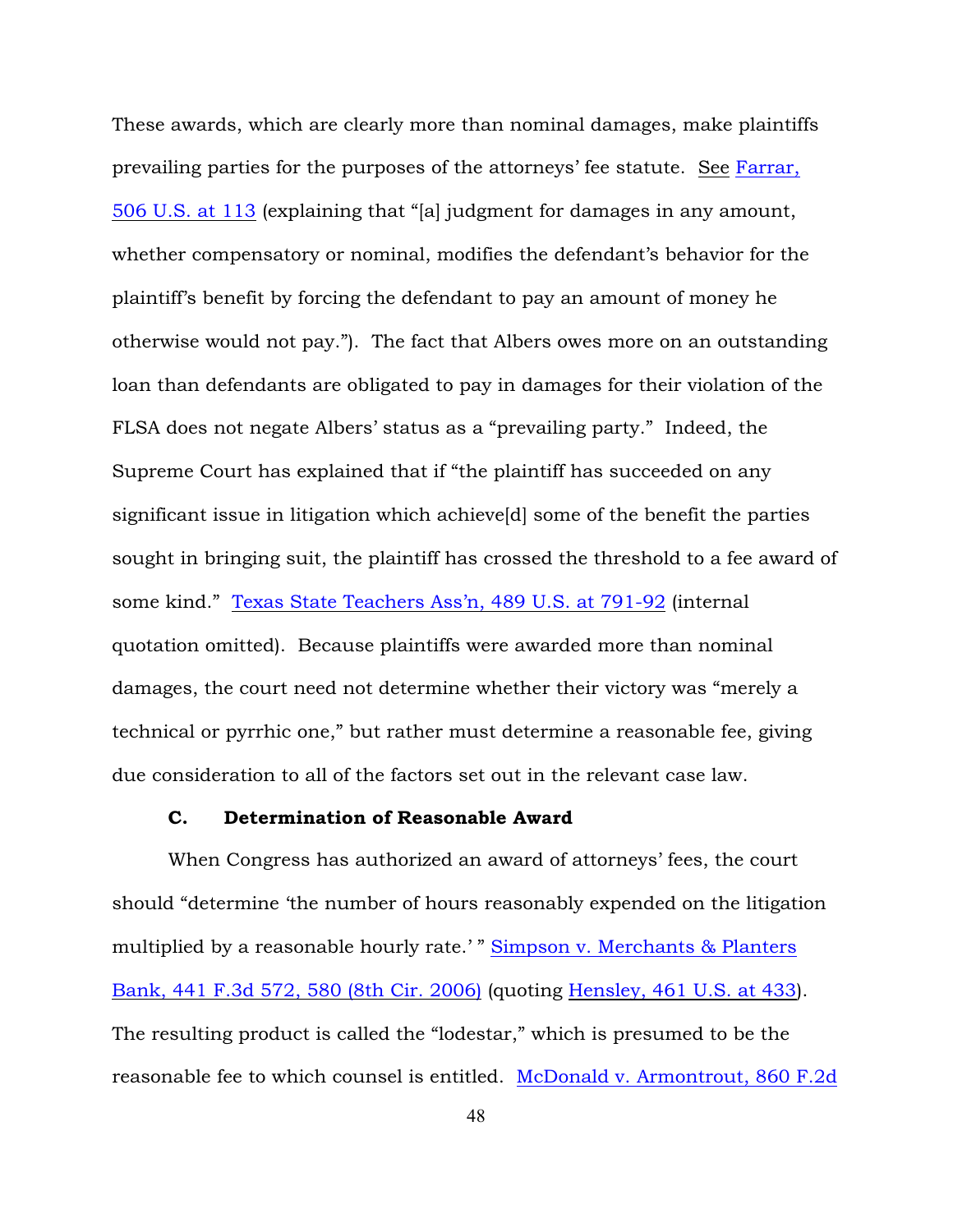1456, 1458 (8th Cir. 1988). The court should consider the factors identified in [Johnson v. Georgia Highway Express, Inc., 488 F.2d 714, 717-19 \(5th Cir.](http://www.westlaw.com/find/default.wl?rs=ap2.0&ifm=NotSet&forceto=web2.westlaw.com&fn=_top&serialnum=1974108744&ft=Y&findtype=Y&db=0000350&vr=2.0&rp=%2ffind%2fdefault.wl&wbtoolsId=1974108744&HistoryType=F) [1974\)](http://www.westlaw.com/find/default.wl?rs=ap2.0&ifm=NotSet&forceto=web2.westlaw.com&fn=_top&serialnum=1974108744&ft=Y&findtype=Y&db=0000350&vr=2.0&rp=%2ffind%2fdefault.wl&wbtoolsId=1974108744&HistoryType=F), to set the reasonable number of hours and reasonable hourly rate components of the fee award formula. [Id. at 1459](http://www.westlaw.com/find/default.wl?rs=ap2.0&ifm=NotSet&forceto=web2.westlaw.com&fn=_top&serialnum=1988143997&ft=Y&findtype=Y&db=0000350&vr=2.0&rp=%2ffind%2fdefault.wl&wbtoolsId=1988143997&HistoryType=F). These factors are:

(1) the time and labor required; (2) the novelty and difficulty of the question; (3) the skill requisite to perform the legal service properly; (4) the preclusion of other employment by the attorney due to acceptance of the case; (5) the customary fee; (6) whether the fee is fixed or contingent; (7) time limitations imposed by the client or the circumstances; (8) the amount involved and the results obtained; (9) the experience, reputation, and ability of the attorney; (10) the "undesirability" of the case; (11) the nature and length of the professional relationship with the client; and (12) awards in similar cases.

[Delaware Valley, 478 U.S. at 562](http://www.westlaw.com/find/default.wl?rs=ap2.0&ifm=NotSet&forceto=web2.westlaw.com&fn=_top&serialnum=1986134011&ft=Y&findtype=Y&db=0000780&vr=2.0&rp=%2ffind%2fdefault.wl&wbtoolsId=1986134011&HistoryType=F) (citing [Johnson, 488 F.2d at 717-19](http://www.westlaw.com/find/default.wl?rs=ap2.0&ifm=NotSet&forceto=web2.westlaw.com&fn=_top&serialnum=1974108744&ft=Y&findtype=Y&db=0000350&vr=2.0&rp=%2ffind%2fdefault.wl&wbtoolsId=1974108744&HistoryType=F)); see also [Hensley, 461 U.S. at 430 n.3 \(setting out Johnson factors\)](http://www.westlaw.com/find/default.wl?rs=ap2.0&ifm=NotSet&forceto=web2.westlaw.com&fn=_top&serialnum=1983122905&ft=Y&findtype=Y&db=0000780&vr=2.0&rp=%2ffind%2fdefault.wl&wbtoolsId=1983122905&HistoryType=F).

After determining the lodestar, "[t]here remain other considerations that may lead the district court to adjust the fee upward or downward, including the important factor of the 'results obtained.' " [Hensley, 461 U.S. at 434](http://www.westlaw.com/find/default.wl?rs=ap2.0&ifm=NotSet&forceto=web2.westlaw.com&fn=_top&serialnum=1983122905&ft=Y&findtype=Y&db=0000780&vr=2.0&rp=%2ffind%2fdefault.wl&wbtoolsId=1983122905&HistoryType=F). In determining whether to adjust the award, the court may also consider the other Johnson factors, but the "results obtained" factor is particularly important where the plaintiff succeeded on only some of his claims for relief. [Id. at 434](http://www.westlaw.com/find/default.wl?rs=ap2.0&ifm=NotSet&forceto=web2.westlaw.com&fn=_top&serialnum=1983122905&ft=Y&findtype=Y&db=0000780&vr=2.0&rp=%2ffind%2fdefault.wl&wbtoolsId=1983122905&HistoryType=F) n.9.

## 1. Lodestar

First, the court must determine the number of hours reasonably expended by plaintiffs' attorneys, and the reasonable hourly rate for their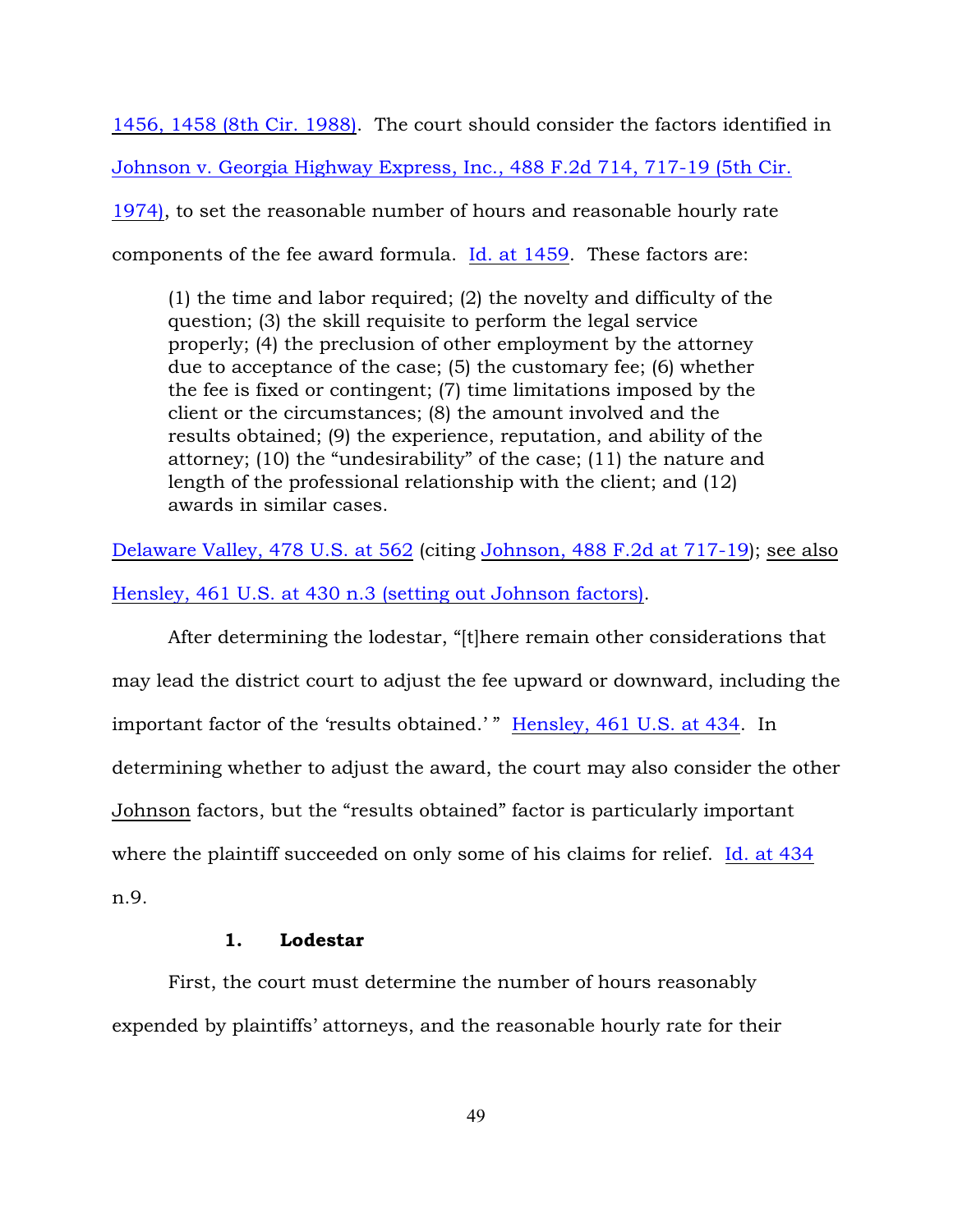services. The court will consider the relevant Johnson factors in making this determination.

#### a. Time and Labor Required

Plaintiffs request an award of fees for 174.5 hours of work performed by Attorney Richard D. Casey, 311.5 hours of work performed by Attorney Ryland L. Deinert, 12.6 hours of work performed by Paralegal Leigh Ann Giedt, 8.5 hours of work performed by Paralegal Valerie A. Winegar, 1.0 hours of work performed by Paralegal Michelle R. Krier, and 104.1 hours of work performed by Paralegal Kimberly Wells. Docket 124-2 at 32. Defendants object to the number of hours claimed on several grounds. First, defendants argue that time spent with respect to several depositions, plaintiffs' motion for partial summary judgment on defendants' counterclaims, and plaintiffs' response to defendants' motion for summary judgment should be excluded because it did not relate to plaintiffs' FLSA claims. These objections relate to the results obtained factor, which the court will consider in the second stage of its analysis.

Second, defendants object to the time spent on post-trial motions. Time spent litigating the request for attorneys' fees, including preparation of the motion and accompanying brief, can be recovered as a component of plaintiffs' attorneys' fees. See [Jones v. MacMillan Bloedel Containers, Inc., 685](http://www.westlaw.com/find/default.wl?rs=ap2.0&ifm=NotSet&forceto=web2.westlaw.com&fn=_top&serialnum=1982137507&ft=Y&findtype=Y&db=0000350&vr=2.0&rp=%2ffind%2fdefault.wl&wbtoolsId=1982137507&HistoryType=F) [F.2d 236, 239 \(8th Cir. 1982\)](http://www.westlaw.com/find/default.wl?rs=ap2.0&ifm=NotSet&forceto=web2.westlaw.com&fn=_top&serialnum=1982137507&ft=Y&findtype=Y&db=0000350&vr=2.0&rp=%2ffind%2fdefault.wl&wbtoolsId=1982137507&HistoryType=F). Similarly, the court may award attorneys' fees for time reasonably expended on post-trial motions. See [Washington v. Kroger](http://www.westlaw.com/find/default.wl?rs=ap2.0&ifm=NotSet&forceto=web2.westlaw.com&fn=_top&serialnum=1982106084&ft=Y&findtype=Y&db=0000350&vr=2.0&rp=%2ffind%2fdefault.wl&wbtoolsId=1982106084&HistoryType=F)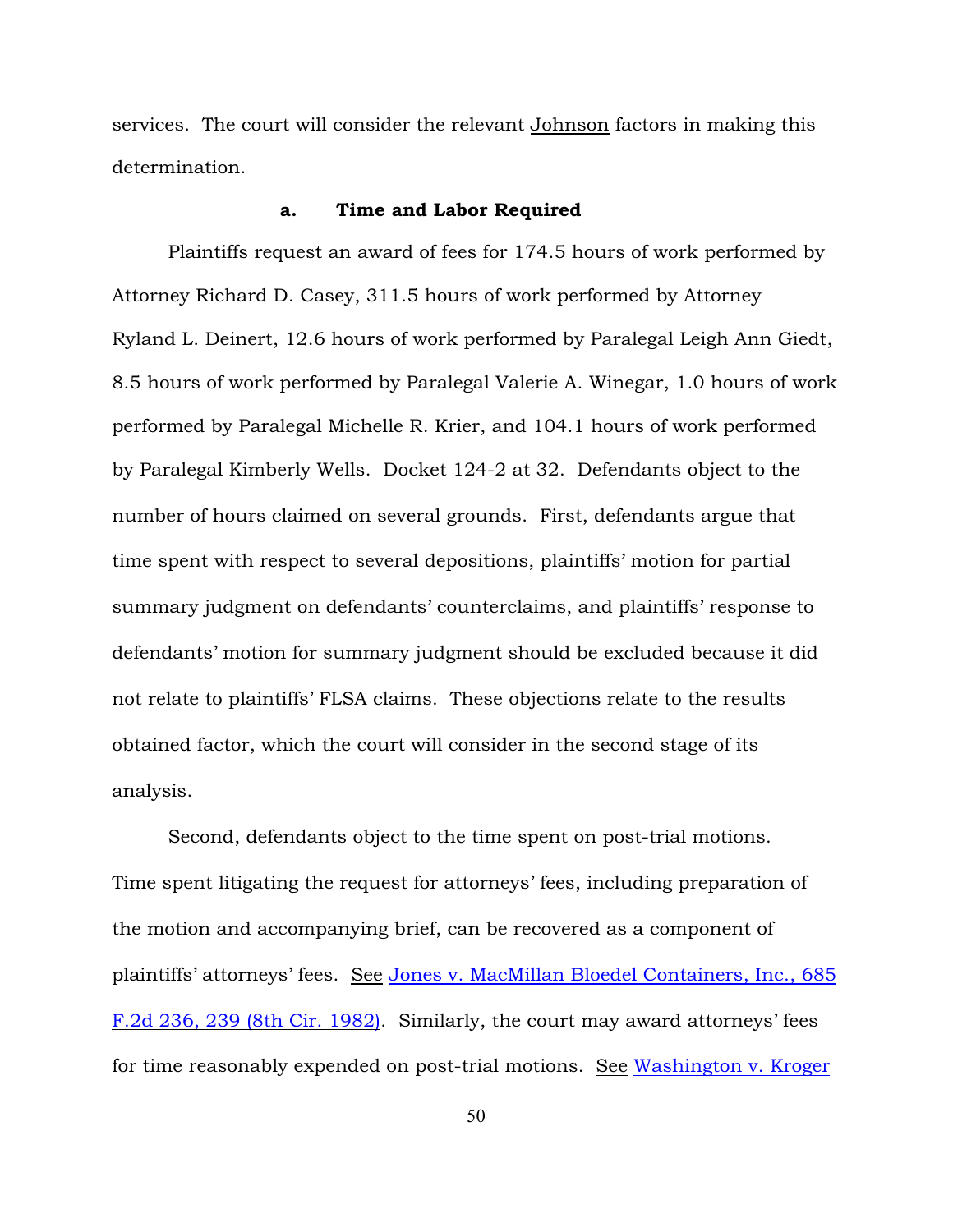Co., 671 F.2d 1072, 1079-80 (8th Cir. 1982) (stating that district court did not abuse discretion in denying additional fee for post-trial proceedings even though appeals court may have allowed an additional fee). Plaintiffs request an award for 34.0 hours spent on post-trial motions. The court finds this time expenditure to be reasonable and does not deduct any hours spend on posttrial motions.

Third, defendants object to the time spent on plaintiffs' bill of costs because plaintiffs withdrew this request after defendants filed objections to it. The court agrees with defendants that the time spent on plaintiffs' bill of costs was unreasonable because the judgment entered on March 13, 2009, clearly stated that neither party was entitled to costs. Plaintiffs now assert that the court's order was erroneous, but they withdrew their bill of costs without objecting to the court's order. It was unreasonable for counsel to spend time preparing a bill of costs in contravention of the court's order. The court deducts 4.6 hours of Attorney Deinert's time<sup>15</sup> and 2.5 hours of Paralegal Winegar's time spent preparing the bill of costs.

 $15$  Attorney Deinert's time entry for March 14, 2009, states, "Taxation of costs; begin motion and brief for attorney fees." Because the court cannot tell how much time Attorney Deinert spent on the taxation of costs versus the brief for attorney fees, the court deducts the entire 4.1 hours requested for that day. The court gave Attorney Deinert credit for the 4.1 hours in determining the total of 34.0 hours requested for work on post-trial motions, so the 4.1 hours is only deducted once.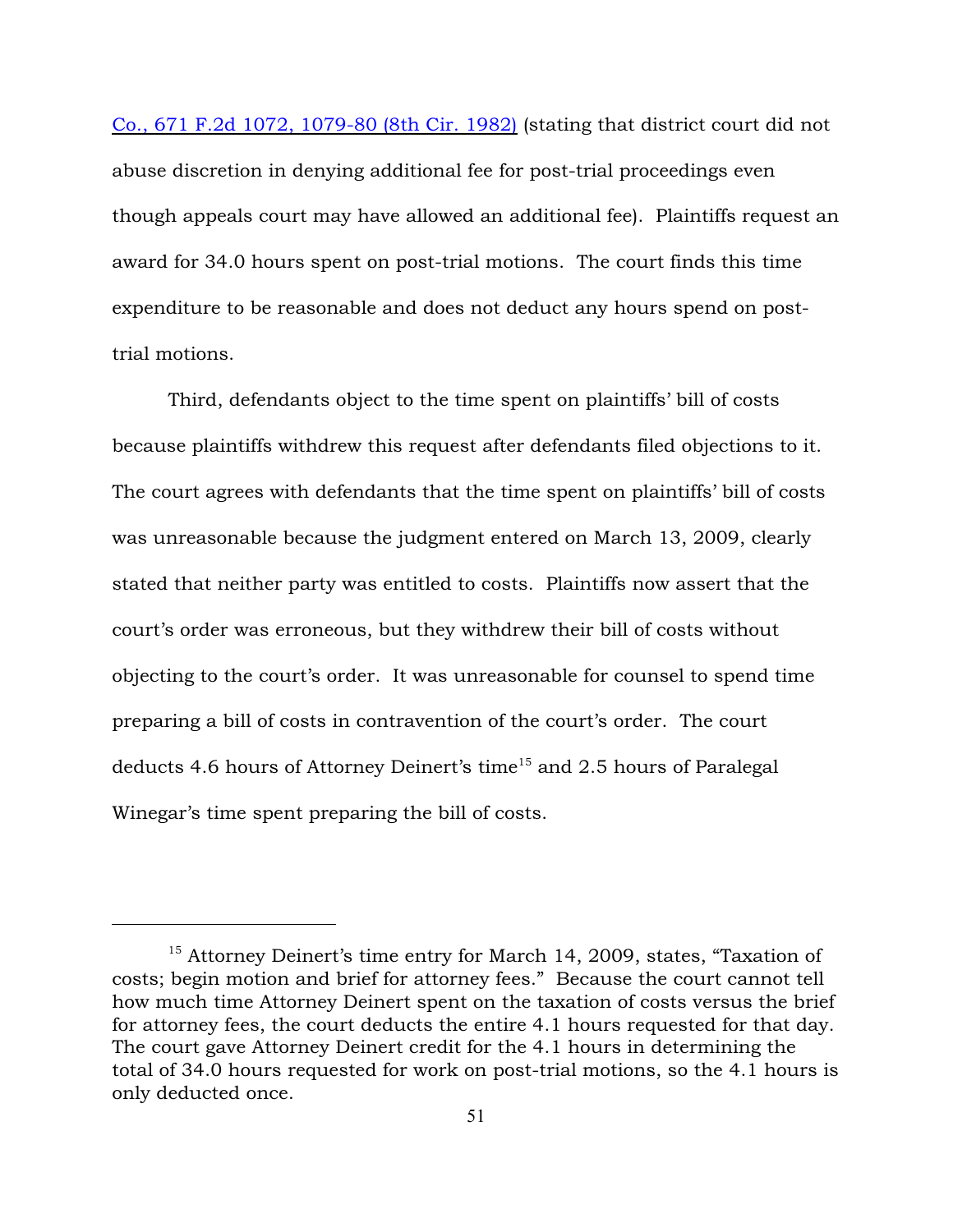Fourth, defendants object to time spent on matters that appear to be clerical in nature, including in-house conferences, relaying of telephone messages, and clerical phone calls. Time spent on clerical matters is not properly recoverable, but time spent in in-house conferences is recoverable if reasonably expended. See [Glover v. Johnson, 138 F.3d 229, 254 \(6th Cir.1998\)](http://www.westlaw.com/find/default.wl?rs=ap2.0&ifm=NotSet&forceto=web2.westlaw.com&fn=_top&serialnum=1998060799&ft=Y&findtype=Y&db=0000506&vr=2.0&rp=%2ffind%2fdefault.wl&wbtoolsId=1998060799&HistoryType=F) (stating that time spent conferring on case with co-counsel is recoverable if reasonably expended). The court excludes 16.3 hours of Paralegal Wells's time<sup>16</sup> and 3.0 hours of Paralegal Winegar's time<sup>17</sup> as clerical. Paralegal Wells and Paralegal Winegar spent these hours preparing the case map and case notes, preparing charts and tables for the clients' file, copying and printing documents, contacting the clerk of courts regarding filing matters, filing documents, organizing for trial, and preparing trial binders. These tasks are clerical or organizational in nature and are not recoverable as part of a

<sup>&</sup>lt;sup>16</sup> The court reduced Paralegal Wells's time by 0.9 hours on September 6, 2006, 1.1 hours on September 15, 2006, 1.3 hours on October 26, 2006, 0.4 hours on October 27, 2006, 0.4 hours on November 6, 2006, 0.3 hours on November 13, 2006, 1.0 hours on November 22, 2006, 0.5 hours on November 27, 2006, 0.1 hours on November 27, 2006, 0.1 hours on December 8, 2006, 0.2 hours on January 9, 2007, 0.4 hours on March 19, 2007, 0.1 hours on April 19, 2007, 1.5 hours on June 8, 2007, 0.2 hours on September 4, 2007, 1.3 hours on March 13, 2008, 0.9 hours on January 22, 2009, 0.9 hours on January 23, 2009, 0.6 hours on February 3, 2009, 1.1 hours on February 5, 2009, 0.8 hours on February 11, 2009, 1.0 hours on February 12, 2009, 0.7 hours on February 17, 2009, 0.3 hours on March 2, 2009, and 0.2 hours on March 3, 2009.

 $17$  The court reduced Paralegal Winegar's time by 3.0 hours on February 23, 2009.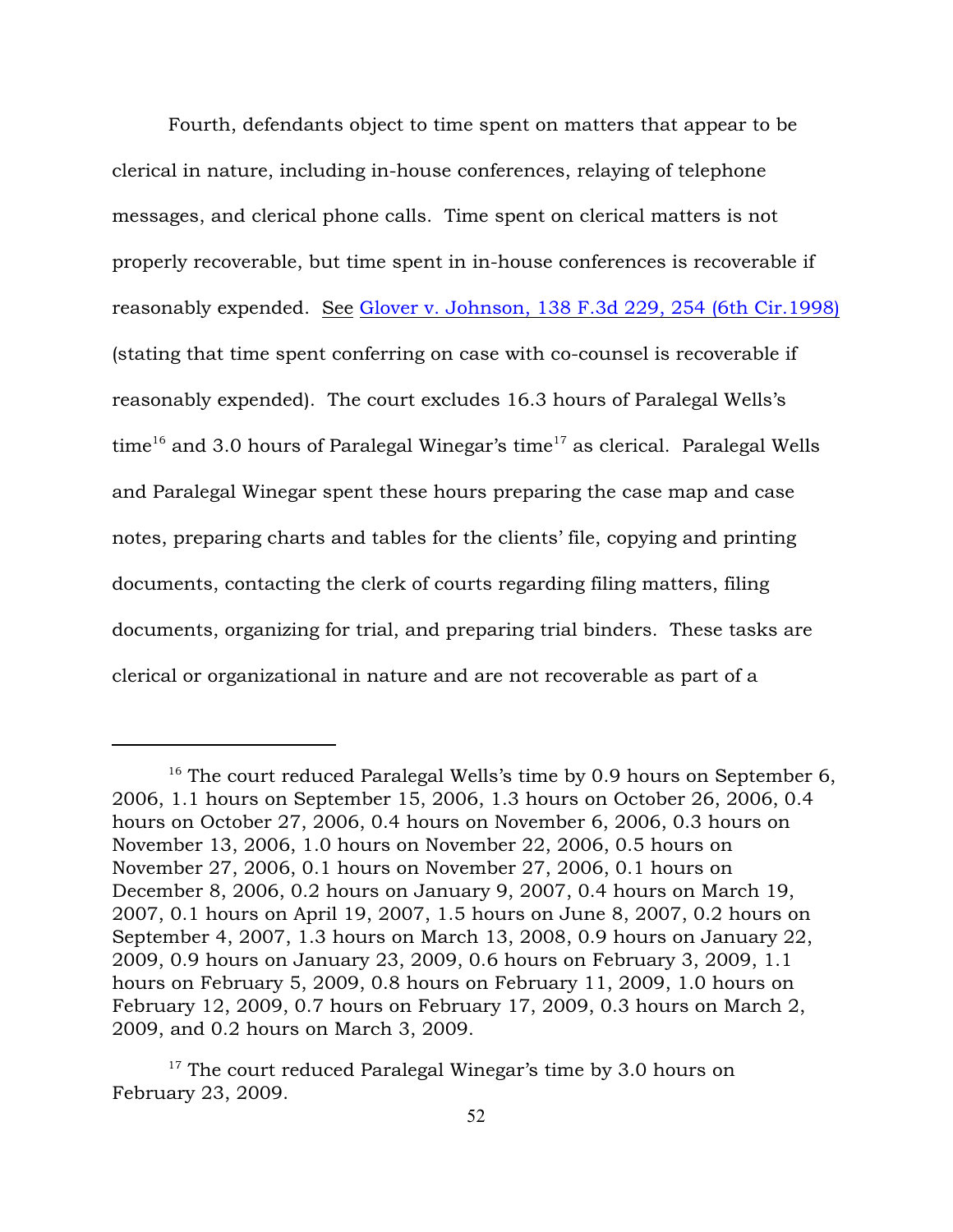reasonable attorneys' fee. The court has reviewed the remaining time entries challenged by defendants and finds that the time spent in conferences, discussions, and email correspondence among attorneys and paralegals was reasonable. Thus, the court declines to exclude any additional hours on this ground.

Finally, defendants object to time spent on duplicative efforts. "A court may reduce attorney hours, and consequently fees, for inefficiency or duplication of services in cases where more than one attorney is used." [A.J. ex](http://www.westlaw.com/find/default.wl?rs=ap2.0&ifm=NotSet&forceto=web2.westlaw.com&fn=_top&serialnum=1995119358&ft=Y&findtype=Y&db=0000506&vr=2.0&rp=%2ffind%2fdefault.wl&wbtoolsId=1995119358&HistoryType=F) [rel. L.B. v. Kierst, 56 F.3d 849, 864 \(8th Cir. 1995\)](http://www.westlaw.com/find/default.wl?rs=ap2.0&ifm=NotSet&forceto=web2.westlaw.com&fn=_top&serialnum=1995119358&ft=Y&findtype=Y&db=0000506&vr=2.0&rp=%2ffind%2fdefault.wl&wbtoolsId=1995119358&HistoryType=F). Similarly, the court may reduce paralegal hours that are unreasonable or duplicative of other legal fees. [Hawkins v. Anheuser-Busch, Inc., 697 F.2d 810, 817 \(8th Cir. 1983\)](http://www.westlaw.com/find/default.wl?rs=ap2.0&ifm=NotSet&forceto=web2.westlaw.com&fn=_top&serialnum=1983101396&ft=Y&findtype=Y&db=0000350&vr=2.0&rp=%2ffind%2fdefault.wl&wbtoolsId=1983101396&HistoryType=F). The court has reviewed plaintiffs' billing statement and finds that the involvement of both Attorney Casey and Attorney Deinert in the preparation of plaintiffs' complaint, plaintiffs' responses to defendants' counterclaims, the Form 35 report, plaintiffs' Rule 26 initial disclosures, plaintiffs' summary judgment documents, plaintiffs' proposed jury instructions, and plaintiffs' motions in limine was not unreasonable. The time entries indicate that each attorney performed a distinct role in the drafting, review, and revision of these documents, so their work was not duplicative. Likewise, the court finds that Attorney Casey's and Attorney Deinert's attendance at in-house conferences, depositions, and trial was reasonable because each attorney was an active participant in the case at every stage. The court will not reduce Attorney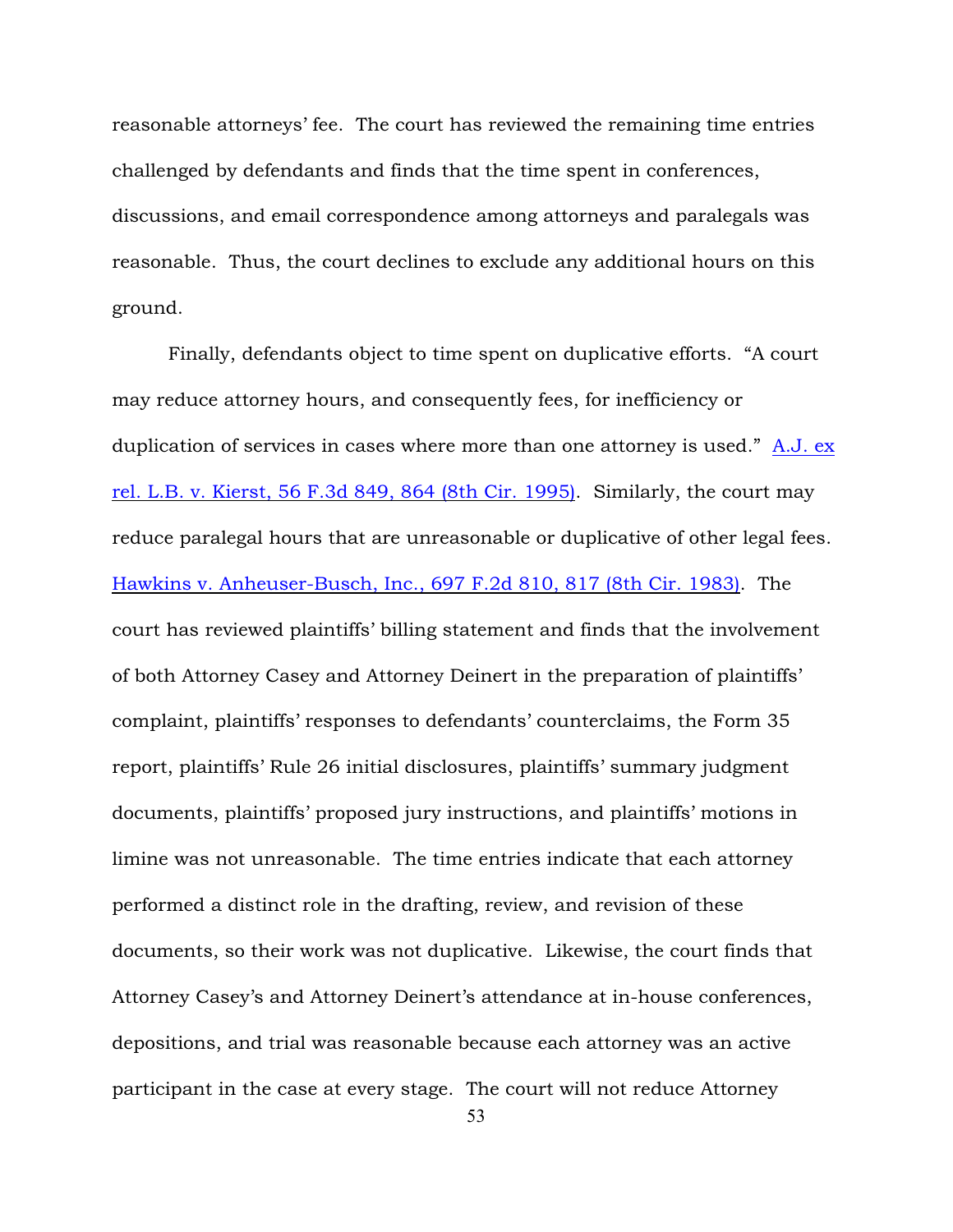Casey's or Attorney Deinert's hours as duplicative. On the other hand, the court has reviewed Paralegal Wells's time entries and finds that her time was duplicative of tasks performed by Attorney Casey and Attorney Deinert on a number of dates and thereby reduces her compensable time by  $28.8$  hours.<sup>18</sup>

### b. Experience, Reputation, and Ability of Attorney

Plaintiffs request that Attorney Casey be compensated at a rate of \$230 per hour, that Attorney Deinert be compensated at a rate of \$160 an hour, and that the paralegals be compensated at a rate of \$70 an hour. The court finds that a slightly reduced rate of \$210 an hour for Attorney Casey is reasonable. This rate takes into account Attorney Casey's substantial experience in employment litigation in federal and state court, the risk he incurred by taking this case on a contingent fee basis, his customary fee range of \$210 an hour to \$230 an hour, and the level of skill and knowledge required to try this case.

Similarly, the court finds that a slightly reduced rate of \$150 an hour for Attorney Deinert is reasonable in this case. This court recently found that

 $18$  The court reduced Paralegal Wells's time by 0.3 hours on October 17, 2006, 0.2 hours on December 4, 2006, 0.5 hours on February 7, 2007, 0.2 hours on May 22, 2007, 0.2 hours on May 24, 2007, 3.5 hours on September 12, 2007, 0.3 hours on September 18, 2007, 0.1 hours on December 10, 2007, 0.1 hours on January 22, 2008, 0.5 hours on February 4, 2008, 0.1 hours on February 22, 2008, 0.1 hours on April 7, 2008, 0.4 hours on April 29, 2008, 0.3 hours on May 2, 2008, 0.1 hours on July 7, 2008, 0.9 hours on October 27, 2008, 0.7 hours on December 8, 2008, 0.5 hours on February 11, 2009, 0.5 hours on February 20, 2009, 0.5 hours on February 23, 2009, 4.8 hours on February 24, 2009, 4.8 hours on February 25, 2009, 4.6 hours on February 26, 2009, and 4.7 hours on February 27, 2009.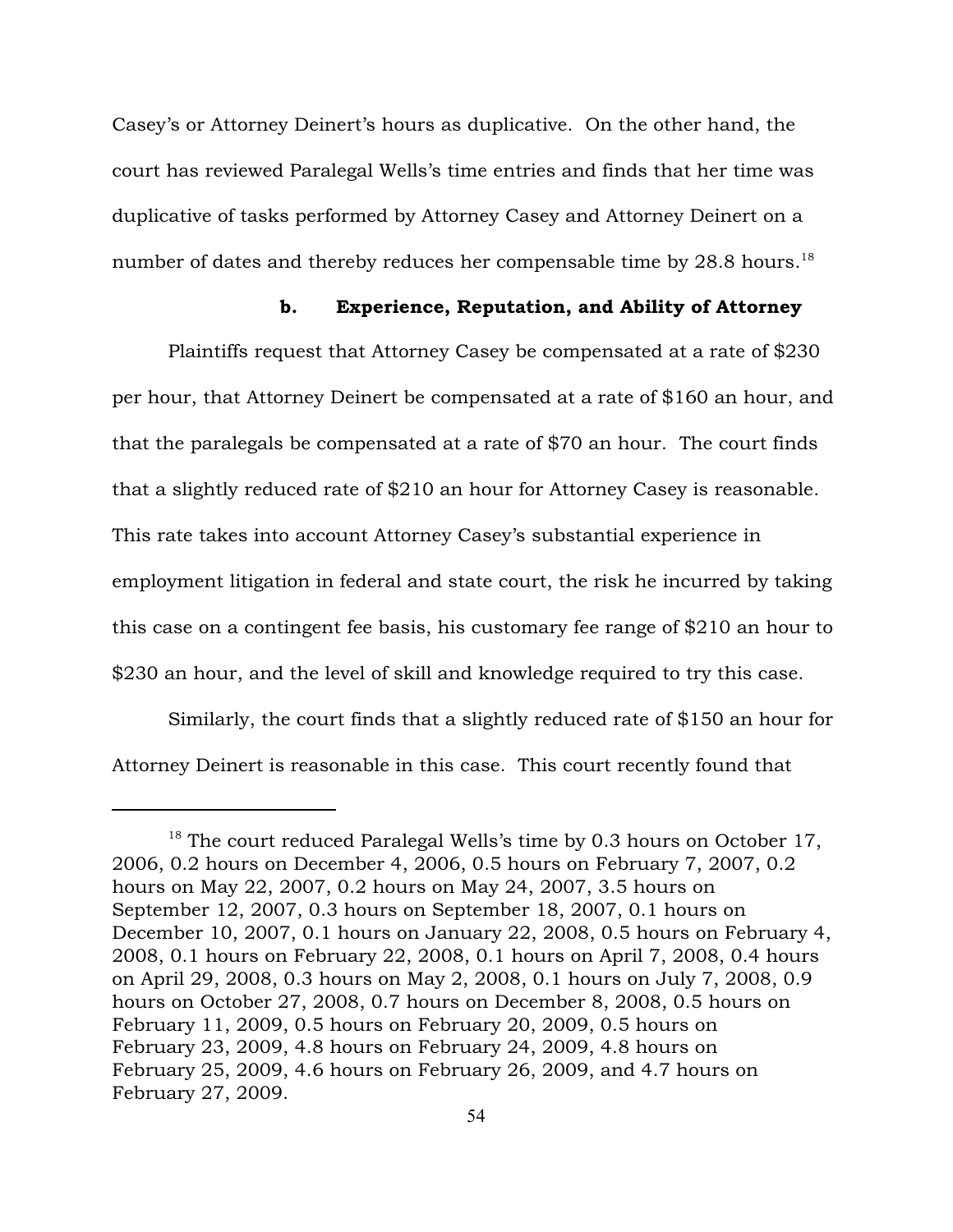\$150 an hour was a reasonable rate for an associate attorney who had completed a one-year judicial clerkship and had recently started private practice when the case began. See [Bishop v. Pennington County, Civ. 06-](http://www.westlaw.com/find/default.wl?rs=ap2.0&ifm=NotSet&forceto=web2.westlaw.com&fn=_top&serialnum=2018849787&ft=Y&findtype=Y&db=0000999&vr=2.0&rp=%2ffind%2fdefault.wl&wbtoolsId=2018849787&HistoryType=F) [5066-KES, Docket 97 at 13-14, 2009 WL 1364887, at \\*6 \(D.S.D. May 14,](http://www.westlaw.com/find/default.wl?rs=ap2.0&ifm=NotSet&forceto=web2.westlaw.com&fn=_top&serialnum=2018849787&ft=Y&findtype=Y&db=0000999&vr=2.0&rp=%2ffind%2fdefault.wl&wbtoolsId=2018849787&HistoryType=F) [2009\)](http://www.westlaw.com/find/default.wl?rs=ap2.0&ifm=NotSet&forceto=web2.westlaw.com&fn=_top&serialnum=2018849787&ft=Y&findtype=Y&db=0000999&vr=2.0&rp=%2ffind%2fdefault.wl&wbtoolsId=2018849787&HistoryType=F); see also Jadari v. Shiba Inv., Inc., Civ. Nos. 06-5012-RHB, 06-5019-RHB, 06-5020-RHB, 06-5037-RHB, 06-5050-RHB, [2008 WL](http://www.westlaw.com/find/default.wl?rs=ap2.0&ifm=NotSet&forceto=web2.westlaw.com&fn=_top&serialnum=2017590269&ft=Y&findtype=Y&db=0000999&vr=2.0&rp=%2ffind%2fdefault.wl&wbtoolsId=2017590269&HistoryType=F) [5100812, at \\*7 \(D.S.D. Dec. 3, 2008\)](http://www.westlaw.com/find/default.wl?rs=ap2.0&ifm=NotSet&forceto=web2.westlaw.com&fn=_top&serialnum=2017590269&ft=Y&findtype=Y&db=0000999&vr=2.0&rp=%2ffind%2fdefault.wl&wbtoolsId=2017590269&HistoryType=F) (finding that \$150 per hour was reasonable hourly rate for associate attorneys with judicial clerkship experience). Here, Attorney Deinert served as a judicial law clerk in the Third Judicial District of Minnesota and had approximately three years of experience in civil litigation at the time plaintiffs filed their motion for attorneys' fees in April of 2009. Because Attorney Deinert's experience is similar to the experience of the associate attorneys in Bishop and Jadari, the court concludes that \$150 an hour is the appropriate hourly rate for Attorney Deinert. Finally, the court finds that \$65 an hour is an appropriate rate for the paralegals. This rate is consistent with the backgrounds and education of the paralegals, as well as this court's award in previous cases. See Bishop, Docket 97 at 14, [2009 WL 1364887, at \\*6](http://www.westlaw.com/find/default.wl?rs=ap2.0&ifm=NotSet&forceto=web2.westlaw.com&fn=_top&serialnum=2018849787&ft=Y&findtype=Y&db=0000999&vr=2.0&rp=%2ffind%2fdefault.wl&wbtoolsId=2018849787&HistoryType=F) (awarding rate of \$65 an hour for work by paralegals).

The court has considered the remaining Johnson factors and finds that, for the purpose of determining the lodestar amount, they do not weigh in favor of increasing or decreasing the number of compensable hours or the hourly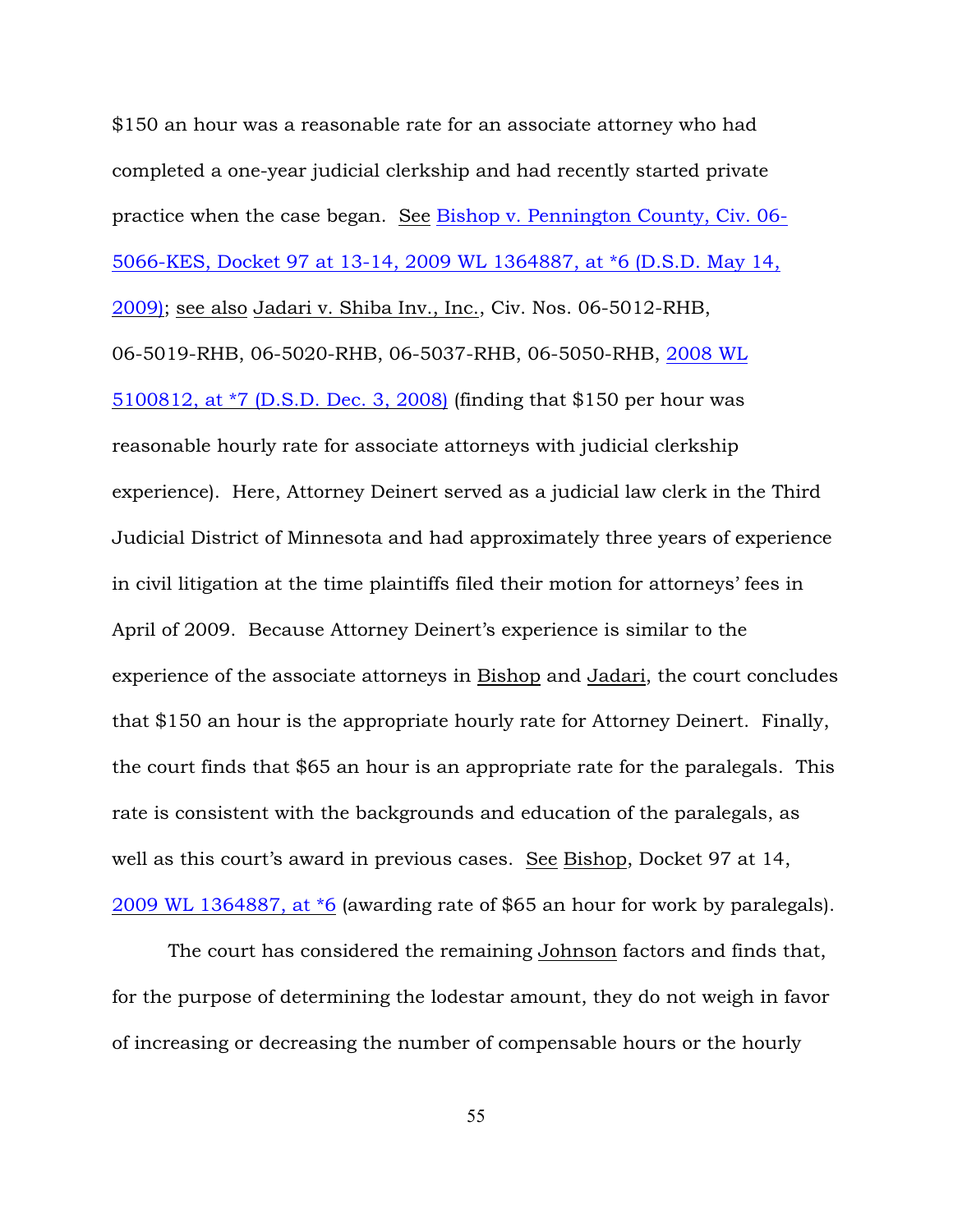rate for plaintiffs' attorneys. Thus, the lodestar amount is \$87,594, as set forth below:

| <b>Name</b>        | Hours Rate |       | Total    |
|--------------------|------------|-------|----------|
| Richard D. Casey   | 174.5      | \$210 | \$36,645 |
| Ryland L. Deinert  | 306.9      | \$150 | \$46,035 |
| Leigh Ann Giedt    | 12.6       | \$65  | \$819    |
| Valerie A. Winegar | 3.0        | \$65  | \$195    |
| Michelle R. Krier  | 1.0        | \$65  | \$65     |
| Kimberly Wells     | 59.0       | \$65  | \$3,835  |
| TOTAL              | 557.1      |       | \$87,594 |

## 2. Adjustment

Next the court must determine whether to adjust the fee downward to account for plaintiffs' mixed results in this case. The "results obtained" factor is "particularly crucial where a plaintiff is deemed 'prevailing' even though he succeeded on only some of his claims for relief." [Hensley, 461 U.S. at 434](http://www.westlaw.com/find/default.wl?rs=ap2.0&ifm=NotSet&forceto=web2.westlaw.com&fn=_top&serialnum=1983122905&ft=Y&findtype=Y&db=0000780&vr=2.0&rp=%2ffind%2fdefault.wl&wbtoolsId=1983122905&HistoryType=F). Here, plaintiffs succeeded on only their FLSA claims for relief. They did not prevail on their [§ 1981](http://www.westlaw.com/find/default.wl?rs=ap2.0&ifm=NotSet&forceto=web2.westlaw.com&fn=_top&findtype=L&ft=L&docname=42USCAS1981&db=1000546&vr=2.0&rp=%2ffind%2fdefault.wl&wbtoolsId=42USCAS1981&HistoryType=F) race discrimination claims or their ERISA claims. Further, the jury did not award plaintiffs the full amount of FLSA damages they requested. In a situation where plaintiffs did not prevail on all of their claims for relief, the court must determine (1) whether plaintiffs "fail[ed] to prevail on claims that were unrelated to the claims on which [they] succeeded," and (2) whether plaintiffs "achieve[d] a level of success that makes the hours reasonably expended a satisfactory basis for making a fee award." [Id.](http://www.westlaw.com/find/default.wl?rs=ap2.0&ifm=NotSet&forceto=web2.westlaw.com&fn=_top&serialnum=1983122905&ft=Y&findtype=Y&db=0000780&vr=2.0&rp=%2ffind%2fdefault.wl&wbtoolsId=1983122905&HistoryType=F)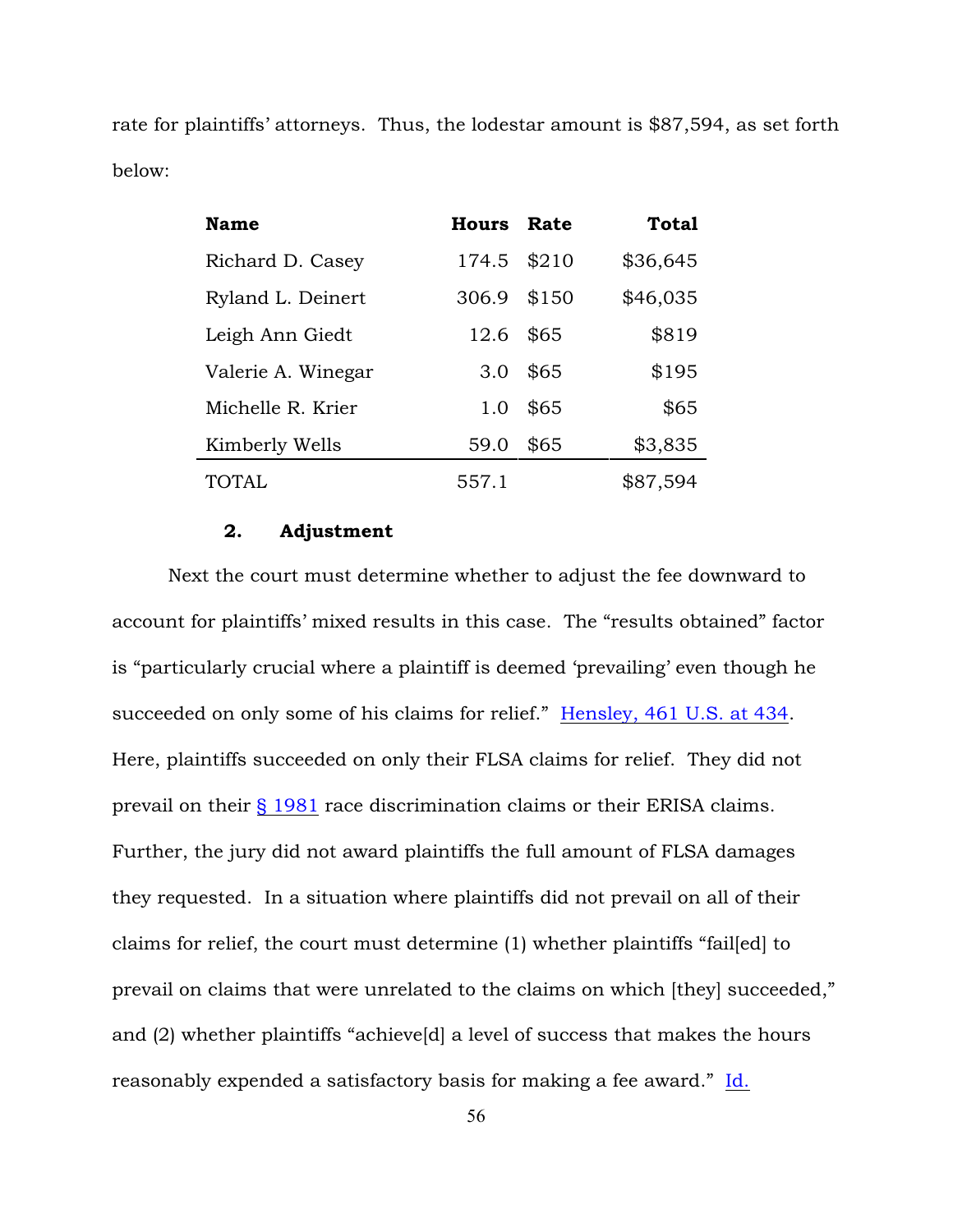The first issue requires the court to determine whether plaintiffs' claims were discrete. That is, if plaintiffs' claims were "distinctly different" and "based on different facts and legal theories," then the court cannot award attorneys' fees for services on plaintiffs' unsuccessful claims. [Id. at 434-35](http://www.westlaw.com/find/default.wl?rs=ap2.0&ifm=NotSet&forceto=web2.westlaw.com&fn=_top&serialnum=1983122905&ft=Y&findtype=Y&db=0000780&vr=2.0&rp=%2ffind%2fdefault.wl&wbtoolsId=1983122905&HistoryType=F). But if plaintiffs claims involved a "common core of facts" or were "based on related legal theories," the Supreme Court has recognized that much of counsel's time was devoted generally to the litigation as a whole, making it difficult to divide the hours expended on a claim-by-claim basis. [Id. at 435](http://www.westlaw.com/find/default.wl?rs=ap2.0&ifm=NotSet&forceto=web2.westlaw.com&fn=_top&serialnum=1983122905&ft=Y&findtype=Y&db=0000780&vr=2.0&rp=%2ffind%2fdefault.wl&wbtoolsId=1983122905&HistoryType=F). In such a case, the court cannot view plaintiffs' lawsuit as a series of discrete claims and should "focus on the significance of the overall relief obtained by the plaintiff[s] in relation to the hours reasonably expended on the litigation." [Id. at 435](http://www.westlaw.com/find/default.wl?rs=ap2.0&ifm=NotSet&forceto=web2.westlaw.com&fn=_top&serialnum=1983122905&ft=Y&findtype=Y&db=0000780&vr=2.0&rp=%2ffind%2fdefault.wl&wbtoolsId=1983122905&HistoryType=F).

Here, the court finds that plaintiffs' race discrimination, ERISA, and FLSA claims were based on a common core of facts because they all arose from the pay and benefits plaintiffs received while they were employees at Tri-State. Plaintiffs alleged that defendants denied them health insurance benefits on the basis of their race, constructively discharged them on the basis of their race (by denying them health insurance benefits), wrongfully denied them access to the employee health insurance and retirement plans, and wrongfully denied them overtime compensation. While these claims are based on distinct legal theories, they all relate to the same basic facts and circumstances about plaintiffs' employment at Tri-State. Thus, it is difficult to view plaintiffs' lawsuit as a series of discrete claims and to divide the hours expended on a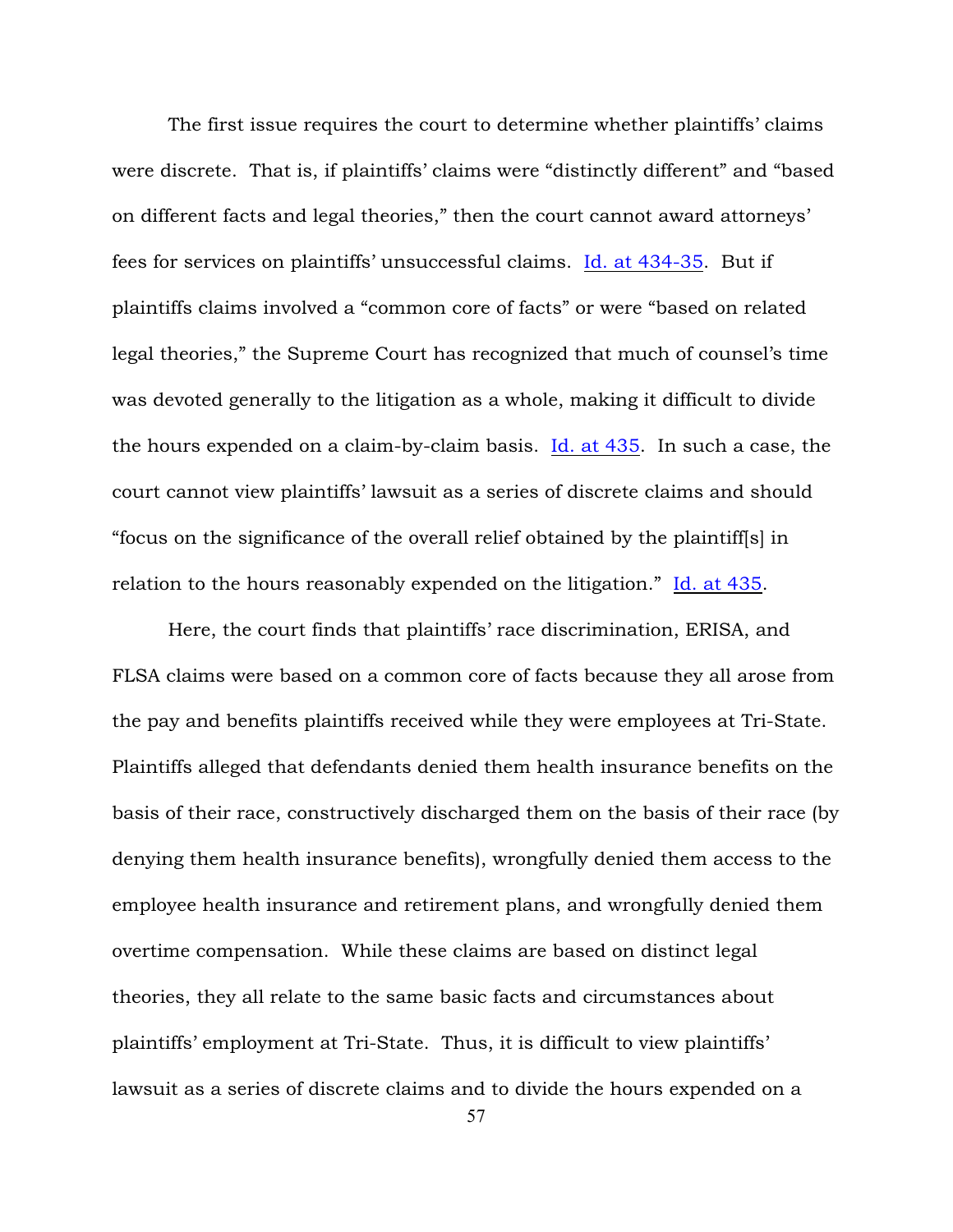claim-by-claim basis. As a result, the court next addresses the second question, whether plaintiffs achieved a level of success that makes the hours reasonably expended a satisfactory basis for making a fee award.

The Supreme Court has provided clear guidance on this question:

Where a plaintiff has obtained excellent results, his attorney should recover a fully compensatory fee. Normally this will encompass all hours reasonably expended on the litigation, and indeed in some cases of exceptional success an enhanced award may be justified. In these circumstances the fee award should not be reduced simply because the plaintiff failed to prevail on every contention raised in the lawsuit. . . . If, on the other hand, a plaintiff has achieved only partial or limited success, the product of hours reasonably expended on the litigation as a whole times a reasonable hourly rate may be an excessive amount. This will be true even where the plaintiff's claims were interrelated, nonfrivolous, and raised in good faith.

[Id. at 435-36](http://www.westlaw.com/find/default.wl?rs=ap2.0&ifm=NotSet&forceto=web2.westlaw.com&fn=_top&serialnum=1983122905&ft=Y&findtype=Y&db=0000780&vr=2.0&rp=%2ffind%2fdefault.wl&wbtoolsId=1983122905&HistoryType=F). Where plaintiffs achieved only partial or limited success, "[t]he district court may attempt to identify specific hours that should be eliminated, or it may simply reduce the award to account for the limited success." [Id. at](http://www.westlaw.com/find/default.wl?rs=ap2.0&ifm=NotSet&forceto=web2.westlaw.com&fn=_top&serialnum=1983122905&ft=Y&findtype=Y&db=0000780&vr=2.0&rp=%2ffind%2fdefault.wl&wbtoolsId=1983122905&HistoryType=F)

## [436](http://www.westlaw.com/find/default.wl?rs=ap2.0&ifm=NotSet&forceto=web2.westlaw.com&fn=_top&serialnum=1983122905&ft=Y&findtype=Y&db=0000780&vr=2.0&rp=%2ffind%2fdefault.wl&wbtoolsId=1983122905&HistoryType=F).

Here, the court finds that a percentage reduction for plaintiffs' degree of success is appropriate. Plaintiffs brought race discrimination and constructive discharge claims under  $\S$  1981, claims under ERISA, and claims for overtime wages under the FLSA. Defendants were granted summary judgment on plaintiffs' constructive discharge and ERISA claims, so plaintiffs were unsuccessful on these claims. And the jury found in favor of defendants and against plaintiffs on plaintiffs' race discrimination claims. The only claim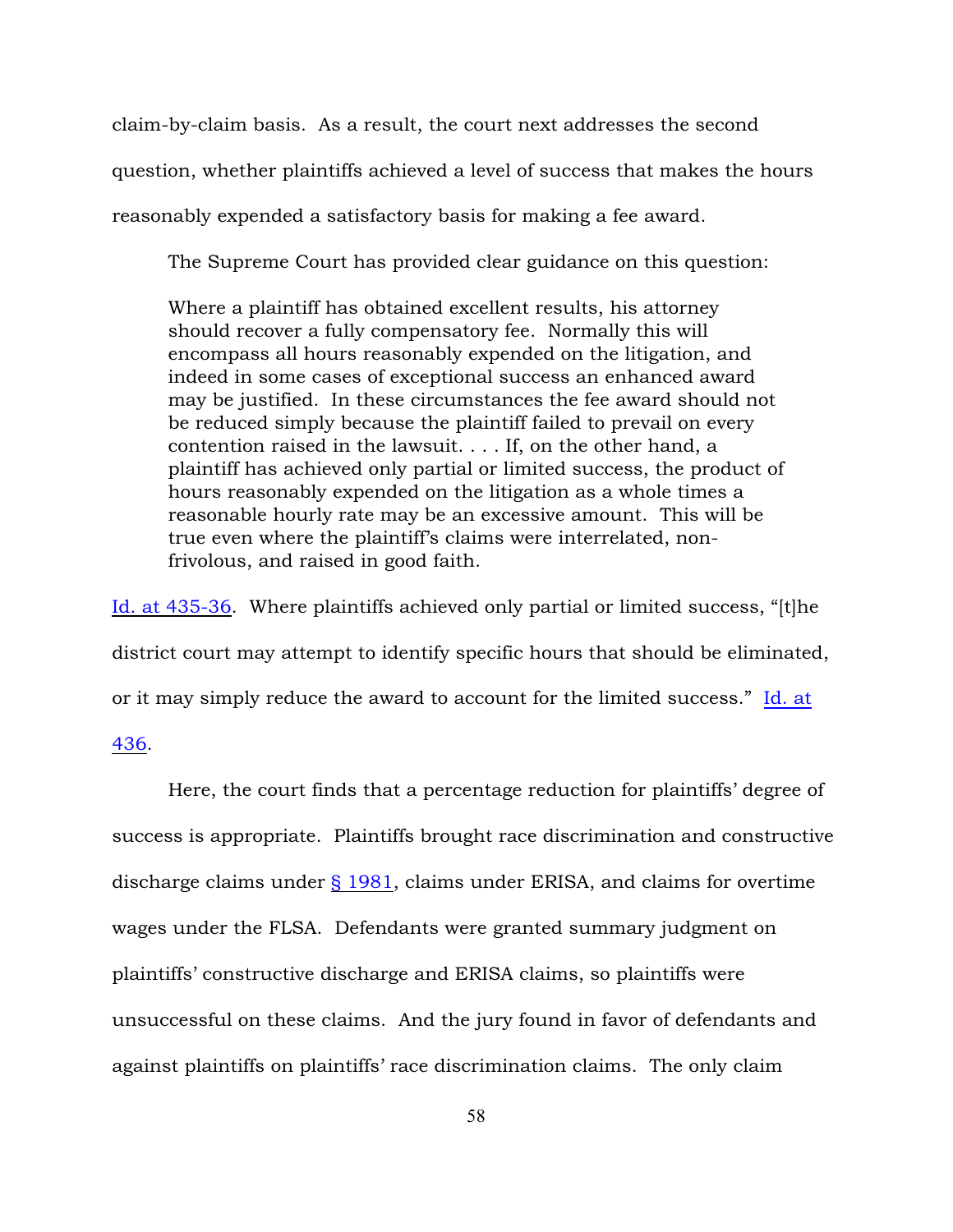plaintiffs prevailed on was their FLSA claim, and the jury found that defendants' violation of the FLSA was not willful, thereby limiting Albers' recovery to two years of overtime wages. The jury also awarded plaintiffs half of the overtime damages they requested, indicating that the jury believed that plaintiffs only worked half the overtime hours they claimed they worked. Plaintiffs' success on their claims was only partial, so a reduction for partial success is appropriate. The court cannot identify specific hours relating to plaintiffs' [§ 1981](http://www.westlaw.com/find/default.wl?rs=ap2.0&ifm=NotSet&forceto=web2.westlaw.com&fn=_top&findtype=L&ft=L&docname=42USCAS1981&db=1000546&vr=2.0&rp=%2ffind%2fdefault.wl&wbtoolsId=42USCAS1981&HistoryType=F) or ERISA claims by looking at the hourly statement submitted by plaintiffs, so the court will reduce the lodestar by a percentage to account for plaintiffs' limited success.<sup>19</sup> A reduction in the lodestar amount is also necessary to account for the time plaintiffs spent defending against defendants' counterclaims.

In determining the appropriate percentage reduction, the court considers the difference between plaintiffs' initial settlement demand and the award plaintiffs requested from the jury as compared to the limited damages award by

 $19$  Plaintiffs assert that they already deducted 37 hours of Attorney Casey's time, 45.2 hours of Attorney Deinert's time, and 22.2 hours of paralegal time that related solely to their [§ 1981](http://www.westlaw.com/find/default.wl?rs=ap2.0&ifm=NotSet&forceto=web2.westlaw.com&fn=_top&findtype=L&ft=L&docname=42USCAS1981&db=1000546&vr=2.0&rp=%2ffind%2fdefault.wl&wbtoolsId=42USCAS1981&HistoryType=F) race discrimination claims. But plaintiffs did not provide the court with a detailed breakdown of the date, time, and specific tasks performed for these hours, so the court cannot determine that the time was reasonably expended and would have been included in the lodestar amount. Further, plaintiffs did not deduct any time spent on the other uncompensable claims (including plaintiffs' ERISA claim and defendants' counterclaims). Finally, the court finds that these hourly reductions do not sufficiently account for plaintiffs' lack of success in this action.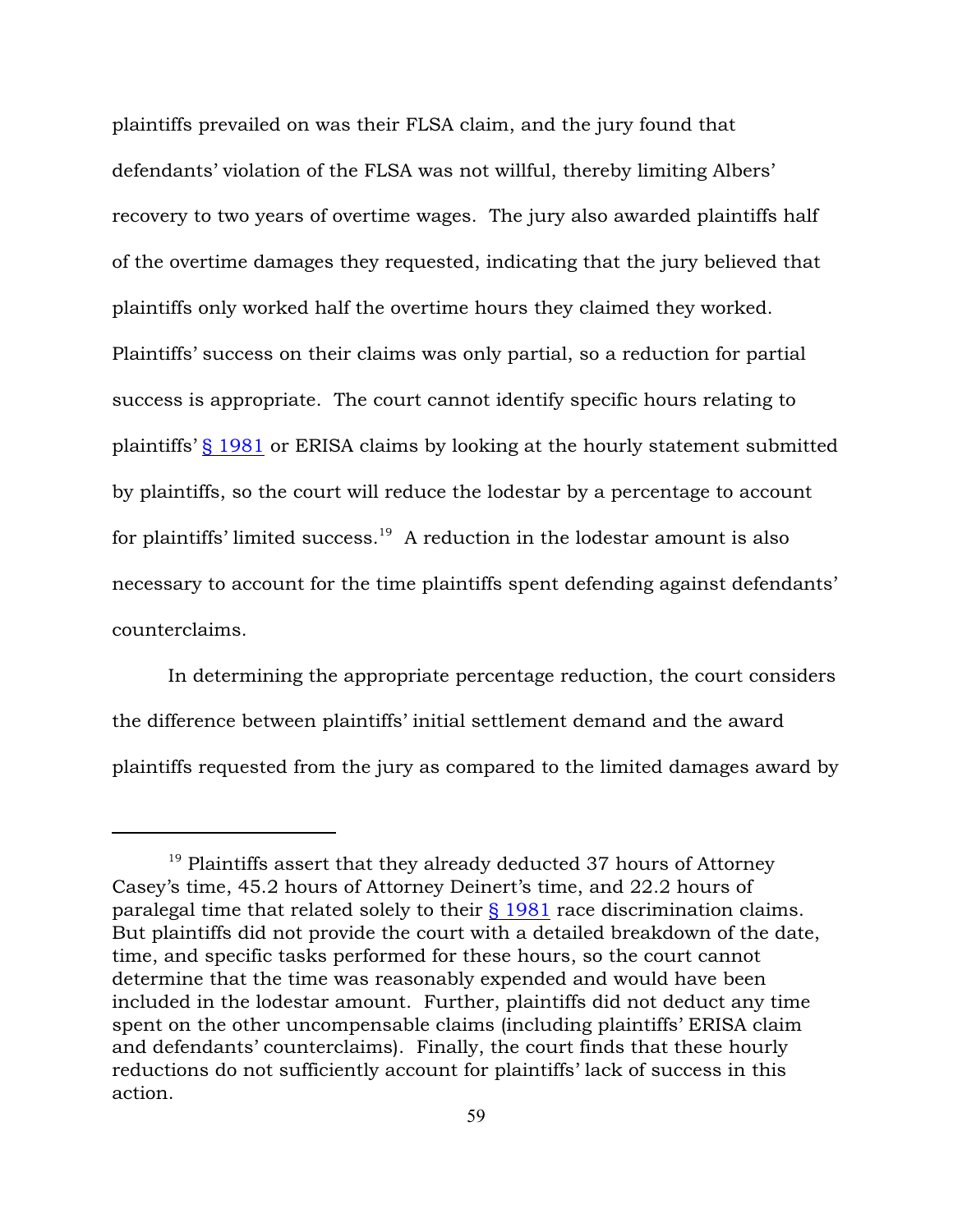the jury, and the proclamation that in FLSA cases, "[c]ourts should not place an undue emphasis on the amount of the plaintiff's recovery because an award of attorney fees here encourage[s] the vindication of congressionally identified policies and rights." [Fegley, 19 F.3d at 1134-35](http://www.westlaw.com/find/default.wl?rs=ap2.0&ifm=NotSet&forceto=web2.westlaw.com&fn=_top&serialnum=1994092540&ft=Y&findtype=Y&db=0000506&vr=2.0&rp=%2ffind%2fdefault.wl&wbtoolsId=1994092540&HistoryType=F) (internal quotation omitted). The court finds that a 50 percent reduction accounts for the amount of time plaintiffs spent on their successful FLSA claims, their degree of success on this claim, and their degree of success in their lawsuit as a whole. See [H.J. Inc. v.](http://www.westlaw.com/find/default.wl?rs=ap2.0&ifm=NotSet&forceto=web2.westlaw.com&fn=_top&serialnum=1991034095&ft=Y&findtype=Y&db=0000350&vr=2.0&rp=%2ffind%2fdefault.wl&wbtoolsId=1991034095&HistoryType=F) [Flygt Corp., 925 F.2d 257, 260-61 \(8th Cir. 1991\)](http://www.westlaw.com/find/default.wl?rs=ap2.0&ifm=NotSet&forceto=web2.westlaw.com&fn=_top&serialnum=1991034095&ft=Y&findtype=Y&db=0000350&vr=2.0&rp=%2ffind%2fdefault.wl&wbtoolsId=1991034095&HistoryType=F) (affirming 50 percent reduction for limited success on the merits). After making this reduction, the court finds that the reasonable attorneys' fee in this case is \$43,797 for attorneys' fees plus sales tax of \$2,627.82 and awards plaintiffs that amount.

Accordingly, it is hereby

ORDERED that plaintiffs' renewed motion for judgment as a matter of law, or in the alternative, motion for a new trial, and motion to amend or alter the judgment (Docket 120) is denied.

IT IS FURTHER ORDERED that plaintiffs' motion for liquidated damages (Docket 117) is granted in the amount of \$1,372.25 in liquidated damages for plaintiff Brendon S. Albers and \$265.72 in liquidated damages for plaintiff Christopher Estes.